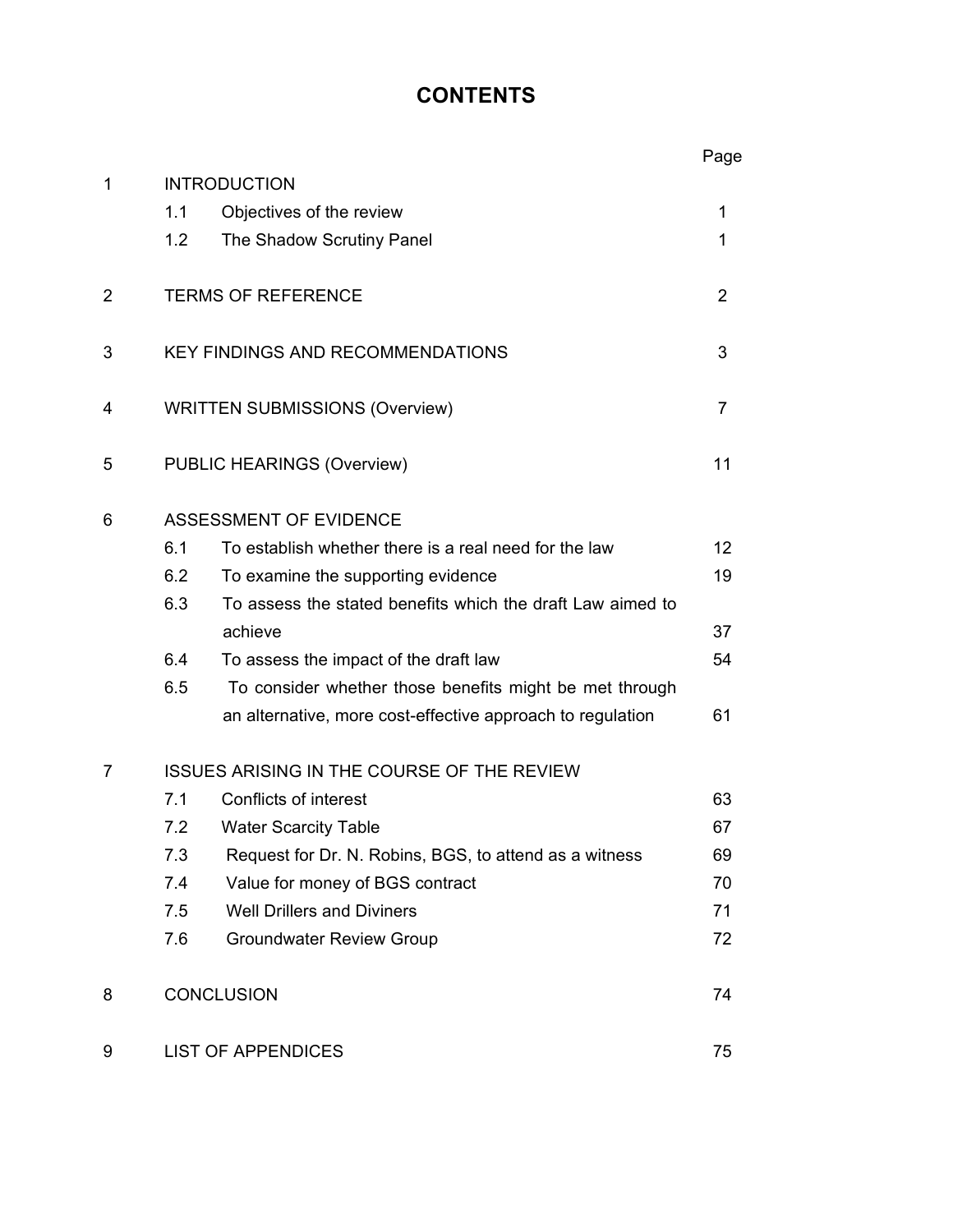# **1. INTRODUCTION**

- **1.1**  The objectives for this review are
	- to establish whether there was a real need for legislation on the management and protection of the Island's water resources;
	- to examine the supporting evidence;
	- to assess the stated benefits which the draft Law aims to achieve;
	- to assess the impact of the draft law on businesses in the Island, particularly Tourism and Agriculture;
	- to consider whether the stated benefits might be met through an alternative, more costeffective approach to regulation.

### **1.2 The Shadow Scrutiny Panel**

 The Shadow Scrutiny function was established by the States of Jersey as part of the reforms of the Machinery of Government. The principles and guidelines of Shadow Scrutiny in Jersey are set in the report and proposition of the Privileges and Procedures Committee P.186/2003, adopted by the States on 27th January 2004.

 Senator E.P. Vibert was appointed as Chairman of one of the Shadow Scrutiny Panels. However, the panel decided that, for the purposes of each member gaining experience in the shadow process, members would assume different rôles for each review. For the purpose of the review of the draft Water Resources (Jersey) Law 200-, the Panel agreed that it would be constituted as follows -

 Senator J.A Le Maistre (Review Chairman) Senator E.P. Vibert Deputy R.C. Duhamel Deputy F.J. Hill, B.E.M. Deputy P.J. Rondel Deputy G.C. Baudains

Officer support: Mr. M. Haden, Scrutiny officer.

# **2 TERMS OF REFERENCE**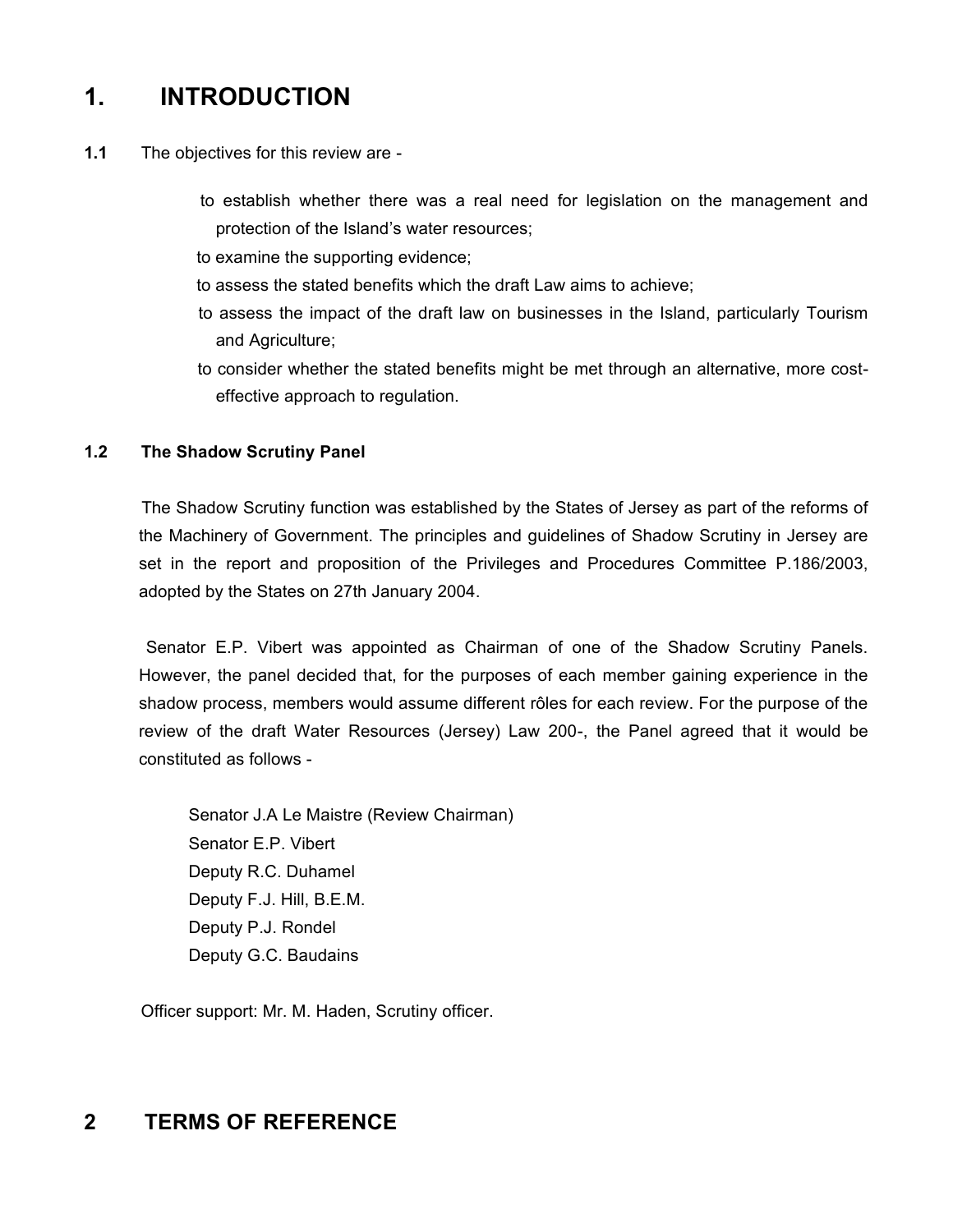The Panel agreed the following terms of reference -

*To review the consultation draft of the proposed Water Resources (Jersey) Law 200- ;*

*To consider the evidence supporting the rationale for the draft Law's stated objective of 'protecting water resources in Jersey'; and*

*To review the degree of regulation to be applied under the Law and the resultant resource implications.*

# **3. KEY FINDINGS AND RECOMMENDATIONS**

### **3.1 Key Findings**

- 3.1.1 The Panel rejects the case put forward by the Environment and Public Services Committee that the Island's water resource is under serious threat from over-abstraction and that there is a need for a law to monitor and control abstraction via boreholes. The Committee's case is not supported by evidence presented to the Panel. In addition, the prediction in the Riley Report in 1992 of '*catastrophic consequence on the economy, ecology and environment'* unless action was taken to introduce protective measures to manage the water supply, has not materialised. (The Panel implies no criticism of the Riley Working Party as the evidence clearly shows that they relied on the information provided in the studies carried out by BGS, which subsequently proved to be erroneous)
- 3.1.2 From the evidence presented to the Panel, it is clear that the Committee's consultants, the British Geological Survey (BGS), have failed to fully explore the complex geology of Jersey and its potential ground water resources (section 6.2.13) -

 they resisted considering deeper levels of water resource because of their insistence on conceptual model of Jersey's groundwater which restricted significant groundwater movement to shallow levels (depths of 25 to 40 metres) (section 6.2.8);

 they ignored calls by the panel of local geologists (the Groundwater Review Group) to research deeper levels (sections 6.2.2), where the Water Diviners and Engineers believe that there is abundant water (section 6.2.8).

 they persistently ignored the local knowledge of the Water Diviners and Engineers and treated them with disdain.

3.1.3 Consequently, the Panel is of the view that BGS – who have received fees totalling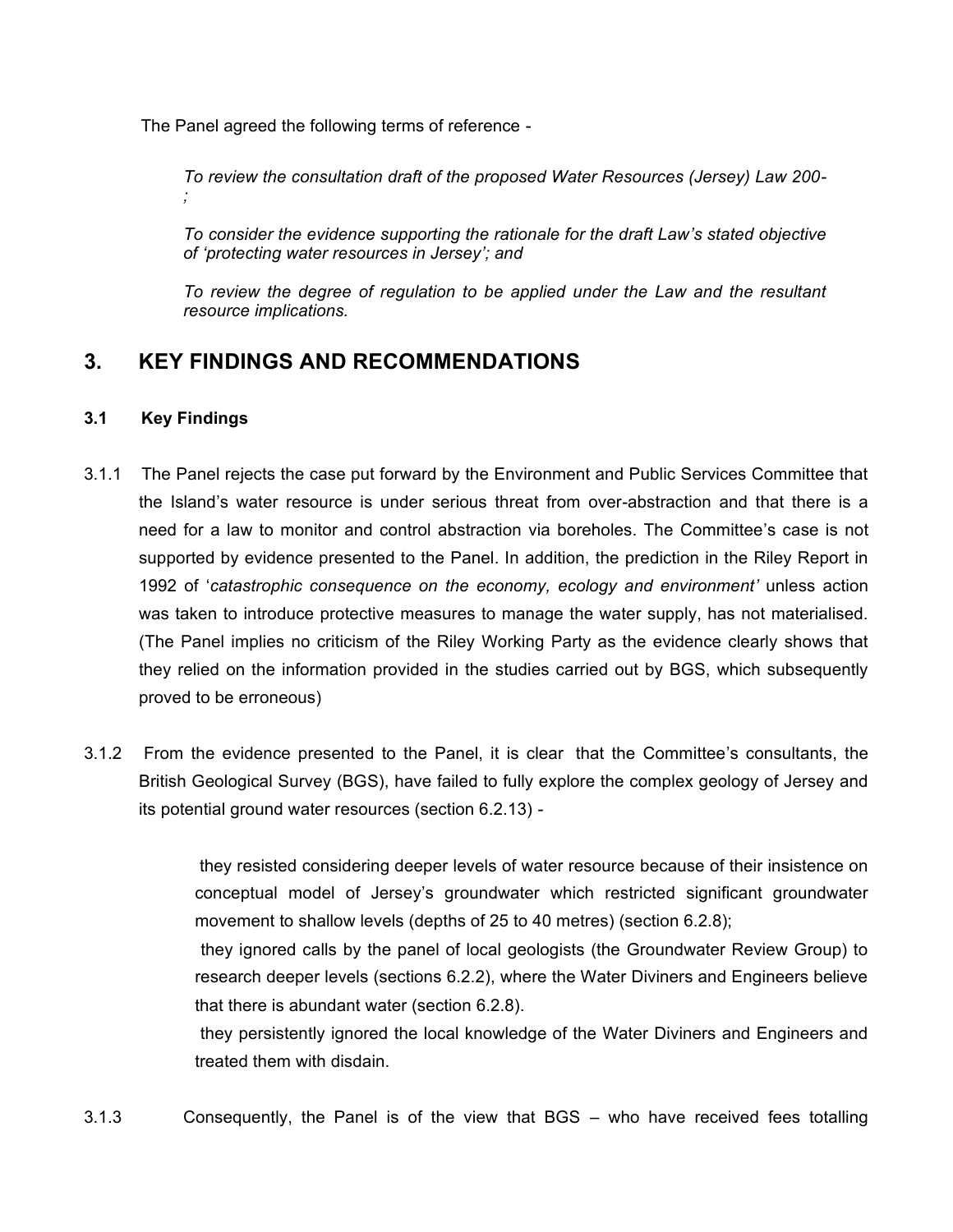- £257,457 since 1989 have not fully carried out the instructions of the Committee given to them in I989, when they were originally engaged. The principal elements of the brief given to BGS, in relation to the quantity of groundwater resources, were -
	- (i) Establish a hydrogeological database for the Island to determine location and quantification of available groundwater resources together with yield and response to abstraction, rainfall and drought, including risks of marine invasion; and
	- (ii) The quantification of the relationship between ground and surface water, including the effects of agricultural irrigation on recharge.
- 3.1.4 Evidence discovered by the Panel shows that a senior officer within the Public Services Department gave inadequate briefings to the Committee -
	- The views of the Groundwater Review Panel were misinterpreted in a report to the Committee in 1994 claiming that the Group strongly supported the BGS work when, in fact, they were critical of it, especially the computer model which the Review Group did not think was suitable for Jersey's complex geology.
	- Subsequently, when the Trinity Catchment Study had confirmed previous criticisms of the recharge estimates, resulting in a revision of BGS own position on the risk of severe depletion of the groundwater resource, advice to the Committee continued to maintain that Jersey's water resources were under serious threat.
- 3.1.5 The Panel was disappointed at the approach taken to the scrutiny of the Law by the Environment and Public Services Committee. For example -
	- The Committee did not support the Panel's request to invite Dr Robins, the head of the BGS team in working in Jersey from 1989, to attend the Panel's public hearing as a witness. The Panel had important questions about the research into Jersey's water resource position which could only be answered by him. The Panel feels that the Committee had a duty to insist that Dr. Robins appeared (See section 7.3).
	- The Committee initially refused to give the Panel information on the costs of the BGS contract since 1989, claiming that it was outside the Panel's terms of reference. Only when it was shown that the information was already partly in the public domain did the Committee supply the information (See section 7.4).
- 3.1.6 No firm or reliable evidence has been given to the Panel of existing boreholes harming the water supply in neighbouring properties, nor was it clear how a regulator would decide whether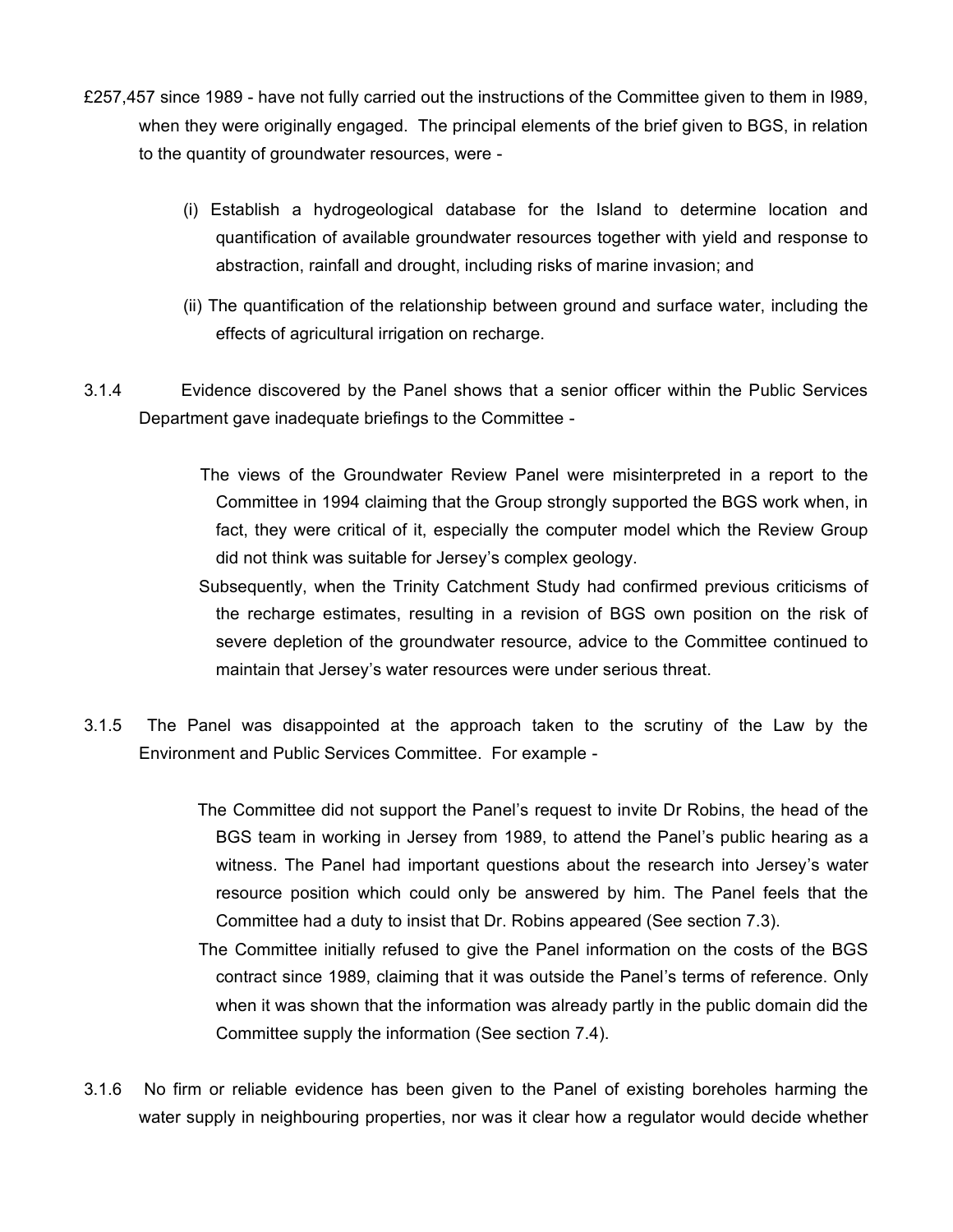- or not a proposed new borehole might have a detrimental impact on a neighbour's use of the water resources.
- 3.1.7 In the absence of any evidence of progressive depletion of groundwater levels over the period 1990 to 2002, the case for the new law is now confined to establishing new special measures in case of drought, getting information about abstraction rates, protecting the wild-life and plants and meeting the environmental objectives of the EU Water Framework Directive (see section 6.3). The Panel

accepts that special provisions for drought situations are sensible and will enable the Committee to apply appropriate controls to certain areas which might experience shortages for whatever reason. However, no compelling argument was put forward of the necessity of this being linked to the proposed system of licensing and registration; has not been given convincing evidence of the occurrence of saline intrusion in coastal areas;

considers that more needs to be done to understand and balance the needs of the environment and those who depend abstracting water from boreholes for their water supply.

- 3.1.8 The Environment and Public Services Committee has not fully explored voluntary means of obtaining the information desired on abstraction levels and the location of boreholes. Only if such means prove ineffective should legislation be contemplated to oblige information to be divulged through a system of licensing and registration.
- 3.1.9 The Panel has set out a programme for the proper investigation of 'Deep Groundwater' resources (Section 6.2.11). Until this work is done, no consideration should be given to introducing any law relating to the registration and licensing of boreholes. Knowing how much is pumped out of the ground has little relevance if there is inadequate knowledge of how much water there is available at deeper levels and how sustainable the supply really is.
- 3.1.10 There is a debate about the possibility of a groundwater connexion with mainland France, which cannot be dismissed as lightly as BGS has tried to do. The Panel considers that, whilst this may be a complex issue to resolve, sinking a test drill at the Ecréhous would be a useful contribution to this debate. The Panel hopes that the offer made by the Water Diviners and Engineers will be renewed (see section 6.2.9).
- 3.1.11 The Law Officers advice to the Panel was that the draft Law, if passed by the States, would supersede customary rights to water on the basis that it was in the general public interest to manage the Island's water resources.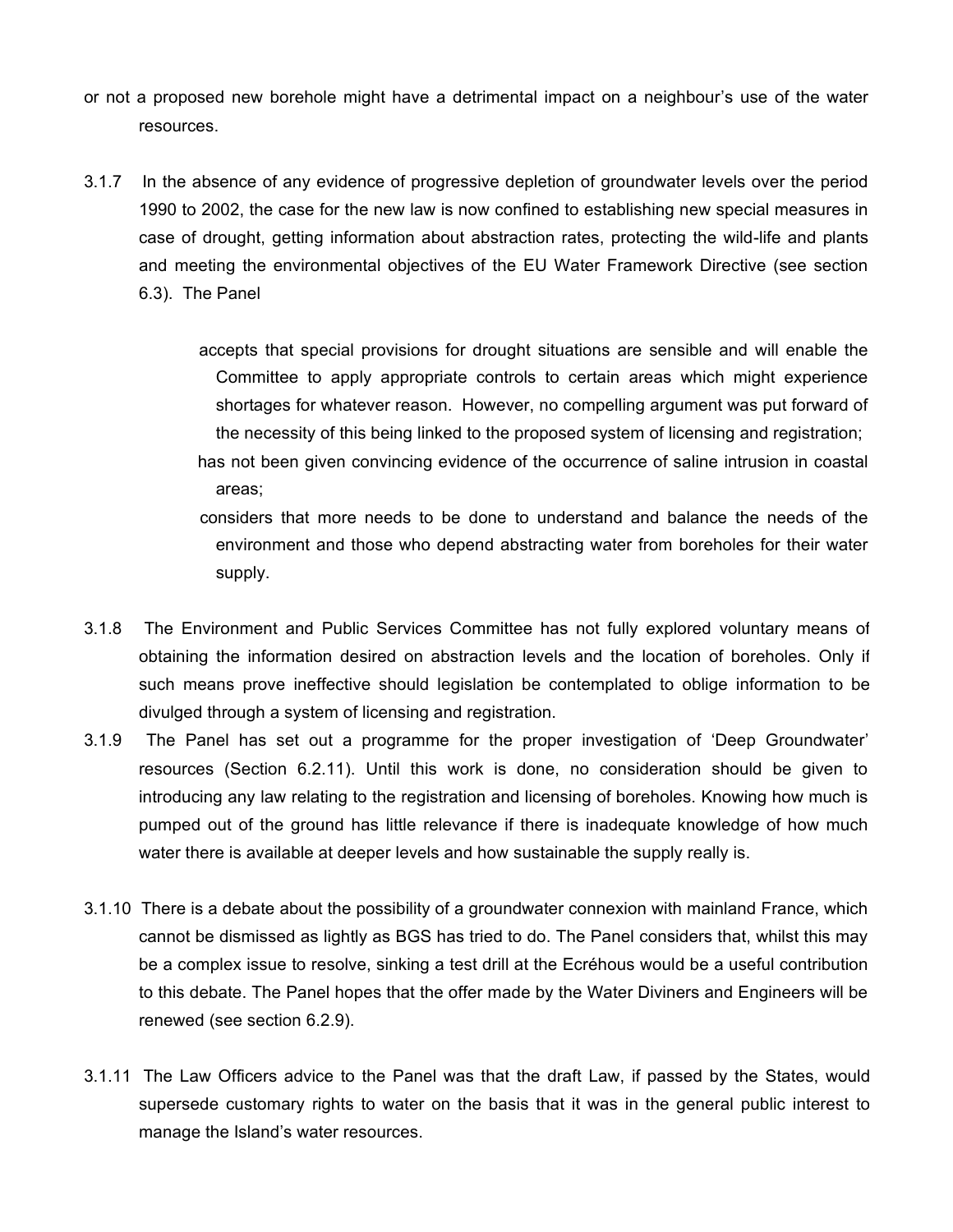- 3.1.12 It has become clear during the Scrutiny process that the Committee has not fully explored voluntary means of obtaining the information it considers it needs. Witnesses declared that they would be willing to co-operate in a programme to measure use of resources.
- 3.1.13 The Panel was pleased to note that following the evidence given by Water Diviners and Engineers and the Groundwater Review Group during the scrutiny process the Director of the Environment invited them to enter into joint discussions, together with Jersey Water, to share information. The President wrote to the Panel on 24th November 2004

*There is ongoing work to do in further quantifying the deeper geology and groundwater resources so that we can better determine licence conditions under the proposed law. I anticipate that this will require the continued involvement of BGS along with the Jersey geologists, Jersey Water and the well drillers and water diviners. As the provisions of the Law to register boreholes and share information take effect our knowledge base will again improve – this is an ongoing and continuous process.*

The Panel will monitor this development with interest.

3.1.14 The States has recently unanimously approved a proposition of the Policy and Resources Committee (P.34/2004) requesting all States Committees to carry out a review of all current and proposed legislation with a view to reducing restrictive regulation and red tape and moving towards a 'lighter touch' government. The Panel has concluded that the draft Water Resources (Jersey) Law 200- will introduce an unnecessary burden of additional regulation and bureaucracy on the Island. In this respect, adopting the Law with its compulsory registration and licensing scheme would run counter to Aim 1.3 of the States agreed Strategic Plan 2005 - 2010 (P.81/2004).

### **3.2 Recommendations**

- 3.2.1 The introduction of a compulsory licensing and registration scheme should not be considered unless it has been clearly demonstrated that voluntary and co-operative measures are inadequate.
- 3.2.2 With a view to developing a better understanding of the Island's groundwater resources, the Panel recommends the implementation of -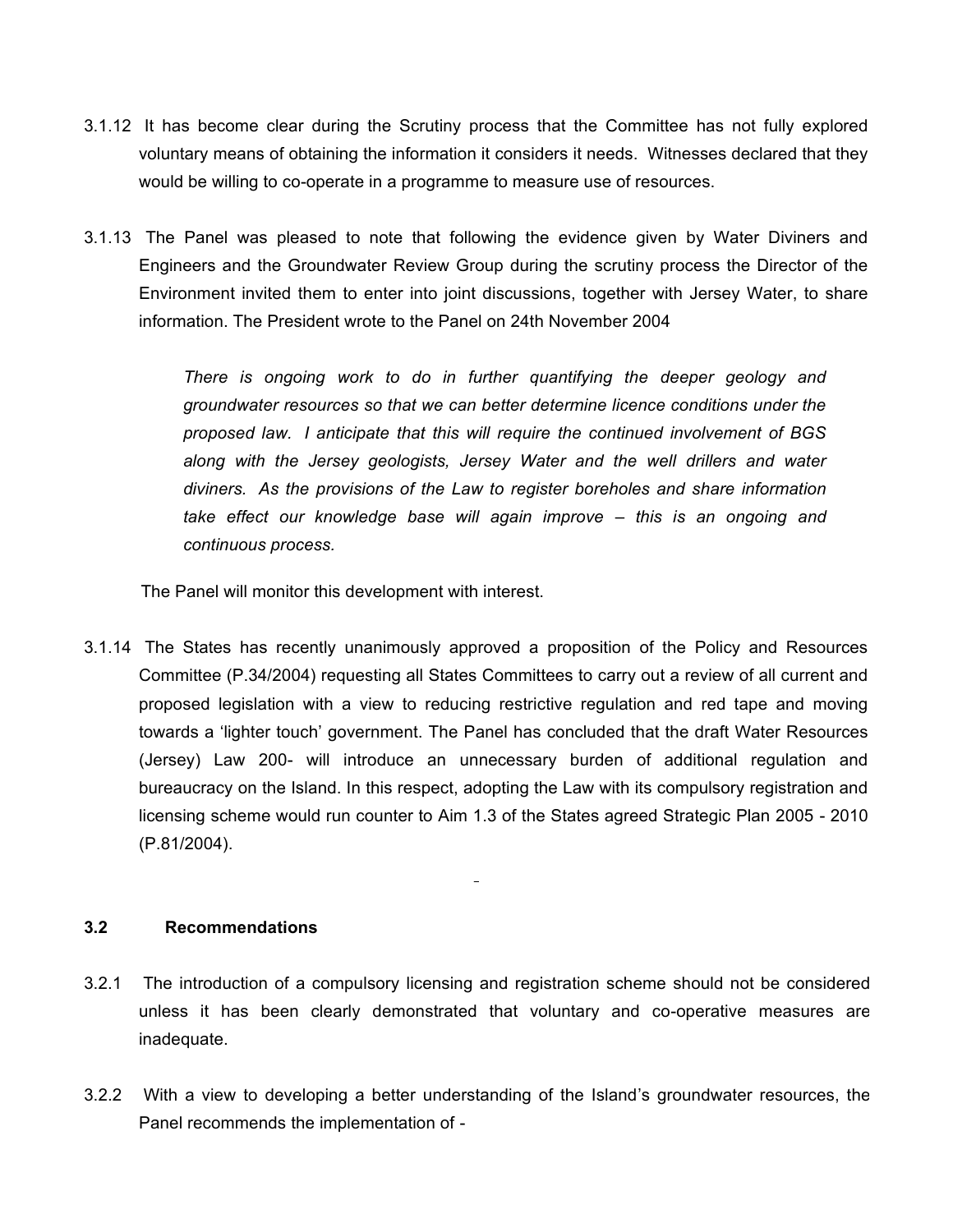- a. A scientific investigation, to commence as soon as possible, into the Island's potential deep groundwater resources, making use of local knowledge, on the lines proposed by the Panel (Section 6.2.11);
- b. A study of the geology and the exploitation of water resources in neighbouring French mainland;
- c. Improved public information on the importance of gaining further knowledge of the Island's deep water resources in order to encourage a voluntary approach to gathering information on groundwater levels and abstraction data.
- d. A clear statement of how this information will be used to develop further understanding of the Island's water resource position.
- e. The engagement of hydrogeologist, on a part-time contract basis only, to work with Jersey geologists, Jersey Water and the Water Diviners and Well Drillers to assist in quantifying the deeper geology and groundwater resources and to develop a suitable programme of resource measurement. This contract should be based on competitive tendering.
- f. An analysis of the types of business that would be affected by the proposed licensing system quantifying the administrative and financial impact it would have on small businesses dependent on borehole water sources.
- g. Clarification of the implications of the EU Water Framework Directive, together with an assessment of the resource implications for the Island, in order to promote public awareness of the issues.
- h. An assessment of the actual ecological needs of specific catchment areas balanced with the needs of abstractors.
- i. An assessment of the potential long-term impact of climate change in order to develop an appropriate framework for safeguarding the Island's water resources.
- 3.2.3 Further to the item on engaging a hydrogeologist on a contract basis, Panel strongly suggests that the Committee consider alternative consultants on the basis of the record of failure on the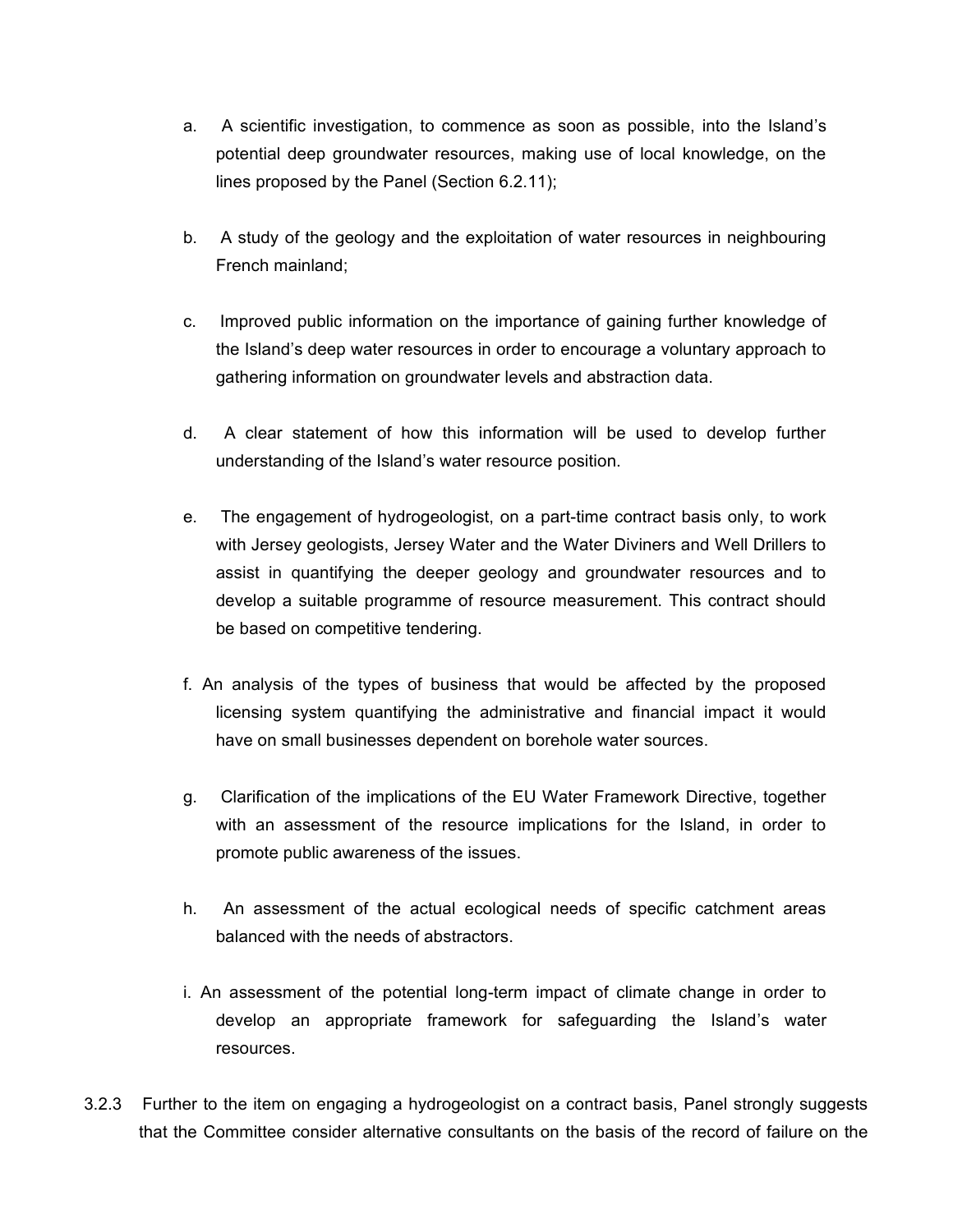part of BGS to provide a good understanding of the Island's water resources and to co-operate with local knowledge and expertise.

# **4. WRITTEN SUBMISSIONS**

### **4.1 Environment and Public Services Committee**

 The Panel received a submission, dated 3rd June 2004, on behalf of the Environment and Public Services Committee, setting out -

 the background to the proposed legislation from the publication of the Report of the Working Party on the Safeguarding of the Water resources in Jersey under the Chairmanship of the late Major John Riley (March 1992); the policy objectives of the draft law; the need for the draft law; the precedents for the draft law; the consultation process and subsequent amendments to the draft law; the procedure for confirming human rights compliance; the financial and manpower implications; technical data and supporting documents.

The Panel subsequently received further supplementary papers -

 Information relating to water resource management legislation in other jurisdictions, including a brief summary of the position in France and the United Kingdom , dated 30th June 2004, prepared by Mr. T. Williams, Environmental Law Consultant

 A non-technical summary of the BGS reports on Jersey Groundwater between 1989 and 2003, dated 5th July 2004, prepared by Dr D. Peach, Groundwater Systems and Water Quality Programme Manager, British Geological Survey.

Water Scarcity Table: Annual Renewable Freshwater per person

'The Water Resources of Jersey: An Overview', dated October 2000.

 A 'Final Submission', dated 7th October 2004 in response to a number of written questions from the Panel.

 The Panel also received a power-point presentation on the draft Law from Mr. G. Jackson, Assistant Director - Environmental Protection.

All of the correspondence with the Environment and Public Services Committee and its written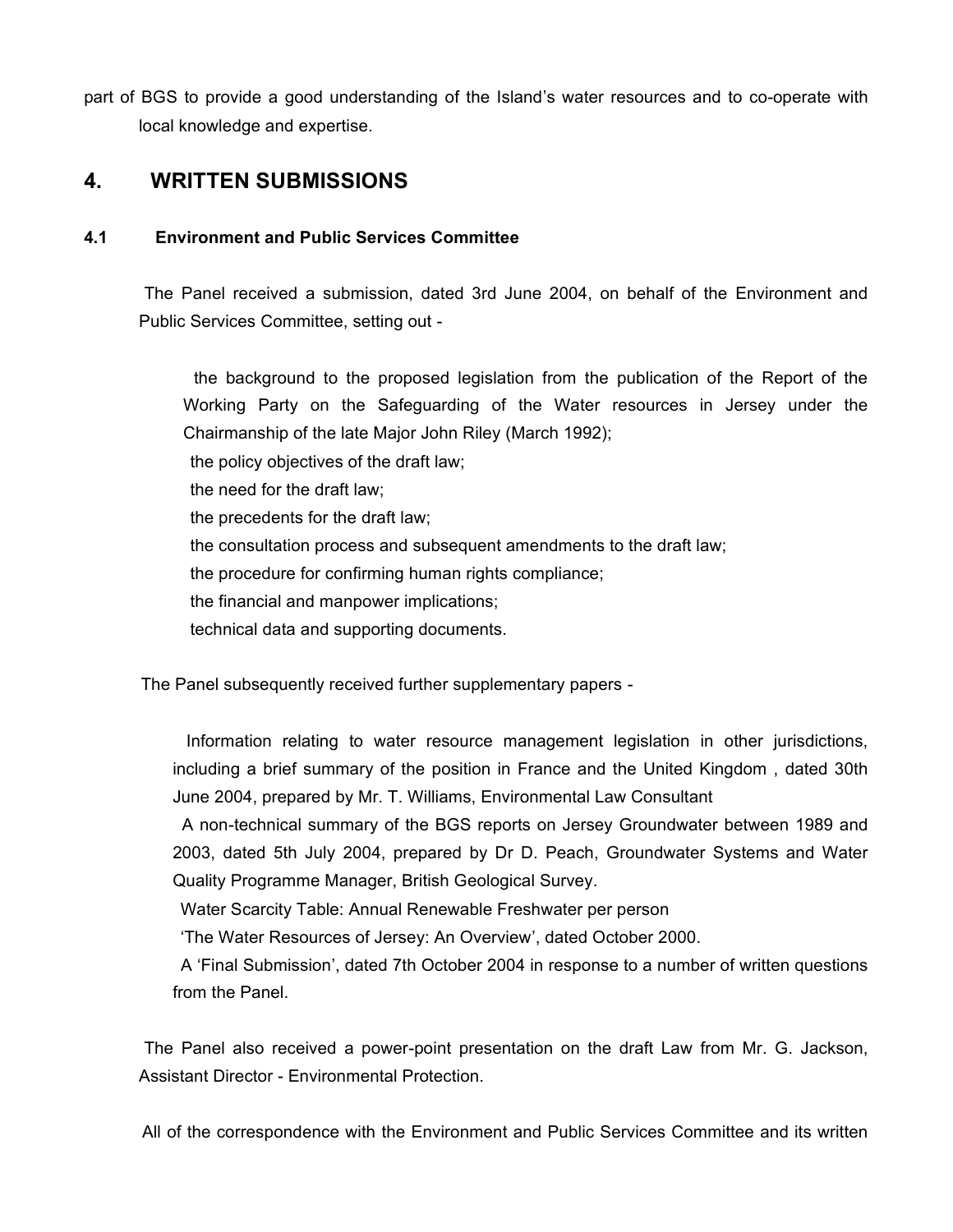submissions are contained in **Appendices One and Two** and have been posted on the scrutiny website at <www.statesassembly.gov.je>.

### **4.2 Written Submissions from other organisations and the public**

 The Panel issued a call for evidence from the public and, in response, received written submissions from the following organisations -

 Jersey Farmers Union Jersey Hospitality Association Concern De la Haye Well Drilling Limited The Jersey New Waterworks Company Limited Water Diviners and Engineers Association

 Two further organisations, the Royal Jersey Agricultural and Horticultural Society and the Jersey Landowners Association, requested an opportunity to discuss the legislative proposals with the Panel in a public hearing.

The Panel also received correspondence regarding the draft law from the following individuals -

 Mr. and Mrs R.J. & M. Ison Mr. N. Renouf Mr. J.K. Dobbs Dr. R. Nichols, formerly a member of the Groundwater Review Group Mr. L. Carter, formerly a member of the Jersey Farmers Union Water Resources Committee.

 In addition, Deputy Baudains, provided the Panel with a copy of an independent review of the Technical Reports prepared by the British Geological Survey, carried out by CES, the Environmental Management Consultancy, in January 2001.

 All of the above written submissions and correspondence are contained in **Appendix Three** and are available on the scrutiny website at <www.statesassembly.co.uk>.

### **4.3 Technical Assessment of Evidence**

The Panel's expert adviser provided a technical assessment of the all evidence received. This is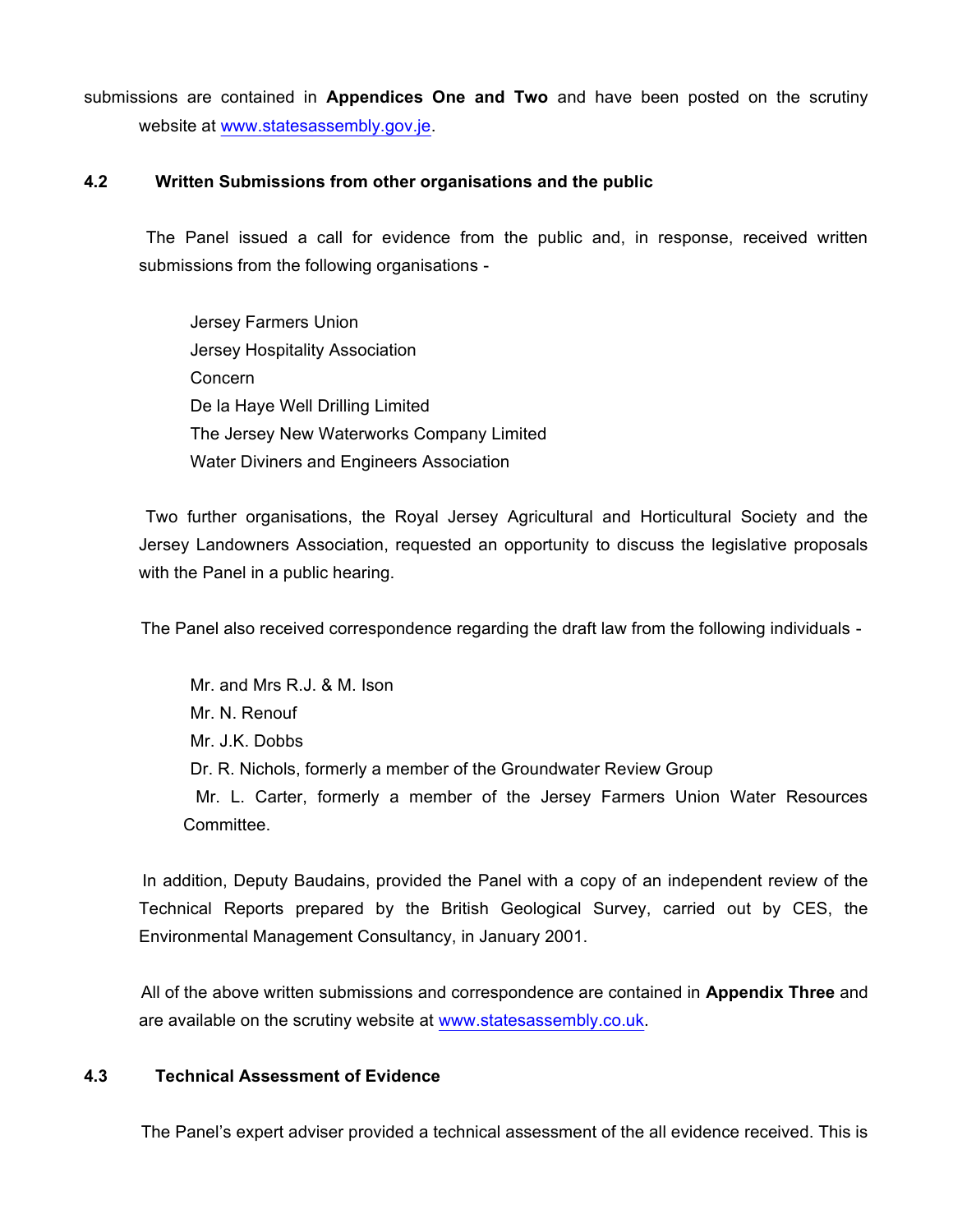available in **Appendix Four** and has been posted on the scrutiny website.

### **4.4 Additional Information considered by the Panel**

 The Panel had access to relevant Minutes and Papers of the Public Services and Agriculture and Fisheries Committees dating back to 1989.

 Mr. G. Langlois, Water Diviner, gave the Panel a collection of articles from the Jersey Evening Post and other papers, dating back to 1991 relating to the work carried out by BGS and the legislative proposals. (See **Appendix Nine**)

 Dr. Renouf, a member of the Groundwater Review Group, also provided the Panel with a copy of a paper, dated October 2001, prepared for the Conseil Général des Côtes d'Amor by Monsieur G. Marjolet on the water resources of an area similar in geological formation to Jersey. (See: **Appendix Ten**)

 The Panel also considered a Research Paper on the EU Water Framework Directive (see **Appendix Eleven**).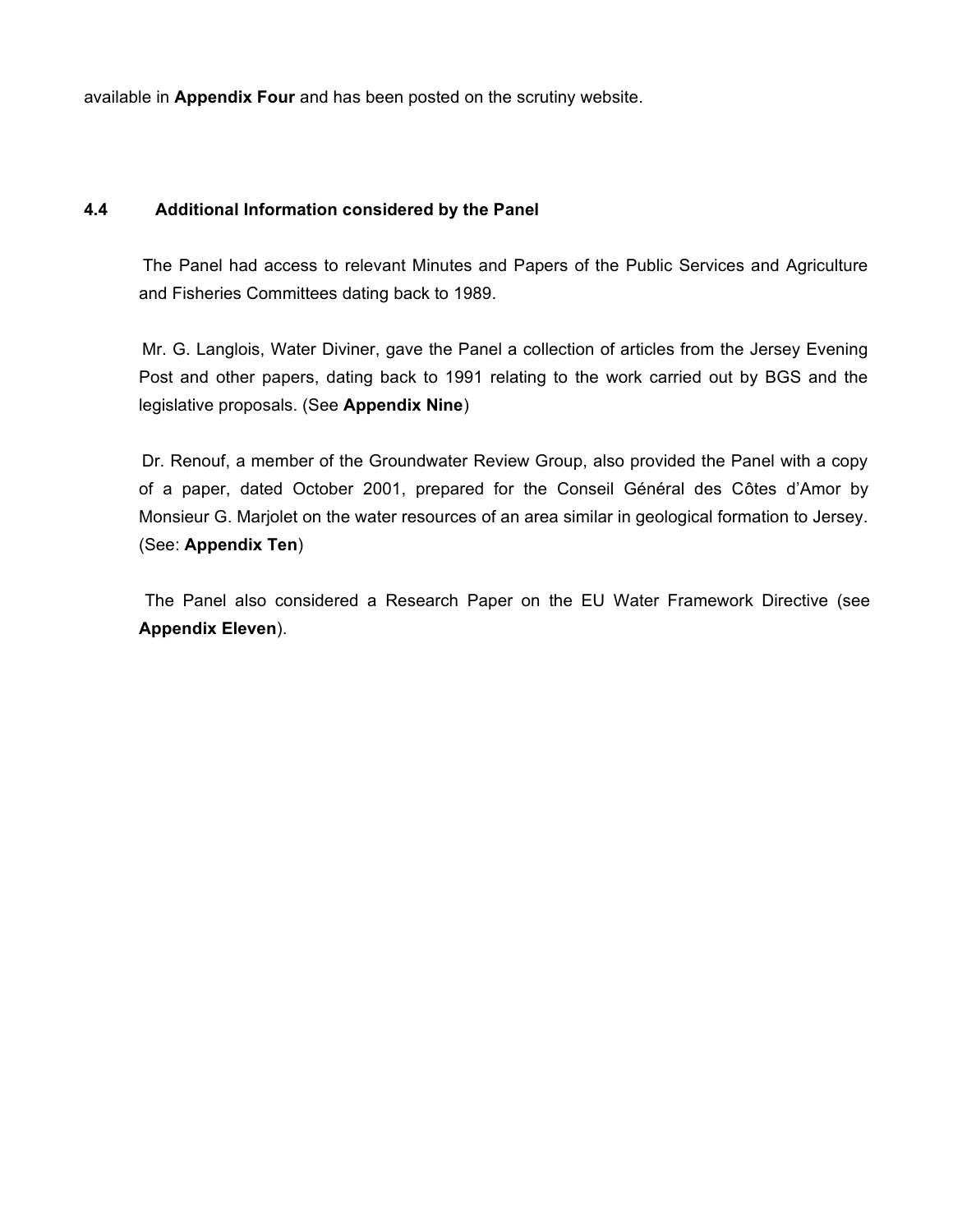# **5 PUBLIC HEARINGS**

 The Panel received the President, Environment and Public Services Committee, accompanied by his instructing team and the Senior Assistant Law Draftsman responsible for the preparation of the draft Law, at two public hearings. In the first hearing on 19th July 2004, the Panel focussed its questions on the policy objectives and the need for the legislative proposals. In the second hearing on 26th July 2004, the Panel scrutinised the detailed provisions of the draft legislation.

 The Panel also received representatives of the following organisations at two public hearings in July -

 The Jersey New Waterworks Company Limited Concern Jersey Farmers Union Royal Jersey Agricultural & Horticultural Society The Jersey Landowners Association Well Drillers and Engineers Association

 Finally, in October, a further public hearing was held with representatives of the Groundwater Review Group, a group of local geologist which had been set up in 1989 to review the work of BGS (See Section 7.6 0f this Report).

 In addition, the Panel conducted one hearing in private session with the Solicitor General in order to consider legal advice on the question of ownership of groundwater. This issue had previously been addressed in Correspondence, dated 8th July 2003, from Mr. R. Whitehead, Principal Legal Adviser, Law Officers Department to Deputy Baudains (see **Appendix Six**)

 Verbatim transcripts of all the public hearings, together with summaries provided by the Panel's adviser, can be found in **Appendix Five** or on the scrutiny website at <www.statesassembly.co.uk>.

 Following the public hearing on 26th July 2004, the Panel accepted the invitation of Messrs G. Langlois and L. de la Haye to visit a number of boreholes around the Island, which they had referred to in their evidence. (See **Appendix Nine** for notes of this visit.

## **6. ASSESSMENT OF EVIDENCE**

### **6.1 OBJECTIVE ONE: TO ESTABLISH WHETHER THERE IS A REAL NEED FOR THE LAW**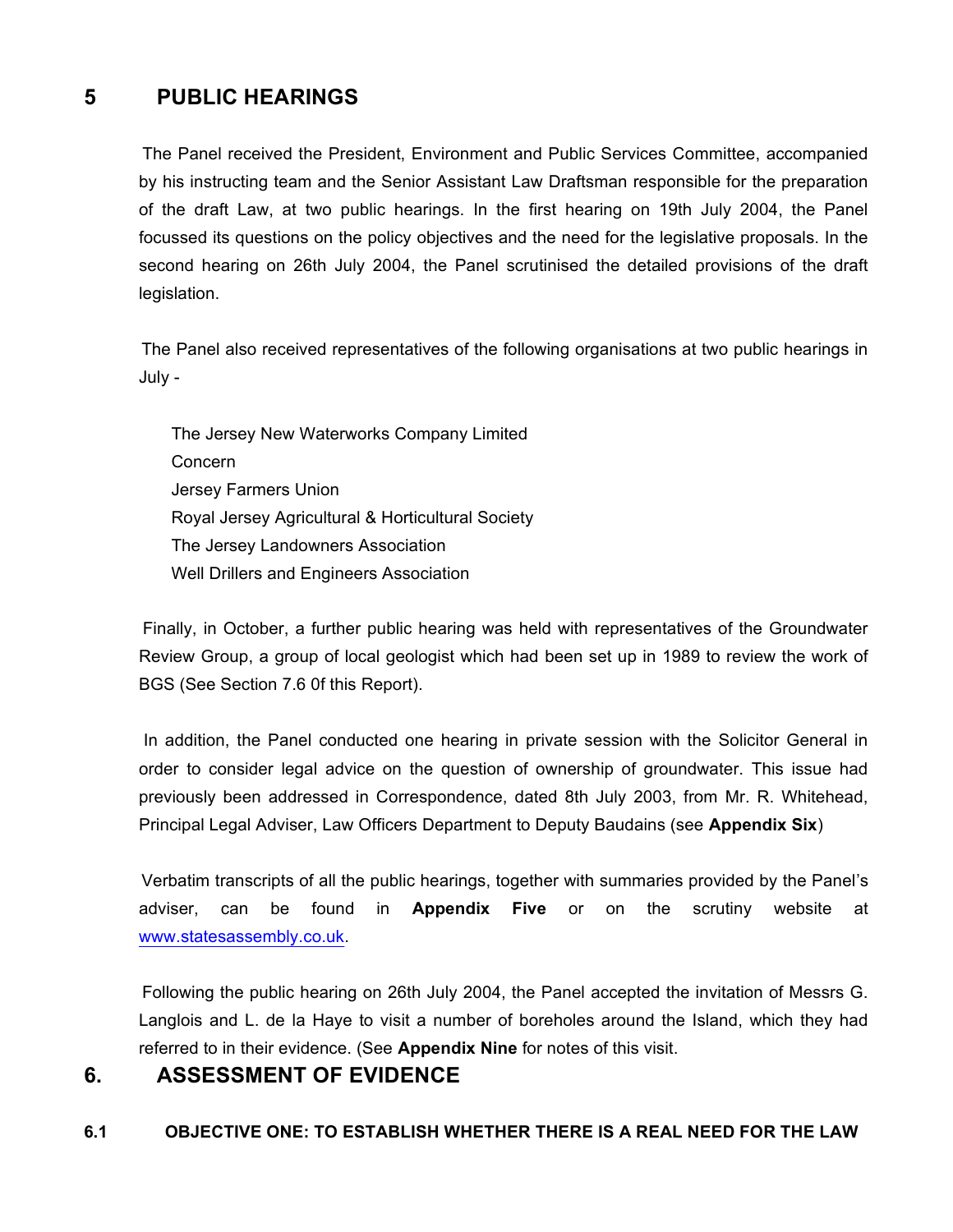#### **6.1.1 Background**

 On 29th September 1992, the States charged the Public Services Committee to prepare legislation for the better management of the island's water resources. In the report accompanying its Proposition, the Public Services Committee said that the States had previously failed '*to provide scientific evidence for the need for control, and the means by which it would be introduced'. [1]* To rectify this and in response to a cycle of 'dry years' culminating in a period of drought in 1989, the Committee had commissioned the British Geological Survey (BGS) to investigate the perceived threat to the long-term security of the Island's water resources.

 BGS reported the results of its hydrogeological survey of the Island in 1991 in the first of a series of technical reports. BGS concluded that the Island's available groundwater resources were under attack from two separate directions: pollution and over-exploitation.<sup>[2]</sup>

 On the basis of this report the Committee agreed that there was '*sufficient evidence of the need for better management*'. It accordingly appointed a Working Party under the chairmanship of Major J.R.C. Riley to make recommendations on the means by which better management control could be achieved [3]

The Working Party reported in 1992 that it was -

'*persuaded that the groundwater resources are being depleted faster than they are being replenished'.* It was '*convinced that there exists an irresistible logic and argument in favour of the passing of comprehensive enabling legislation by the States in order to bring the use of water resources in Jersey under their control'. [4]*

In its Final Observation, the Working Party stated -

*In an Island such as Jersey, it is essential to have a good understanding of the water resources in order for them to be protected and managed for the long-term security of supply. Failure to do this could have a catastrophic consequence on its economy, ecology and environment.*

*To manage the resources, the first crucial requirement is information: without this any protective measures are based upon assumption. To acquire comprehensive, reliable data, appropriate legislation is essential. It should be possible to legislate in*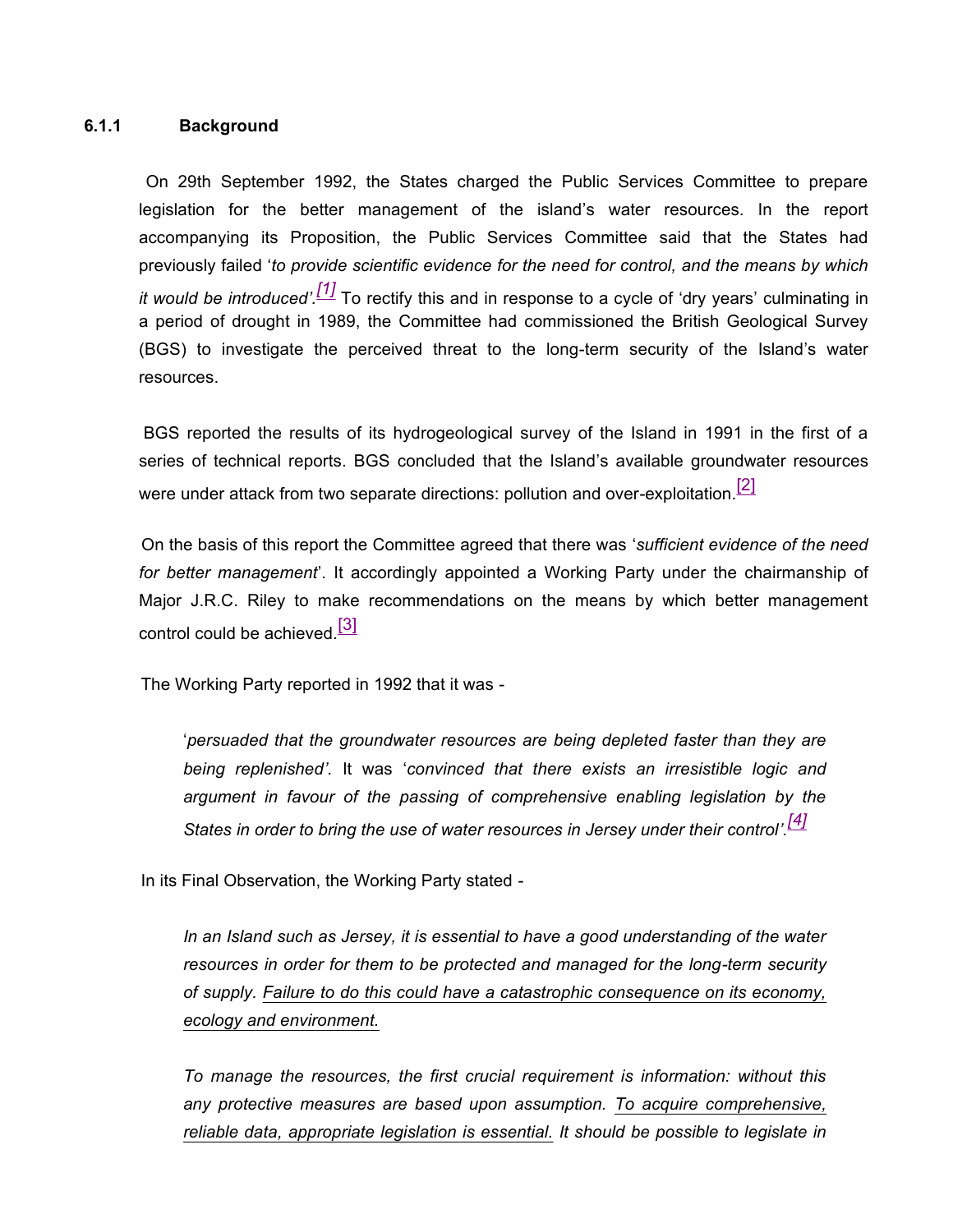*such a way that current users see it to their benefit, and co-operation should be achieved. Obviously, there will be a cost for its introduction and administration, but, in our opinion, the cost will not be onerous. Compared with the potential consequences of doing nothing, the cost could be considered insignificant.*[5]

 Major Riley made it clear in a letter, dated 6th April 1992, to (the then) Mr. G. Baudains that the Working Party was '*not asked, nor were we qualified to do so, to question the conclusions reached by BGS ….. Our recommendation is that legislation be prepared in advance of any further deterioration in groundwater levels*.'

 The Groundwater Review Group, which had been set up in 1989 to monitor the work of BGS, agreed that the Island needed a system of managing water resources -

*'There is substantial cause for concern in the amount of water abstracted form boreholes in Jersey compared with the likely renewable resource. We do not question this…… We support ongoing monitoring and accept the need for legislation to compel owners to allow such monitoring and to compel drilling enterprises to lodge logs of all bores made.' [6]*

The Group did however question certain aspects of BGS methodology - see Section 6.2.2)

 Subsequent reports from BGS further underlined the need for management control. In 1993, the Committee noted that the BGS Technical Report for Year Three had identified that '*the groundwater deficit was even more likely than previously thought'*, due to a number of indications showing that evaporation was higher than originally estimated; water levels in the north of the island were declining; and that the effective aquifer thickness was probably nearer 25 metres than the original estimate of 40 metres. In addition, it was suggested that the fact that major users were no longer metered meant that it was likely that total demand was underestimated  $\boxed{7}$ 

#### **6.1.2 Draft legislation**

In 1995, the Committee decided to deal with the legislation in two phases:

 the issue of pollution was given priority. This was addressed through the enactment of the Water Pollution (Jersey) Law 2000;

 the draft Water Resources (Jersey) Law 200- is intended to complete the implementation of the recommendations of the Riley report by introducing a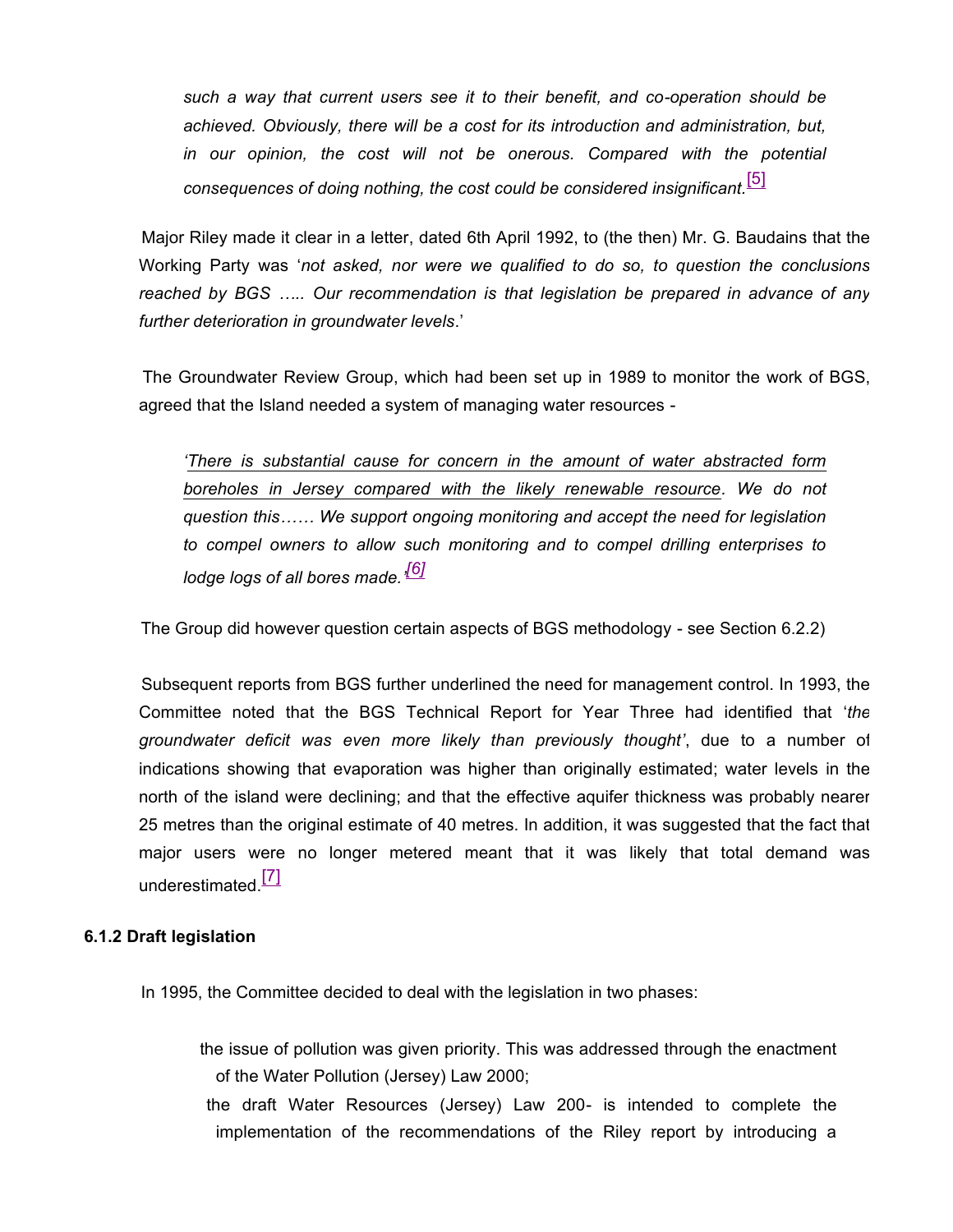registration and licensing system to manage and control the water resources of the Island in order to protect them from over-abstraction.

 The original purposes of the Riley Report and Public Services Committee's to gain information and manage a resource under stress have subsequently been altered to include a number of additional purposes -

 the sustainable development of water resources; the conservation and protection of habitats and ecological systems; the conservation and enhancement of the natural beauty and amenity of inland waters; the proper allocation and sharing of the resource; the protection of existing users; and the minimisation of the negative impacts of global warming; and

compliance with the EU Water Framework Directive and international best practice.<sup>[8]</sup>

 In oral evidence to the Panel, the President made it clear that, in his view, the case for the law did not depend simply on evidence of depletion of supply -

*Even if one had recent evidence that groundwater was not being depleted, and indeed was still rising, would that lead you to the conclusion that you would still not be putting in place some sort of statutory monitoring arrangement for water?...... Even if one were to find a further supply of water - presumably if it exists it's deep in the ground - would that mean you would not be putting in place a regulatory framework for water conservation?......... I think there are compelling reasons for introduction of legislation to pursue the objectives set out clearly in the preamble to the Law, that this law is required, and indeed, necessary for Jersey. Jersey has a proud record of implementing environmental best practice and environment legislation, to secure the world in which we live. And certainly, I think it is a requirement for the States of Jersey to accept putting in place such a statutory framework. …….. And I repeat my surprise of arriving in Environment and Public Services and bringing forward legislation that was identified and agreed by the assembly 20 years ago.[9]*

#### **6.1.3 Further Support for the legislation**

 The Jersey New Waterworks Company Limited stated its support for a Law which would give the Environment and Public Services Committee powers to safeguard the Island's water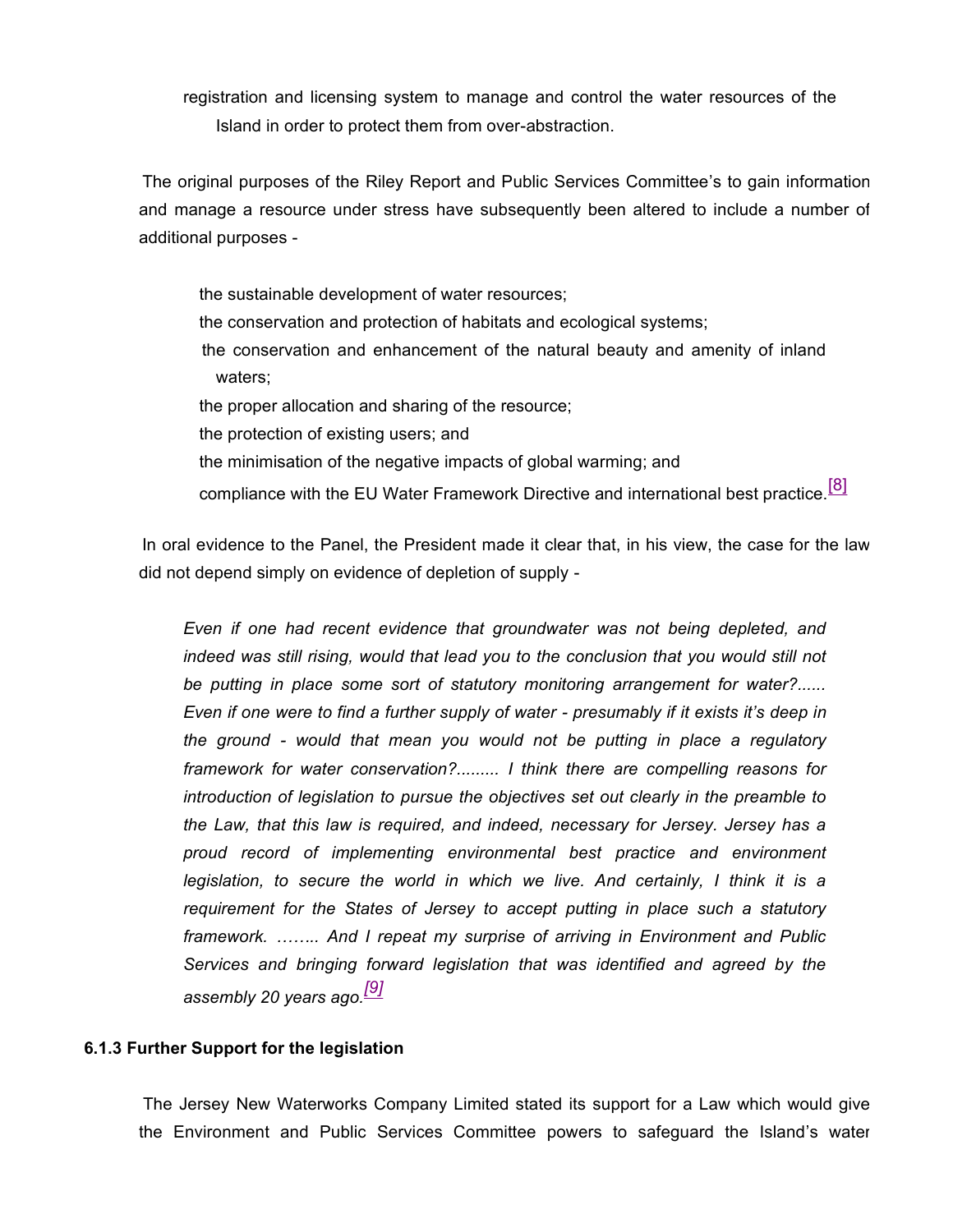resources. In written evidence, the Company referred to the report of the British-Irish Council on climate change scenarios, published in July 2003, and warned that the effect of a worse-case scenario on Jersey would be -

> *to increase the stress placed on natural water resources available and increase the risk of saline intrusion into the aquifer. These potential scenarios reinforce the need to have in place adequate water resource management legislation.[10]*

 The Jersey New Waterworks Company added that the requirement to operate the desalination plant underlined Jersey's water scarcity situation<sup>[11]</sup>. The Managing Director provided evidence to the Panel which indicated that the plant had operated on nine separate periods since 1992 for '*additional water resource purposes'.* [12]

 The Groundwater Review Group felt that legislation was required in order to ensure that relevant data was collected. Dr Renouf told the Panel -

*The acquisition of data from boreholes is too important a matter to be left to any form of voluntary co-operation…… It has been something which has been standard practice in most countries, I believe, to compel the registration of logs of boreholes because that is data and that is lost if it is not done. You cannot depend upon voluntary work to get a coherent pattern of response*. [13]

 The Environment and Public Services Committee, at the end of the public hearing on 26th July 2004, submitted an additional document entitled 'Water Scarcity Table: Annual Renewable Fresh Water per Person', which it held to demonstrate that Jersey would sit in 11th place in the World in terms of water scarcity. (See also Section 7.2 of this Report). The President commented -

*This alone in our view represents an overwhelming technical justification for the Law, which as was explained to the Panel is in addition to the overriding need to protect and manage the Island's known water resources for present and future generations. [14]*

 The Environment group, Concern, stated in its written evidence that '*the need for protection of the water table from over-extraction should be self-evident*[15]. In oral evidence to the Panel, Mr. C. Leach, emphasised the principle that water is a public interest commodity of finite quantity, which needed to be protected for continuing use by future generations. Existing users also needed protection against possible commercial abstractions. The proposed law, then, provided a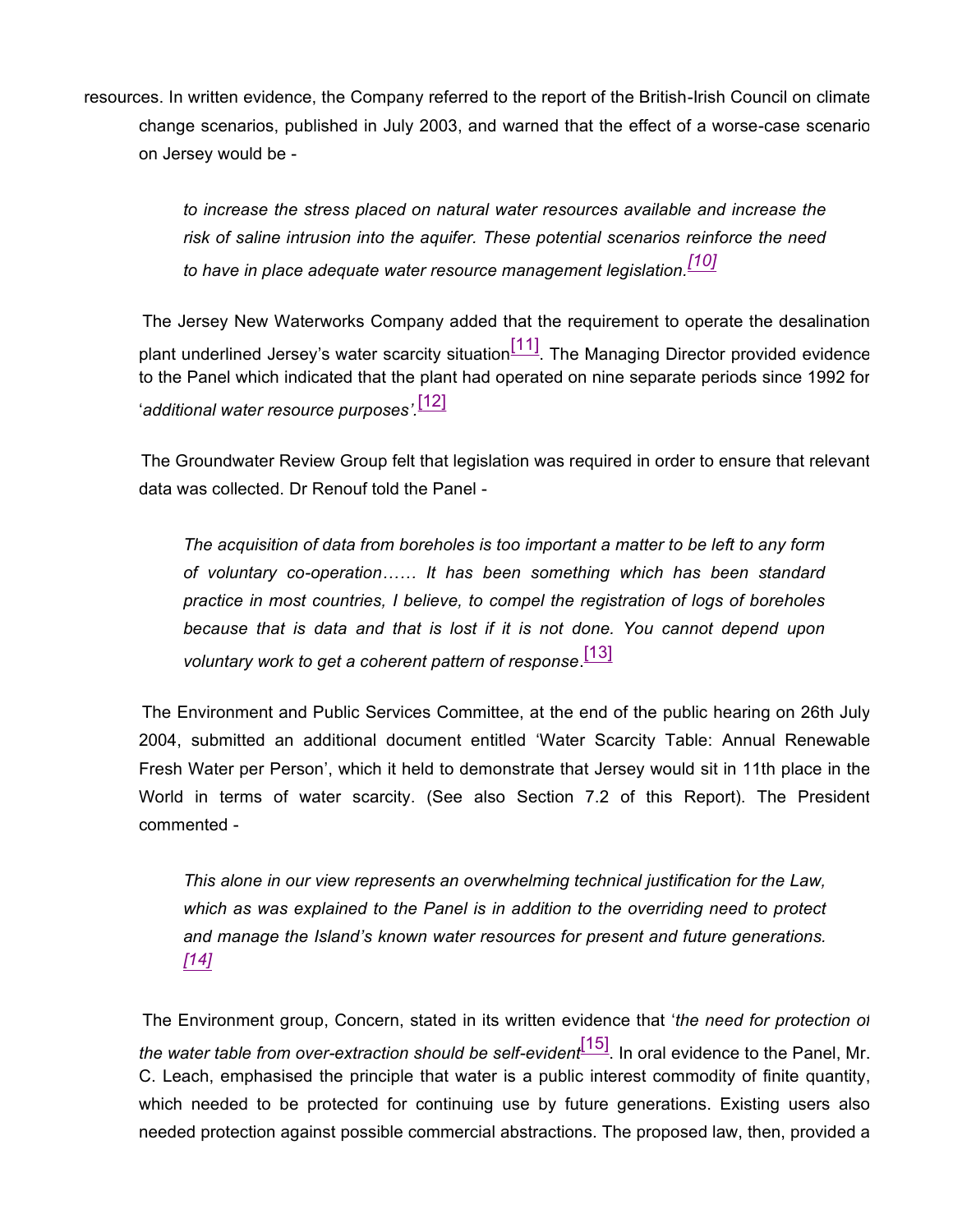tool which permitted government to deal with possible 'abuse' of the water resource $\tfrac{[16]}{[16]}$ 

 Both the Jersey New Waterworks Company and Concern stated clearly in their submissions to the Panel that they accepted the BGS technical assessment of the Island's water resources.

 The Environment and Public Services Committee undertook a three month consultation process in 2003. More than 90 people and organisations were contacted and a total of 15 responded. Of these eight were supportive of the Law in principle, five were opposed in principle and two raised queries for clarification. The Committee's subsequent amendments are detailed in its written submission, dated 3rd June 2004.<sup>[17]</sup>

### **6.1.4 Opposition to the proposed legislation**

 The Water Diviners and Engineers Association (WDEA), the Jersey Farmers Union, the RJA&HS, the Jersey Landowners Association, the Jersey Hospitality Association and a number of individuals contested the need for the draft legislation. Their reasons can be summed up as follows (See Section 6.2 for more detailed consideration of these reasons):

 the conclusions of the BGS survey, and its continuing annual reports, are based on inaccurate and incorrect assumptions; consequently, the volume of water available for exploitation has been underestimated; and

 the BGS surveys have consistently ignored potential water levels below the shallow aquifer, which they identified as 25 metres below the water table;

the impact of the law will be to impose burdensome and unnecessary regulation.

 Notwithstanding the assertions made by the President that there are overriding reasons for the introduction of water management legislation, the Panel believes that it is essential to examine the reasons why the draft law has been such a contentious issue since it was first proposed by the Riley Working Party. The Panel believes that a good understanding of the Island's groundwater situation is vital to the operation of the proposed legislation, particularly since this has been the central to the case for legislation since the Public Services Committee Proposition in 1992. A great deal of public money has been invested in providing further evidence of the need for water control and management through the technical studies carried out by BGS since 1990.

In order to reach a considered conclusion on the need for water management legislation,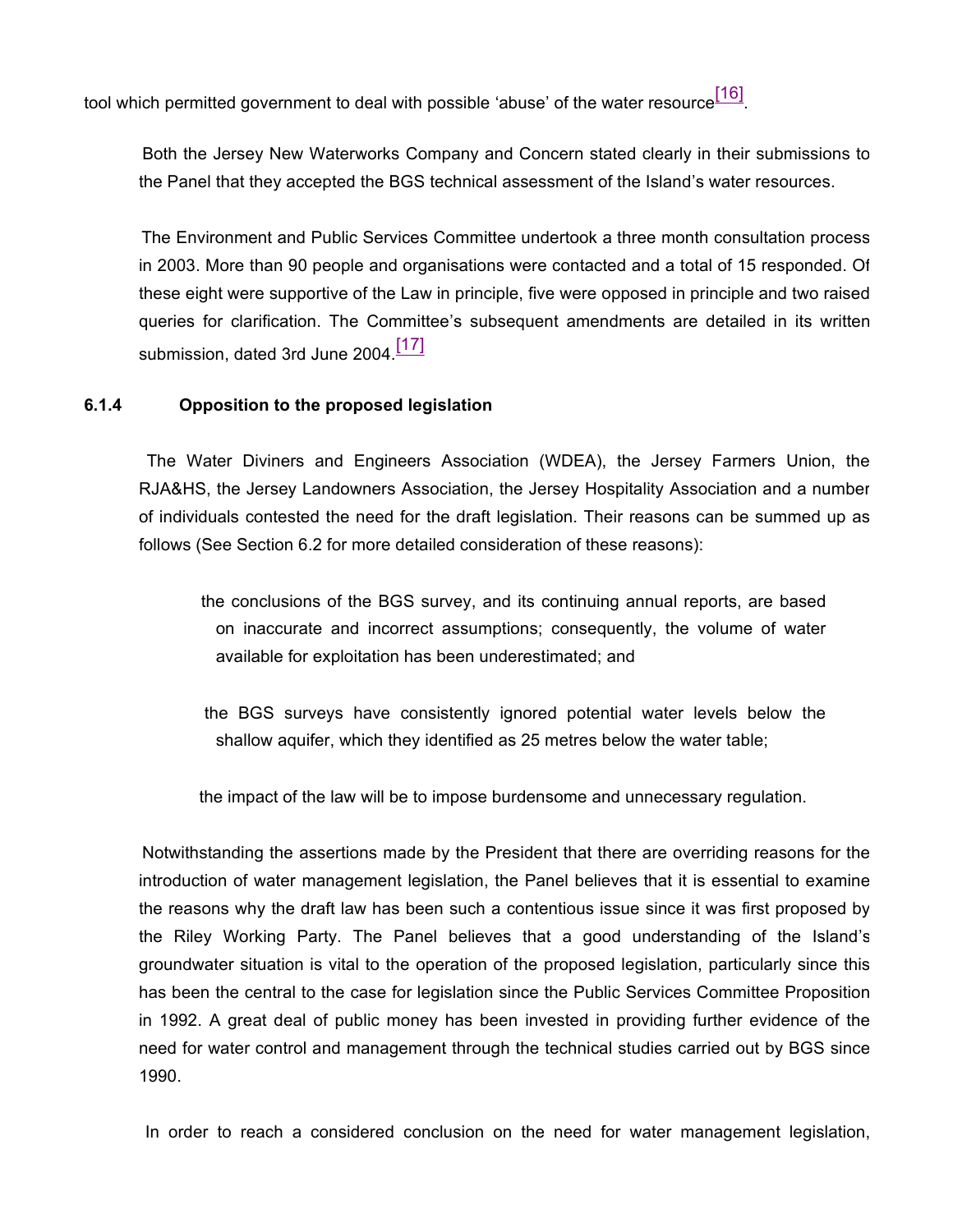therefore, the Panel believes it is necessary to examine in detail -

 the supporting evidence produced by BGS (Objective two); the stated benefits of the draft Law (Objective three); and the impact of the draft legislation on businesses in the Island, particularly Tourism and Agriculture (Objective Four).

 Finally, the Panel will consider whether the stated benefits might be met through an alternative, more cost-effective approach to regulation (Objective Five).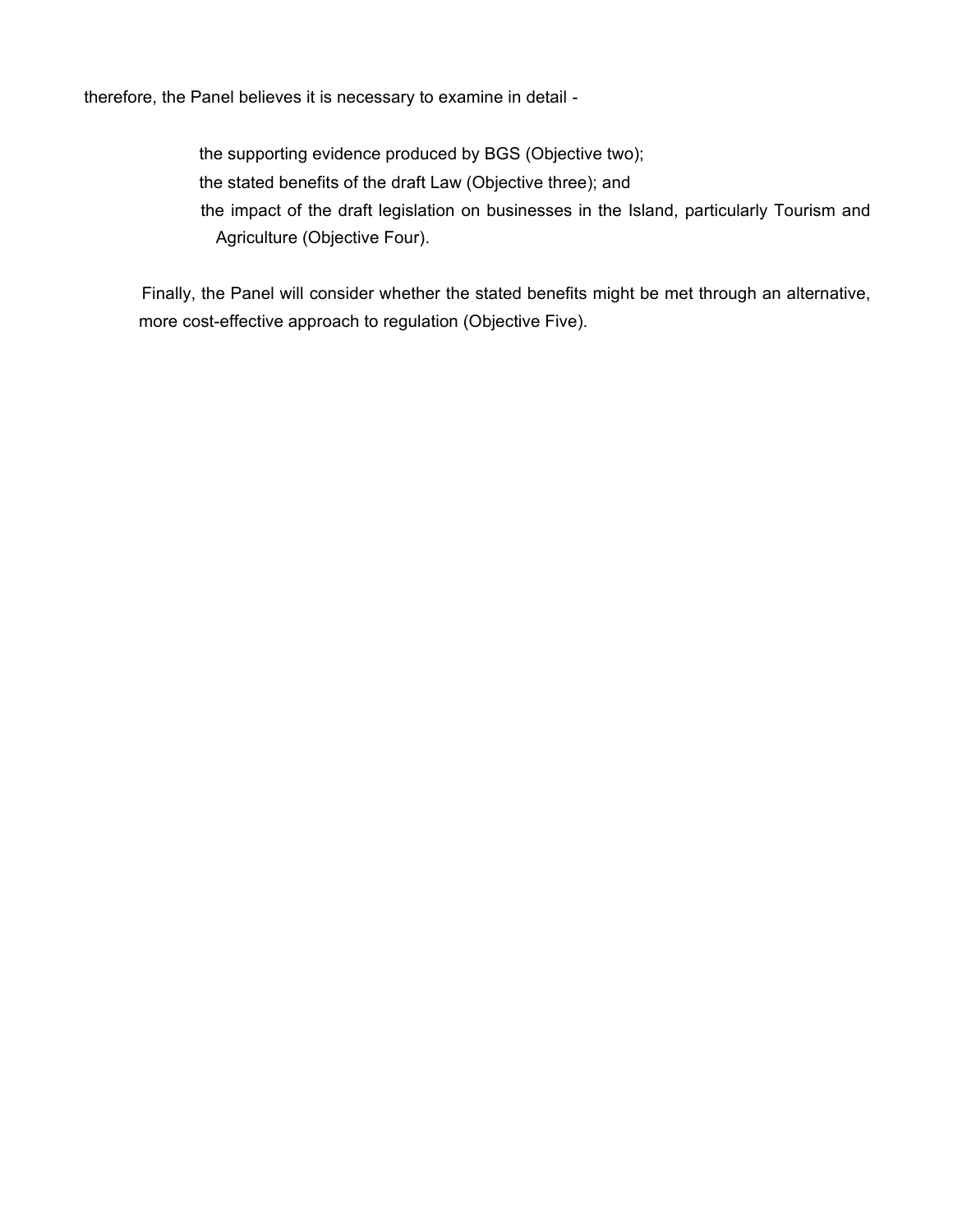#### **6.2 OBJECTIVE TWO: TO EXAMINE THE SUPPORTING EVIDENCE FOR THE DRAFT LAW**

#### **6.2.1 Technical Assessment of Evidence**

 The Technical Assessment of Evidence by Dr S. Sutton, commissioned by the Panel, provides a summary of the data and opinions of BGS, together with a summary of the key issues raised by critics.

The Environment and Public Services Committee acknowledged that this assessment was fair and reasonable, but commented on a number of specific points raised by Dr Sutton.<sup>[18]</sup>

#### **6.2.2 Assessment of BGS methodology and conclusions**

 Dr S. Sutton was commissioned by the Water Diviners and Engineers Association in 1993 to provide an external assessment of the BGS studies of 1991 and 1992. In a brief paper he challenged the basic BGS conclusion that the groundwater resources of Jersey were at serious risk of substantial depletion -

'*the principal conclusion of the BGS reports is derived from an initially erroneous estimation of recharge volumes and that, in terms of volume, the groundwater resources of the Island of Jersey are not under stress*. *The chemical evidence presented in the reports does not provide any indication of overexploitation or of developing saline intrusion. … For a groundwater regime as complex as that of the fissures rock aquifers of Jersey the task of construction of a representative groundwater model is one of immense complexity and can certainly not be achieved by the use of a porous medium model such as MODFLOW. The model results presented are of dubious reliability and are totally dependent on the accuracy of the input parameters, none of which are well defined and one of which (recharge) I would contend is seriously in error.' [19]*

The Groundwater Review Group agreed with the criticisms of Dr Sutton -

*We accept that there is an unfortunately large degree of uncertainty in the recharge calculation because of the unknowns in the source data but equally accept that whatever reasonable figure is taken the results suggest that Jersey' groundwater is more or less at risk.' [20] …. We would like BGS to take the uncertainties both of*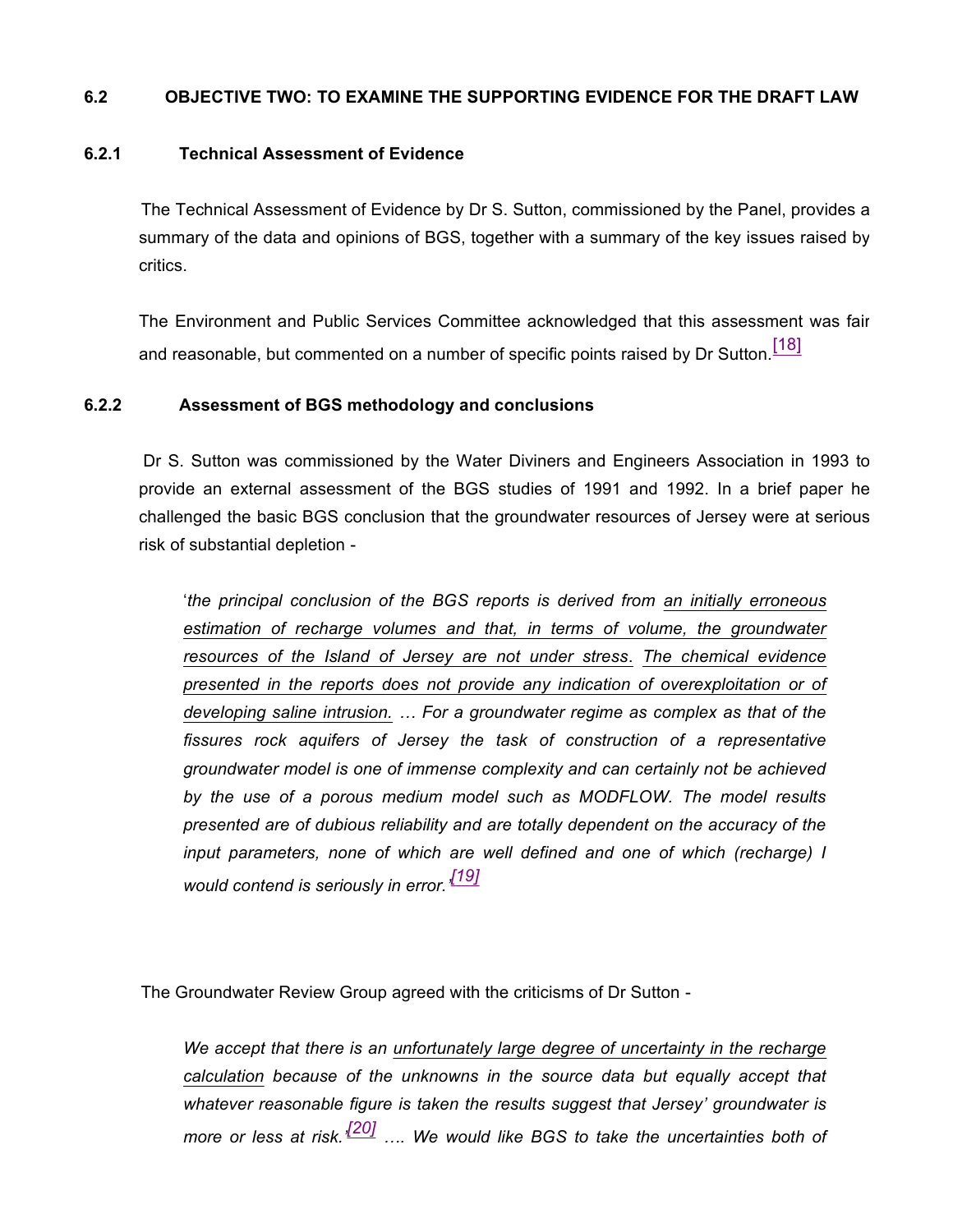*recharge and of geological complexity more into account when estimating resource potential and using computer modelling. This is particularly important if they persist with MODFLOW which we do not accept as a sound computer model for Jersey.[21]*

 The Group expressed confidence in the basic approach employed by BGS but made six clear recommendations to BGS, as follows -

- *1. modify their resistance to considering deeper levels of water resource;*
- *2. consider geological conditions and associated structure as important controls on water storage and movement and draw up a programme of investigation to address these;*

*3.provide a more detailed appraisal of the effects of weathering; 4.look closely at the MODFLOW computer model; 5.have geologists at new water bore sites; and* 6.*take greater account of drillers' depths.*[22]

 In 1993, arrangements were made by the Agriculture and Fisheries Committee for Dr Sutton to travel to Jersey to meet all interested parties to discuss his assessment of the BGS reports. However, BGS requested a meeting with Dr Sutton in the United Kingdom, in advance of the public meeting, to discuss the technical comments he had made. The meeting in Jersey consequently did not take place.

 The President of the Agriculture and Fisheries Committee at that time, Senator J. Rothwell, expressed dismay that this meeting had been cancelled at the last moment, as a similar meeting with Dr Sharp of the Groundwater Review Group had also been prevented only a few months previously. Senator Rothwell complained that the decision had been taken by a Public Services Department officer although this was denied by the Committee.<sup>[23]</sup>

Senator Rothwell was reported in the Jersey Evening Post, as follows -

*'He said … that it was clear to him that attempts were being made to thwart his Committee in obtaining more information before the proposed legislation on regulating boreholes and wells is debated by the States…... As far as I am concerned, some of the people most affected by the proposed legislation will be farmers and growers, and it would be wholly wrong for the States to introduce legislation and add another level of bureaucracy to the public sector, as well as the additional expense which that would entail, if it is not necessary.*' *[24]*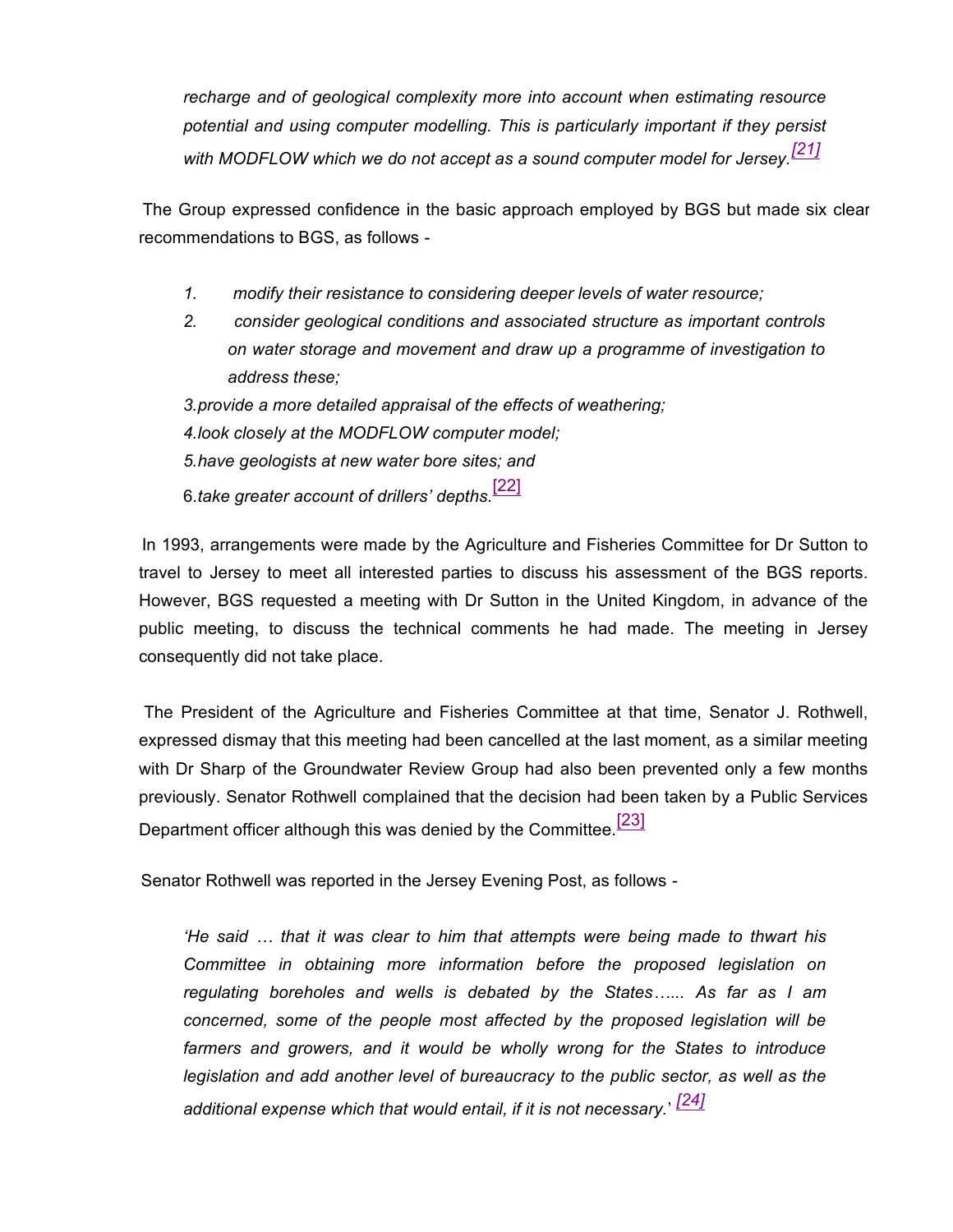#### **6.2.3 Public Services Information Paper 1994**

 Subsequently, in a 'Information Paper on Jersey's Water Resources', prepared by the Chief Engineer, Public Services Committee, the criticisms made by Dr Sutton were dismissed, as follows -

*The short report, which apparently amounts to only 1½ pages, prepared to an unknown brief, should be put into context and compared to the years of detailed study, analysis and reporting carried out by a team of leading professional scientists. All but one of the points raised by Dr Sutton were covered in subsequent BGS reports (which were available but not referred to by him), and the remaining point has been fully answered in correspondence*'. [25]

 The Panel asked Dr Sutton to comment on this interpretation of the events of 1993. He maintained that his peer review of published scientific conclusions was both reputable and legitimate -

*The statement attempting to compare this review of a public domain document with 'the years of detailed study, analysis and reporting carried out by a team of leading professional scientists' is both misleading and emotive.[26]*

 In the same Information Paper it was claimed that '*the conclusions of the BGS studies and the need for water resources management have been strongly supported by the Groundwater Review Group'*. The paper, however, made no mention of six recommendations the Group had made (see paragraph 6.2.2).

 The Panel was subsequently advised by two representatives of the Groundwater Review Group that the above statement was not a true reflection of their position. They had in fact received no response to their recommendations from BGS or the Public Services Committee at the time. Dr Renouf commented -

'*This is the first I have heard of this, but I have no idea why. I mean, you know, the six points are clear enough and, whether one subsequently agreed with them or not, they are clear and that is what I would have expected to have had taken into account and addressed. Even if it was to address and dismiss them, I would have expected them to be addressed.' [27]*

The Panel noted with concern a further item in the Public Services 'Information Paper', where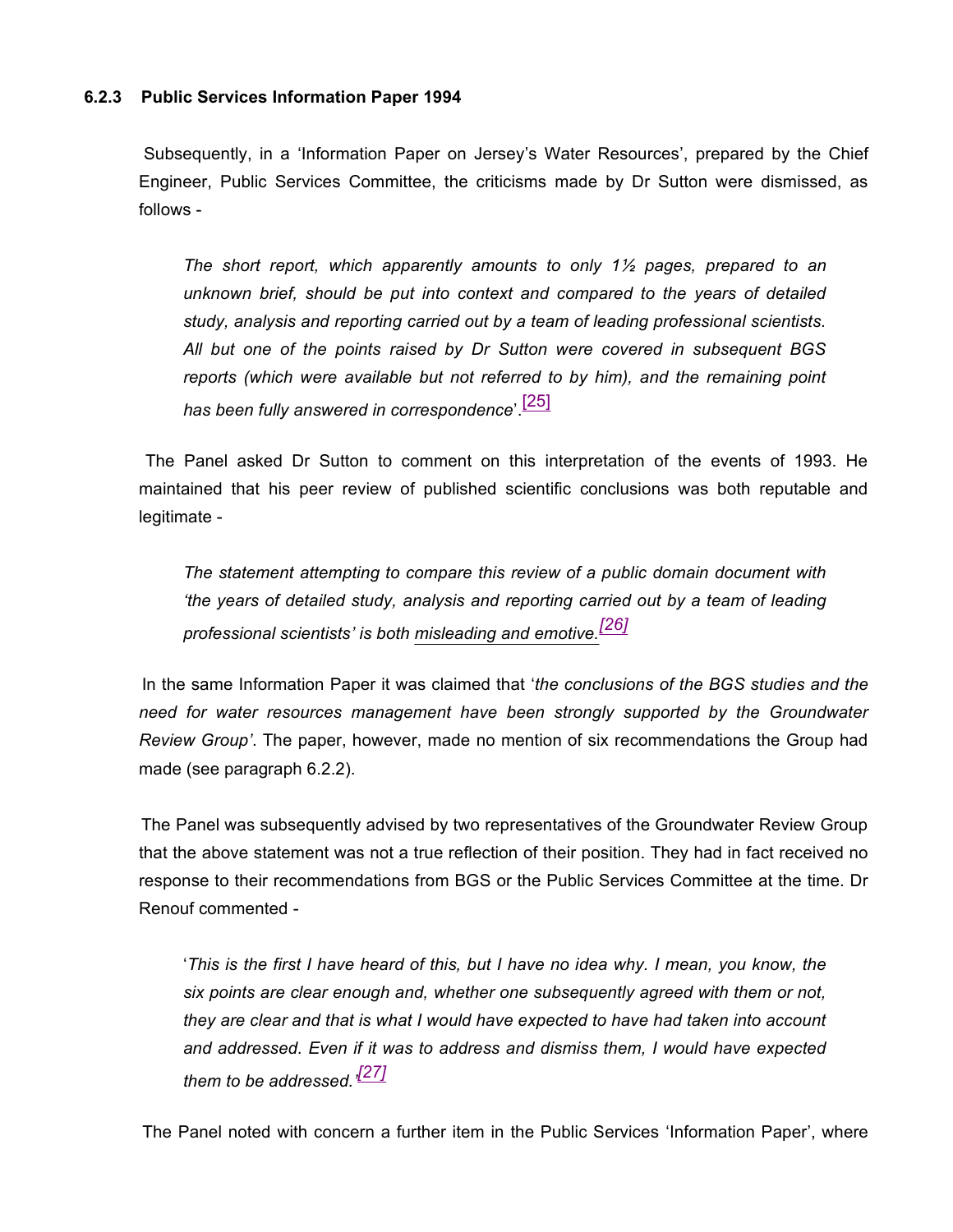reference was made to the fact that Jersey's water pollution problem had been made the subject of a chapter in an A-level text book on Environmental Pollution with the comment that this '*is a warning that our image is beginning to suffer'.* This insertion is totally due to the acceptance of the BGS opinion of collapse of resources and imminent disaster. In the Panel's view, it is not acceptable that the Public Services Committee of the time should have allowed BGS to reproduce such negative and controversial conclusions about the Island's current pollution laws in an academic textbook.

 The Panel was unable to clarify the above issues by questioning the Public Services Chief Engineer and the head of the BGS study team, Dr. Robins. In particular, the Panel wished to know how BGS implemented, if at all, the recommendations of the Groundwater Review Group. However, the Chief Engineer had subsequently left the Department and was no longer available in the Island. The opportunity to discuss these matters with Dr Robins was sought but ultimately the Panel was unable to reach agreement with the Committee and BGS about Dr Robins' presence at a public hearing (see Section 7.3).

### **Key Finding**

**The Public Services Committee at the time was not given a balanced or fair picture of the criticisms made by Dr Sutton nor the recommendations of the Groundwater Review Group.**

### **6.2.4 Committee Decision to defer water management legislation**

 Later in 1994, the Committee began to express some reservations about the groundwater position -

- in August 1994, the Committee '*expressed concern at recent press releases from the Department regarding the position in relation to the Island's groundwater resources and asked that no further statements be made until an agreed policy had been formulated.*' [28]
- In November 1994, the Committee *'accepted that the problem of pollution needed to be addressed, but was not convinced that there was evidence of depletion of supplies*.' [29]
- In March 1995, the Committee decided to convene a special meeting to consider the options to be taken in relation to the promotion of the Water Resources Law.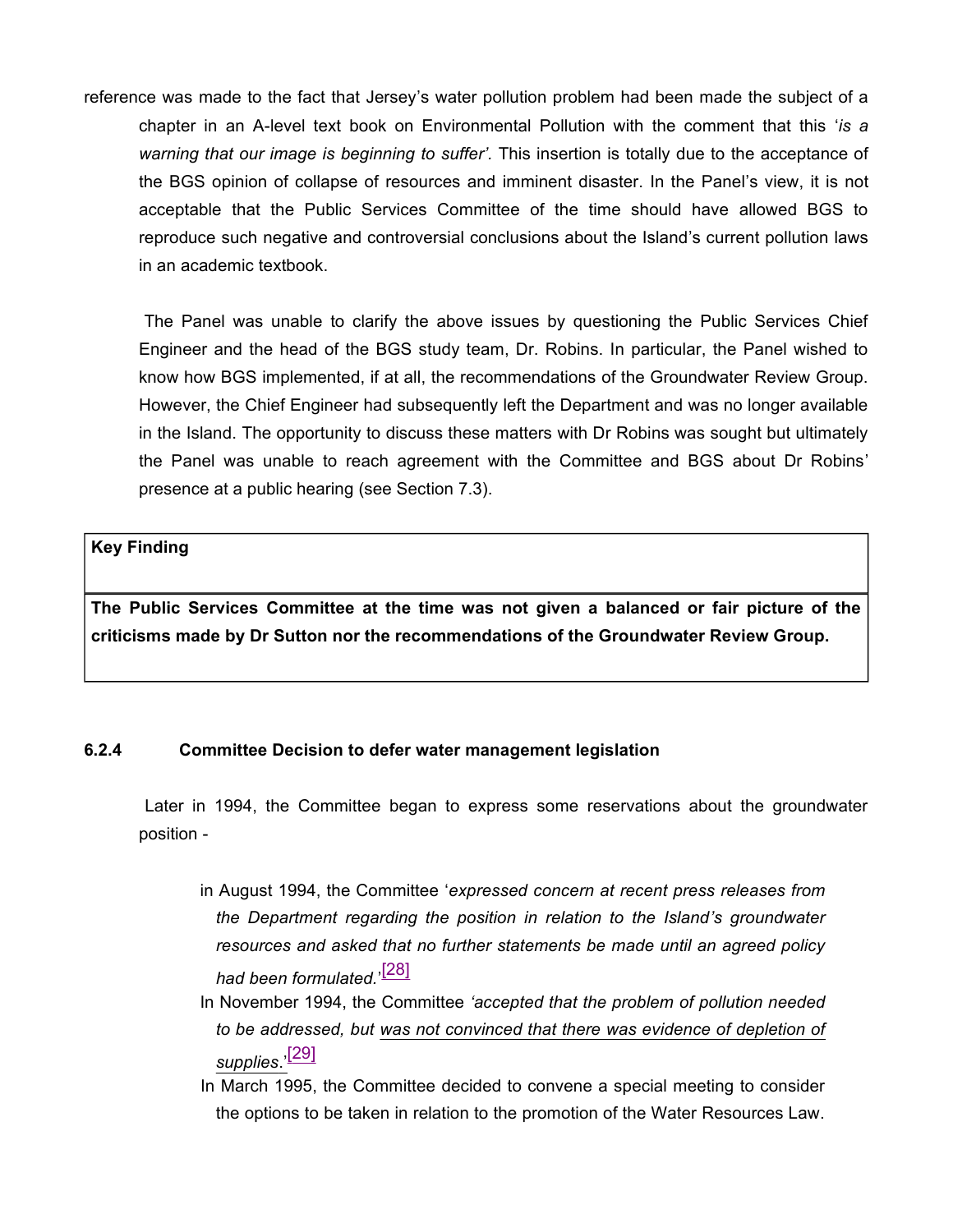The Minutes of the meeting in March 1995 record the following -

*'The Chief Executive Officer and the Chief Engineer both strongly urged the whole matter of the management of the Island's water resources should be addressed by the adoption of a complete, comprehensive Water Resources Law*. *However, the Committee decided that it wished to proceed as a matter of urgency to promote legislation to control pollution but that, in view of the contentious nature of the proposals in relation to the Water Management Law which had not been confirmed by data and which were being strenuously opposed by many sections of the Island's community it was not yet convinced that there was sufficient evidence on the need to proceed with these proposals.[31]*

 The Committee, at this time, began to press the Chief Engineer to investigate the claim of the Diviners that there were groundwater reserves on the Ecréhous.<sup>[32]</sup> The Committee Minutes, however, show no record of the outcome of this action ever being reported back to the Committee.

### **6.2.5 Revision of recharge estimates**

 After 1996, the water balance estimate for Jersey was revised following the Trinity Catchment Study, carried out for the Public Services Committee by the Institute of Hydrology. This study calculated average annual infiltration at 132mm per year rather than the previous estimate of 50mm per year. This effectively shifted the combined demand of groundwater and baseflow from 100% of the renewable resource to between 40% and 50%.[33]

 As a result, BGS modified its position with regard to stress on the groundwater resources of the island. BGS reported on the situation in 1996, an exceptionally dry year of 1996, as follows -

*'In summary, there appears to be no deficit in the water-balance at present. Current discharges from the groundwater system amount to between 50% and 100% of the estimated renewable resource. Although the margins of uncertainty in the estimation of abstraction and recharge are large, problems of physically unsustainable use, that is where abstraction exceeds recharge, are probably only significant in the short run during periods of 'drought' and in particular localities, rather than posing a longer term threat for the Island as a whole.' [34]*

### [30]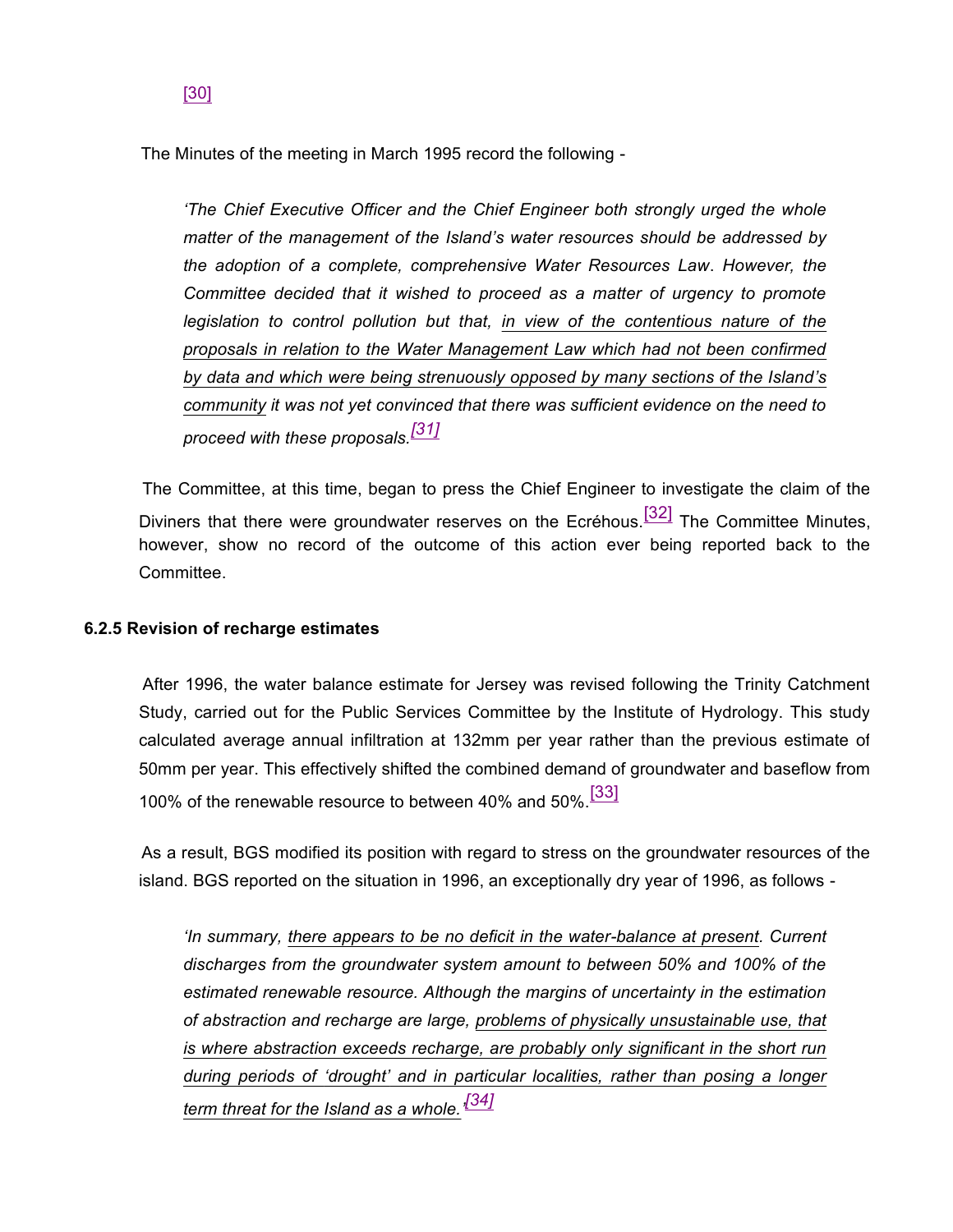Dr Sutton examined long term groundwater hydrographs for nine wells which were provided in the most recent BGS annual report (CR/03/102N report for 2002). The hydrographs included results for the exceptionally dry period of 1995/97 which showed falling groundwater levels due to below average recharge. He found -

*There is no long term trend of declining groundwater levels apparent from the data presented by BGS, nor is there any indication of significant depletion of groundwater resources in the dry years of 1995/96. No evidence is presented of the relationship between groundwater levels and stream baseflows throughout this period.[35]*

 BGS, however, remained concerned about the possibility of over-abstraction in particularly dry years, when possibly there might be no effective recharge.  $[36]$  Nevertheless, from 1996 onwards, BGS recognised that the water resource was generally adequate. For example, BGS reported about the year 2002 -

*Groundwater levels remained healthy throughout the year and in some areas groundwater levels have been showing a positive trend for some years.' [37]*

 Thus, the emphasis placed on abstraction licensing shifted, from the time of the Trinity Catchment Study, from the protection of a resource under severe threat to the acquisition of an accurate view of overall abstraction rates and patterns for long term strategic planning purposes. [38]

#### **6.2.6 Renewed commitment to legislation on water resource management**

 Despite the revised recharge estimates, Public Services officers continued to advise the Committee that groundwater resources were under stress. In a report to a newly constituted Committee in 1999, the Chief Engineer, wrote that -

*[The] latest BGS report has confirmed that groundwater is a finite resource under considerable demand. …… In dry years, the groundwater level (water-table) falls, baseflow (groundwater discharge to surface waters) declines and many boreholes go dry, particularly on higher ground. …… Total use of groundwater and baseflow*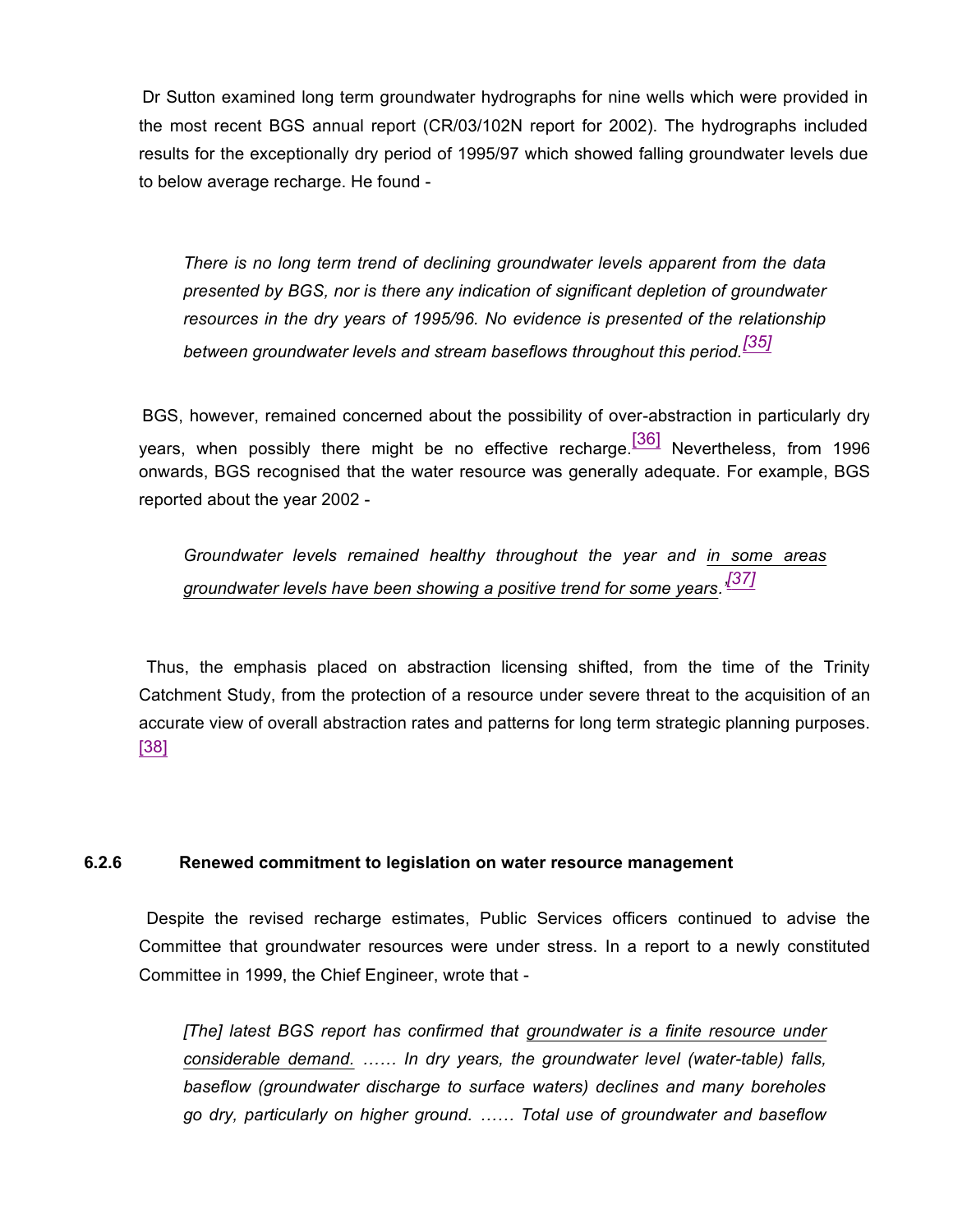*represents just over half the available annual renewable resource and recharge is not always sufficient to sustain demand; there were four years with less than 300mm recharge in the period 1988-1996. Any further increase in abstraction may start to erode baseflow and so permanently damage the resource potential of the aquifer*. [39]

 This report contained no reference to the concerns expressed by the previous Committee in 1994 about the contentious nature of the proposals and the lack of convincing evidence for the assertion that the water supply was at risk. There was no reference to any dialogue with the water diviners and drillers having taken place. The Committee was simply reminded that the Water Pollution Law had been prioritised and was advised that -

*water management has concentrated on monitoring the balance of groundwater abstraction and recharge*. *This has, however, proved difficult to implement effectively due to lack of legislation to enable data to be collected on groundwater abstraction. [40]*

 On this basis, the new Committee agreed in 1999 to reaffirm the commitment to continued monitoring of the groundwater reserves and the production of appropriate Law Drafting Instructions for legislation on Water Resource Management $\frac{[41]}{[41]}$ . The proposed legislation was subsequently given high priority in the law drafting programme for 2001.

 The Panel, in its public hearing with the President of the Environment and Public Services Committee on 19th July 2004, tried to elucidate the reasons for the reversal of the Committee's decision in 1994 to defer the water resources legislation but was unable to get a clear answer from the Instructing Team. Dr Peach, who was not part of the BGS study team, said, in apparent contradiction to the actual findings, that the Trinity Catchment Study '*gave more confidence to the idea that we were right on the edge*.' He confessed that he was unable to be precise on the matter $\frac{[42]}{[42]}$ 

#### **6.2.7 CES Review of BGS Technical reports**

 In 2001, CES, The Environmental Management Consultancy, was commissioned by Deputy G. Baudains to carry out a review for of BGS Technical Reports up to 1998, concentrating principally on the quantification of groundwater resources on the Island. CES found that -

*Several studies undertaken by BGS have provided variable and inconsistent estimates of the volume of groundwater resources. Published estimates of annual*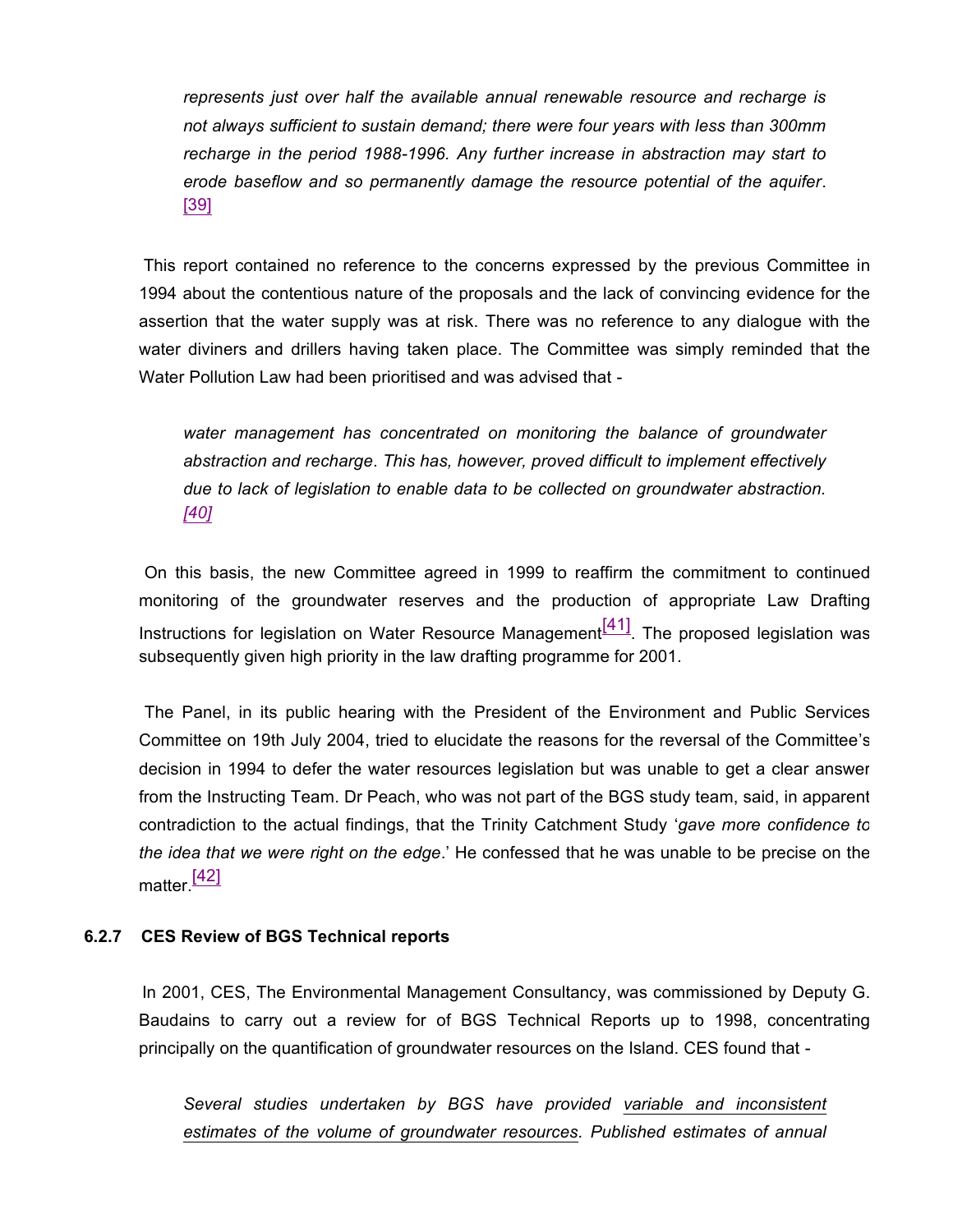*recharge vary from 30mm (3.5Mm<sup>3</sup> ) to 300mm (34.8 Mm<sup>3</sup> ). As a result of the complexity and differences in the hydraulic characteristics of the rocks on the Island, it is considered that use of a single recharge value is inappropriate.[43]*

The CES study commented -

*In the absence of information on variations in groundwater levels over a long period of time it is not possible to confirm whether there is a trend of declining groundwater levels on the Island.*[44]

CES pointed out that BGS themselves had summarised the situation well in their 1996 report (WD/96/8) which had concluded that -

'*problems of physically unsustainable use … are probably only significant in the short run, during periods of drought and in particular localities, rather than posing a longer term threat for the Island as a whole'*.

#### **6.2.8 Investigation of deep sources of groundwater**

 A major criticism of the groundwater studies carried out by BGS has centred on its resistance to considering deeper levels of water resource. The conceptual model of the main Island aquifer, presented by BGS in its technical reports, is of a shallow water-bearing zone approximately 25m below the water table.

*For the most part, groundwater storage and transport is shallow and within the top 25m of the saturated rock (i.e. from the water table to 25 m below it). This is borne out by the mean depth of penetration of boreholes on Jersey; it reflects reduced dilation of available cracks and fractures with increasing depths and pressure of over-burden to the degree that the fractures can no longer conduct water.[45]*

 BGS recognised that useable quantities of groundwater might be encountered by boreholes at depths of up to 84 metres below the surface. In their very first report BGS identified a number of boreholes on the Island at various depths between c 76 and 145 metres<sup>[46]</sup>. However, BGS was not prepared to pursue an investigation of the potential water resources at deep levels as they considered that the flow available was of relatively limited volume  $\frac{[47]}{[47]}$ . BGS explained in a Technical Report -

*Fracture dilation reduces with pressure of overburden. There is consequently an optimum depth for groundwater flow to take place and that depth is a function of*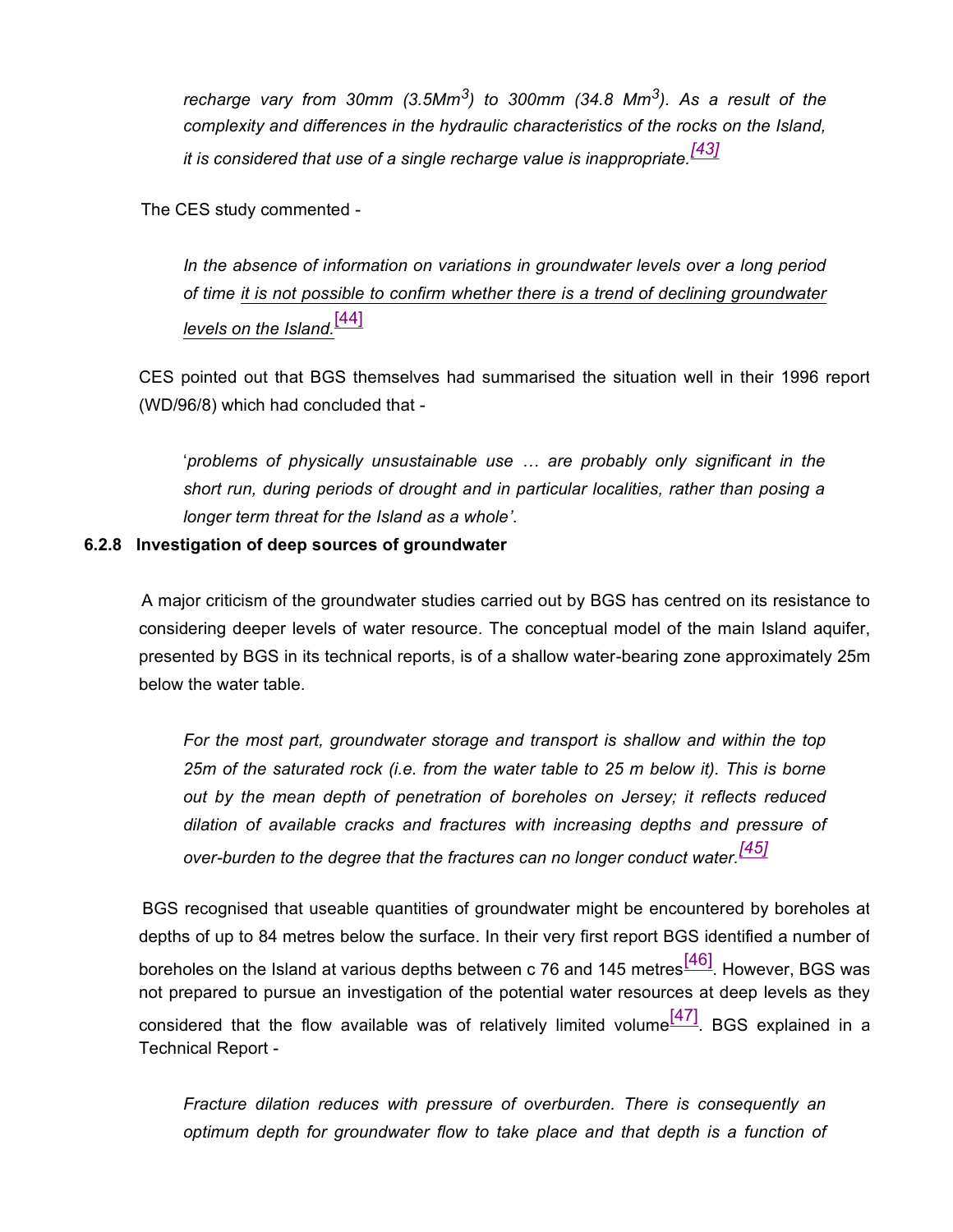*weathering and fracture interval. Boreholes have been drilled up to 84 metres below the piezometric level and these may penetrate relatively deep transmissive fractures which may allow a modest component of deeper groundwater circulation.*[48]

 WDEA has consistently challenged the BGS view that the shallow aquifer represents the only effective exploitable groundwater resource for the Island -

*The WDEA has no confidence in the data supplied by BGS as it appears to relate mainly to the surface water and not the high volume reliable deeper supplies which they only refer to in passing. It is our belief that BGS has failed to understand Jersey's geology, failed to undertake proper research and presented as hard facts figures which are mere extrapolations of estimates and guesswork.[49]*

 WDEA claimed that individual deep boreholes were capable of supplying up to 10,000 gallons per hour (although more frequently the maximum supply was closer to 3,000 gallons per hour) and were more reliable than the shallow groundwater sources around the Island<sup>[50]</sup>

 The Groundwater Review Group agreed that the BGS view of potential deep groundwater resources was unnecessarily limited -

*'For what we consider sound geological reasons …we advocate investigation of water below 40m to determine how the different rock types and the major fissured lines of structural weakness behave.' [51]*

 At its hearing in July, the Panel questioned two representatives of WDEA, Messrs G. Langlois and L. de la Haye, about their views of the Island's deep groundwater resources. These witnesses told the Panel of their long experience with deep boreholes throughout the Island and complained that their submissions to BGS and the Public Services Committee had been ignored. They said they knew of boreholes at depths of 500 to 600 feet which provided plentiful supplies of water, of superior quality to shallow groundwater wells, and which had not been known to fail. They also told the Panel that they were aware of 23 artesian wells and a number of boreholes producing warm water. Mr de la Haye provided the Panel with a listing of the locations of 6 artesian boreholes and 44 boreholes, generally 200-500 feet deep producing in excess of 2000gph(3 l/s). (The Panel subsequently visited a number of examples  $\frac{[52]}{[52]}$ )

 Messrs Langlois and de la Haye said that they had provided BGS, at the commencement of its hydrogeological survey in 1989, with a (confidential) list of 50 boreholes where water had been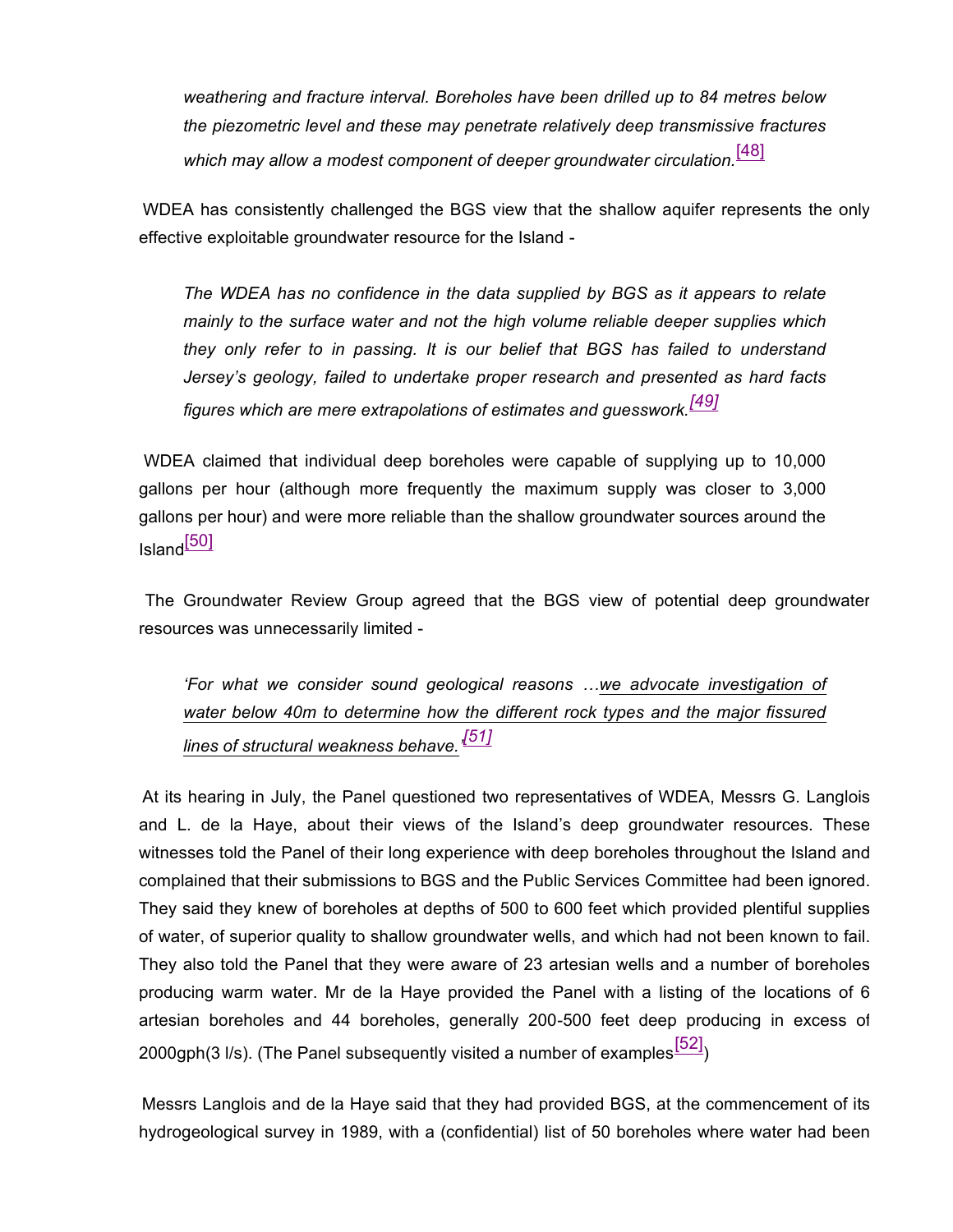struck at depths of more than 40 metres and 90 metres. Some of the deep boreholes on the WDEA list were included in BGS monitoring survey.<sup>[53]</sup>

### **6.2.9 Groundwater from France**

 Messrs Langlois and de la Haye also expressed their firm belief that the Island's deep groundwater resources were recharged from the French continental mainland. They had offered to drill a test well on the Ecréhous, at no cost, to prove this assertion but this offer had been refused.<sup>[54]</sup>

 BGS dismissed the suggestion of groundwater flow from France as '*mystical underground rivers* [55], and explained its reasons in its Overview Report 2000.<sup>[56]</sup>

 CES discussed this suggestion but agreed that it was unlikely that this additional source of fresh groundwater recharge could make any significant contribution to Jersey's resources.<sup>[57]</sup>

 The Panel discussed the issue with the Groundwater Review Group who told the Panel that there was no likelihood of groundwater from France contributing significantly to the groundwater resources of Jersey. They told the Panel that movement of water through the ground was a slow process through pores and fissures and controlled by gradient and permeability (Darcy's Law), In their view, while drilling a borehole on the Ecréhous would be of interest in establishing the subsurface geology of the reef, the presence or absence of fresh water at deep levels under the reef would prove nothing in view of the geological history of the last one million years. The Group explained that for most of that period Jersey and France had been part of the same land mass connected by a coastal plain across which rivers flowed and valleys occurred. Much of the freshwater recharge from this period might have been flushed by seawater but it was probable that a fair proportion remained. It was likely that freshwater under what is now essentially the sea would be relic of this 'fossil' water. The Group also said that the use of tracers to try to establish a link to Jersey is unlikely to prove practicable because of time, distance and uncertainty.<sup>[58]</sup>

### **Key Finding**

**There is a debate about the possibility of a groundwater connexion with mainland France, which cannot be dismissed as lightly as BGS has tried to do. The Panel considers that, whilst this may be a complex issue to resolve, sinking a test drill at the Ecréhous would be a useful contribution to this debate. The Panel hopes that the offer made by the Water Diviners and**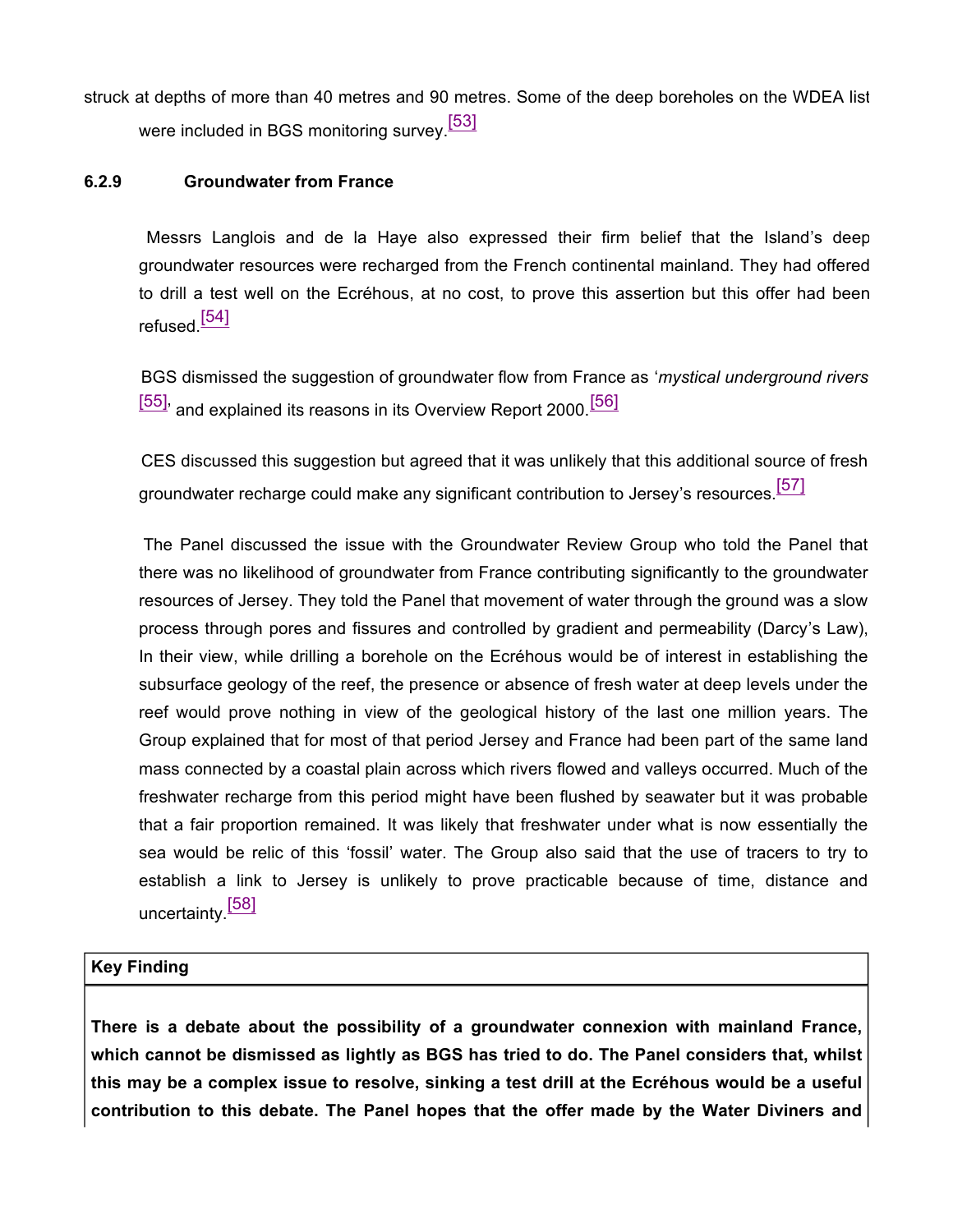#### **6.2.10 Comparisons with Brittany**

 At the public hearing in October 2004, Dr. J. Renouf of the Groundwater Review Group gave the Panel a copy of a paper on the geology of the Côtes d'Amor area of Brittany, by Monsieur G. Marjolet. He explained that, in this area of very similar geology to Jersey, around 20% of the public water supply is obtained from wells 60m to 90m deep, principally into volcanic (andesitic) rocks yielding up to 300m<sup>3</sup>/hour. The occurrence and exploitation of this deep groundwater requires specific geological conditions very similar to those found in the Trinity/St. Saviour area and possibly at depth through to the northeast coast.<sup>[59]</sup>

The Marjolet document provides a number of illuminating observations. It refers to

'*the potential for output of the underground waters of the block, largely unrecognised until the mid-seventies. …… from 'haphazard' bores carried out mainly by farmers for the relatively small needs of their own animals, we have progressed to more organised prospecting, with more ambitious objectives, for the supply of drinking water to communities. …… interest has been shown in these [underground water] reserves, tapped nowadays by deep drilling, in better conditions than formerly [i.e. the arrival in the region of the percussion drilling technique which is cheap and well adapted to the Armorican block]. …… Contrary to what was 'accepted' formerly, it appears that productivity does not diminish with depth; water has in fact been found to circulate at 250m, in bore holes which are now being made deeper and deeper. The rocks of the substratum are characterised by their porosity through fissures, whose water storage capacity is generally fairly insignificant. Some examples, however, do exist, which contain large quantities; this is the case, for example, in the volcanic rocks of the Trégor where vacuoles occur.' [60]*

 The Marjolet position regarding deep water resources contrasts strongly with the position adopted by BGS which has consistently denied that significant quantities of water might be found at lower levels due to the pressure of overburden (See Section 6.2.8). Dr Peach told the Panel -

*'If I were presented with evidence that there were substantive exploitable supplies from 100 metres, 200 metres depth - which I haven't been and I don't see any*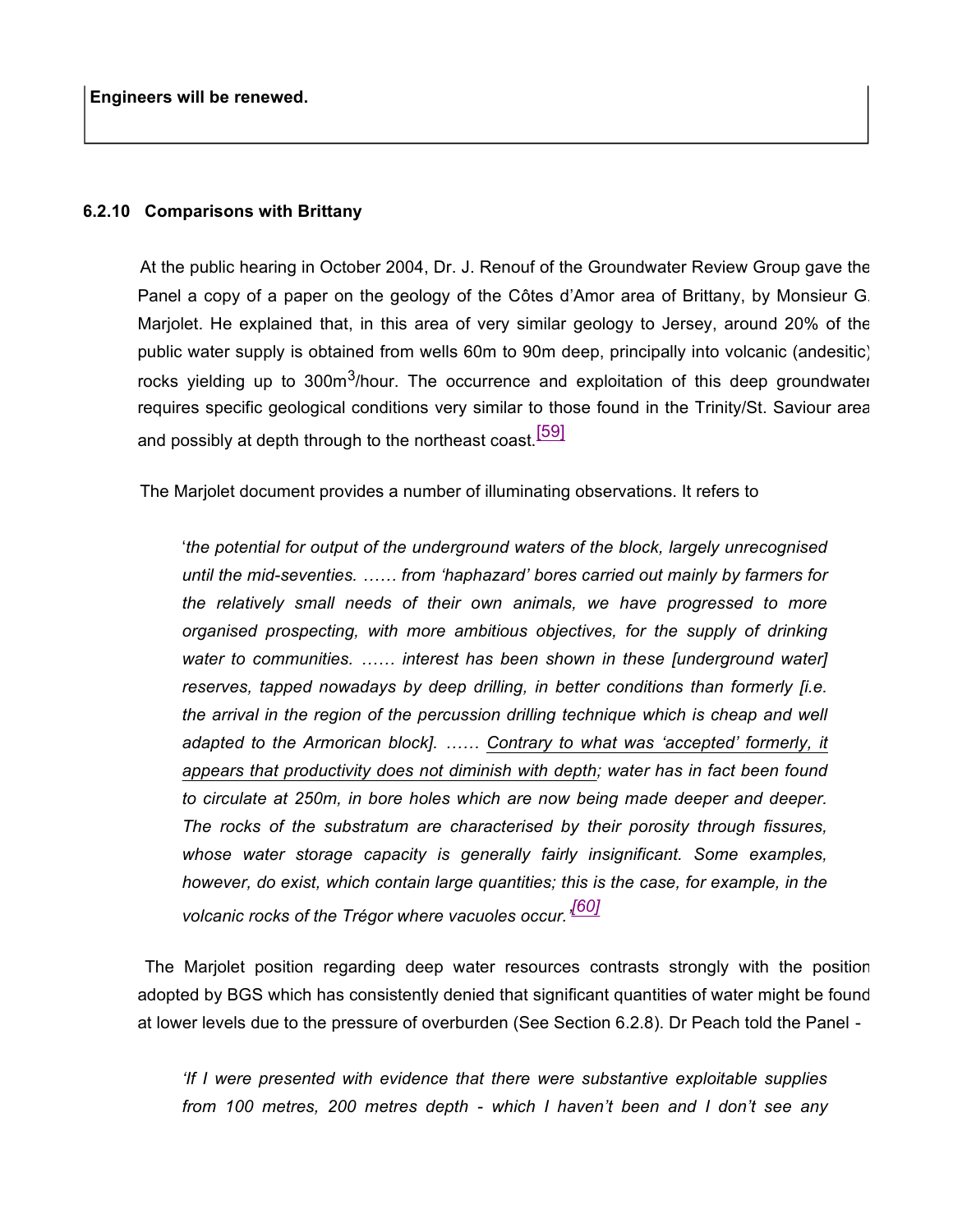*scientific investigative evidence to show that - then I would want to be assured of the sustainability of those supplies. ……There's no doubt that would alter the calculation of the total water buffers.' [61]*

### **6.2.11 Possible Approach to investigation of 'Deep Groundwater' resource**

 Dr Sutton was asked by the Panel to explain how potential resources at deep levels might be tested scientifically. He told the Panel during the public hearing -

*The conventional approach would be to carry out a pumping test or a series of pumping tests that you would pump one or two of these boreholes at as high a possible rate as you could sustain, possibly for a two- or three-week period. You would monitor the water levels around it, you might need to put in purpose-drilled observation wells within 10 or 20 metres of them, and you would measure the rates at which the water level fell and then, more importantly probably, you would measure the rates at which the water levels recovered. And if there were -- if, say, you pumped for two weeks at 20,000 gallons an hour and within three days of switching off the pump the water levels had recovered to the level that they were before you started, you would be reasonably certain that, in terms of a human lifetime, you probably had a substantial resource. But if, on the other hand, the water levels never actually recovered, you permanently dropped the water level by a metre or two; you'd know you were mining water. But any investigation of resources at depth is expensive.*

 In his view, a graduated process, using knowledge of existing boreholes, would be more appropriate for Jersey -

*I think I would take it one step at a time, see if there was a difference in the chemistry, look at what could be done with the existing boreholes, and if, five years down the line, it looked as though, you know, you were moving towards establishing that there was a substantial resource at depth which became an important strategic resource for planning the island's future, you then might move to the point where a sort of purpose-built and expensive test was worth carrying out. But, no, I think initially I would work with what was there and with an attempt to capture the knowledge of people who've been involved for generations.*

This outline approach was set out more formally in a discussion paper for the Panel which is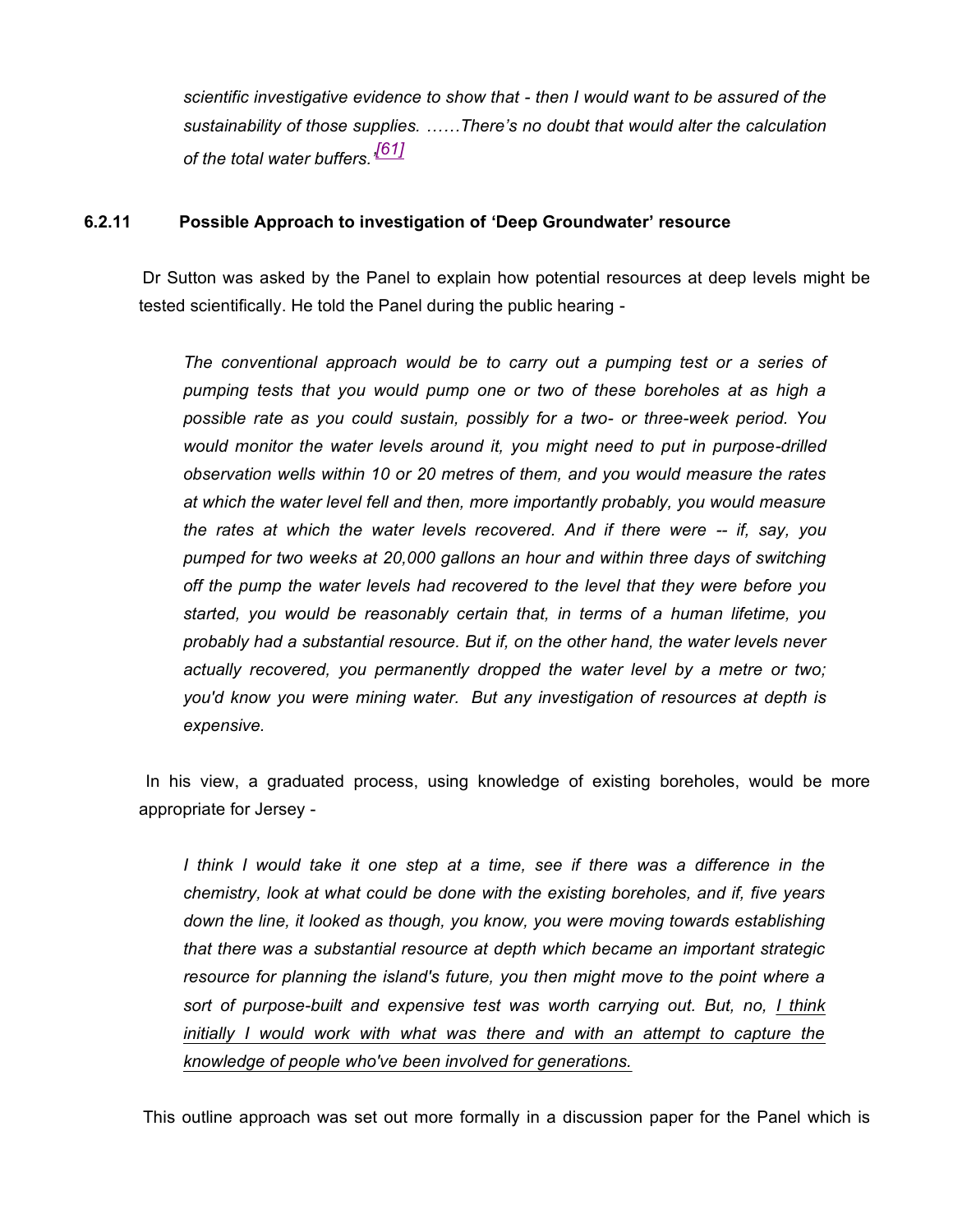#### **6.2.12 Conclusions**

 Dr. S. Sutton, in his evidence in public session in July, told the Panel that, in his view, the principal scientific weakness of the BGS reports was the total absence of reference to the details of the complex geology of Jersey and the lack of recognition that the geological structure was continuous with that of the closest parts of France. He explained that the BGS concept of a shallow water bearing zone controlled by fractures caused by surface processes was derived from experience in crystalline continental geology. It was not compatible, with complexly variable, faulted and folded rocks as were found in the geology of Jersey. On the other hand, he said, the results reported by Langlois and de la Haye were consistent with the understanding of the geology of the island and the experience in similar geological environments in UK and Ireland [63]

 Following the public hearings in July, the Panel wrote to the President of the Environment and Public Services Committee, on 28th July 2004, to enquire whether, in the light of the evidence suggesting serious weaknesses in the studies carried out by BGS, his Committee believed that BGS data was robust enough to use as a means of calculating water profiles and reserves. The Committee responded, as follows -

*The Committee is satisfied that currently the conceptual model and water balance/recharge calculations undertaken by BGS (and the Centre for Ecology and Hydrology) are sufficiently robust to support the need to properly manage and control the water resources of Jersey for both its protection from over abstraction and its equitable allocation.[64]*

 Despite this expression of confidence, the Scrutiny Panel is convinced that BGS studies of the Island's geology and water resources is incomplete for the following reasons -

BGS has failed to investigate the Island's deep groundwater resources;

BGS has adopted a simplified concept of the Island's geology;

BGS has failed to address the recommendations of the Groundwater Review Group;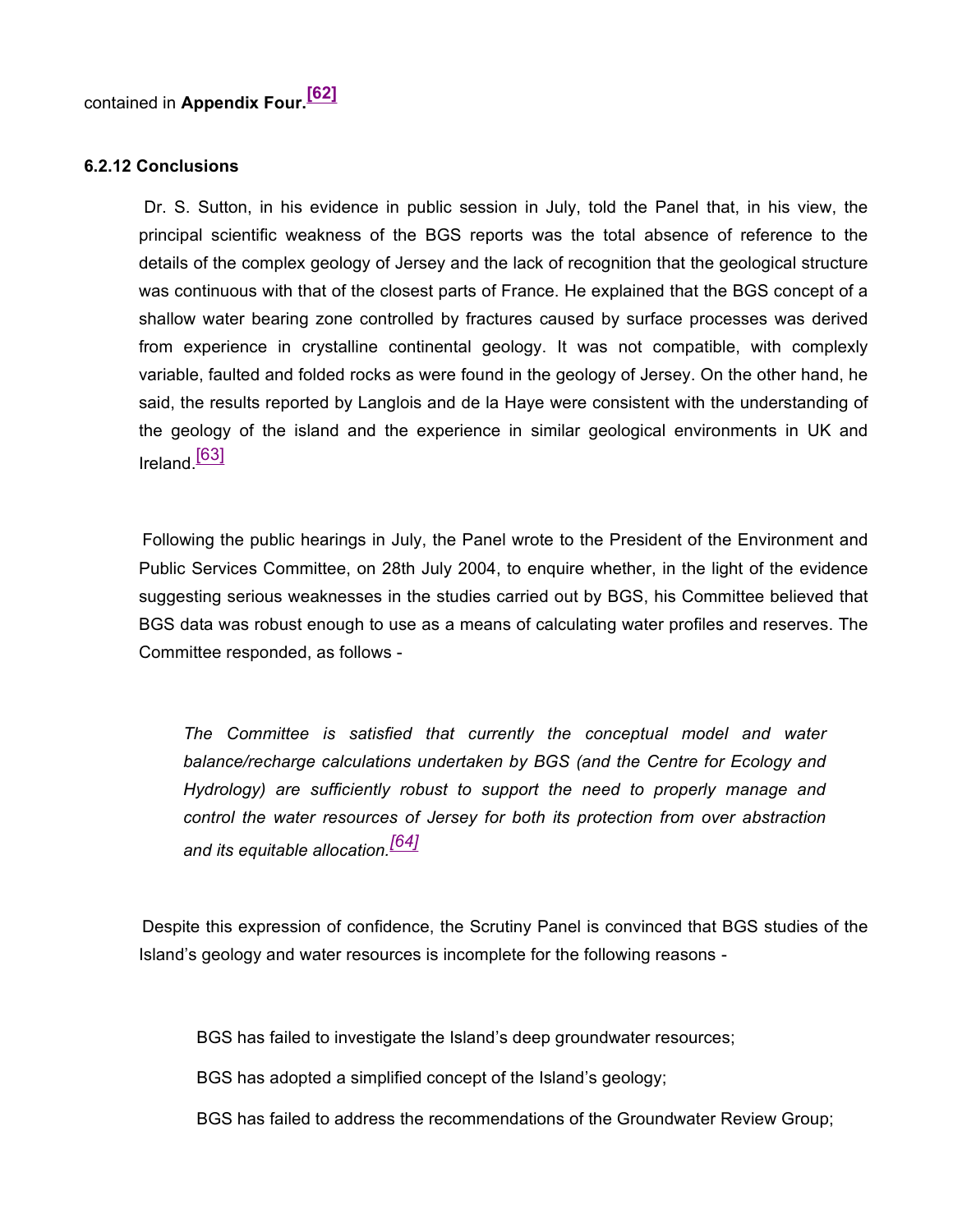Consequently, the Panel does not believe that BGS has achieved a '*good understanding'* of the water resources, which the Riley Report in 1992 regarded as essential  $[65]$ . The example of neighbouring Brittany supports the case for taking a broader approach to the investigation of potential deep water resources.

 In the Panel's view, it is clear that BGS have failed to fulfil the terms of the brief provided by the Public Services Committee in 1989 in respect of the following items -

- (i) establish a hydrogeological database for the Island to determine location and quantification of available groundwater resources together with yield and response to abstraction, rainfall and drought, including risks of marine invasion; and
- (ii) the quantification of the relationship between ground and surface water, including the effects of agricultural irrigation on recharge.

 Furthermore, the Panel does not believe that the Public Services Committee in the past were kept properly informed by its Chief Engineer of developments in the understanding of the Island's water resources. In particular -

Criticisms of the work of BGS do not appear to have been addressed;

 The revision of the recharge estimates following the Trinity Catchment Study was not reported to the Committee;

 Action requested by the Committee in respect of discussions with the Water Diviners and Engineers was not reported back to the Committee.

 In the Panel's view, the evidential case for the proposed legislation has not been improved by the technical studies produced by BGS since 1995 when the Public Services Committee said that it '*was not convinced that there was evidence of depletion of supplies*'. [66]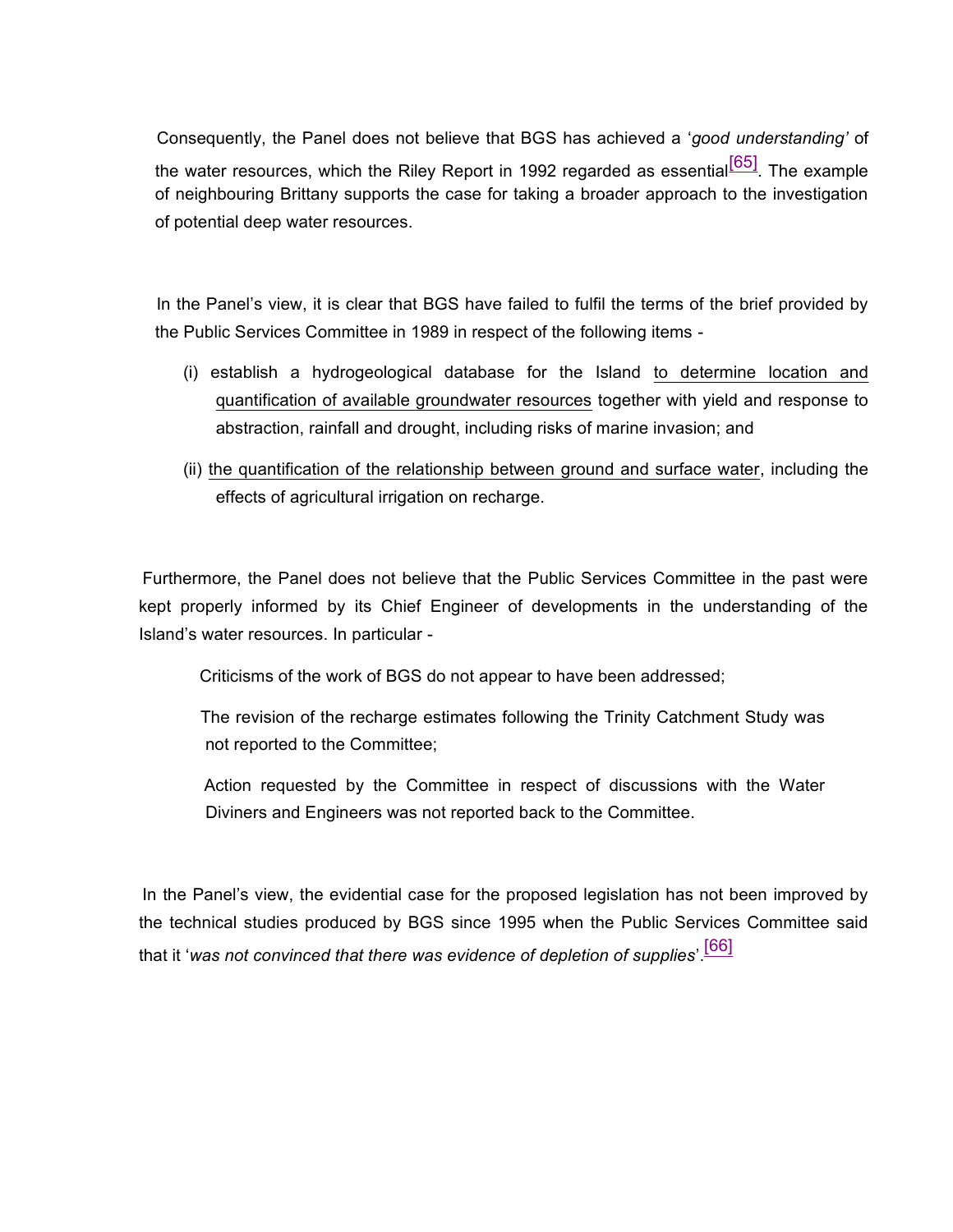### **Key Findings**

**Evidence presented to the Scrutiny Panel shows that**

- **(a) the threat to the Island's water resources through over-extraction was overstated in the early BGS studies and is now no longer considered the principal justification for the proposed legislation;**
- **(b) BGS has not fully explored the complex geology of Jersey and its potential groundwater resources.**

**Recommendation**

**A scientific investigation should commence as soon as possible into the Island's potential deep groundwater resources, making use of local knowledge, on the lines proposed by the Panel (Section 6.2.11);**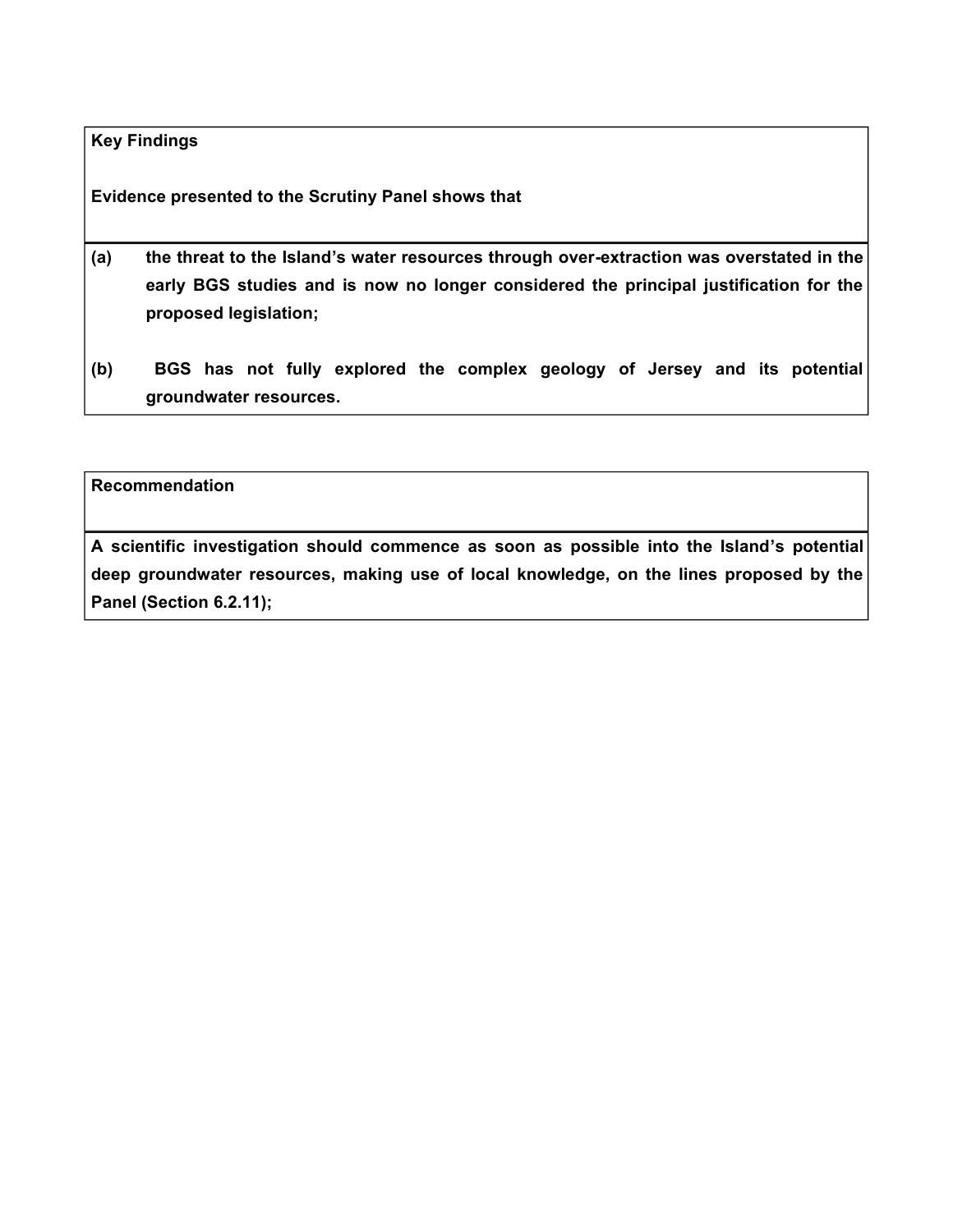# **6.3 OBJECTIVE THREE: TO ASSESS THE STATED BENEFITS WHICH THE DRAFT LAW AIMS TO ACHIEVE**

 The benefits of the draft law, as currently proposed by the Environment and Public Services Committee, can be summarised under the following headings

Complementing the Water Pollution (Jersey) Law 2000 Protecting the rights of water users Ensuring the long-term sustainable management of the Island's water resources Implementing the EU Water Framework Directive Managing drought situations Combating the effects of global warming Providing information on boreholes and abstractions on the Island

#### **6.3.1 Complementing the Water Pollution (Jersey) Law 2000**

 In its written submission, the Environment and Public Services Committee stated that the proposed water resources legislation would complement the Water Pollution (Jersey) Law 2000 in lowering pollution levels that might be caused by over-abstraction, linking to the Water Quality objectives and Water Catchment Management Areas established under that law.<sup>[67]</sup>

The Panel was not given any detailed information on how these links would operate in practice.

#### **6.3.2 Protecting the rights of water users**

 The Committee's Environmental Lawyer pointed out that Article 16(1)(c) provided an important element of protection which was not present under the current regime -

*Only by putting this law in place will existing borehole extractors have any level of protection. At the moment, in Jersey, there is nothing whatsoever to prevent a person from sinking a bore hole, literally next door, and taking your water away.[68]*

 In response to questioning on 26th July 2004, the Assistant Director, Environmental Protection said that he was unable to recall any specific incident of a domestic borehole derogating a neighbouring property, although there was some anecdotal evidence of a commercial hotel in St Brelade's affecting the house next door.<sup>[69]</sup>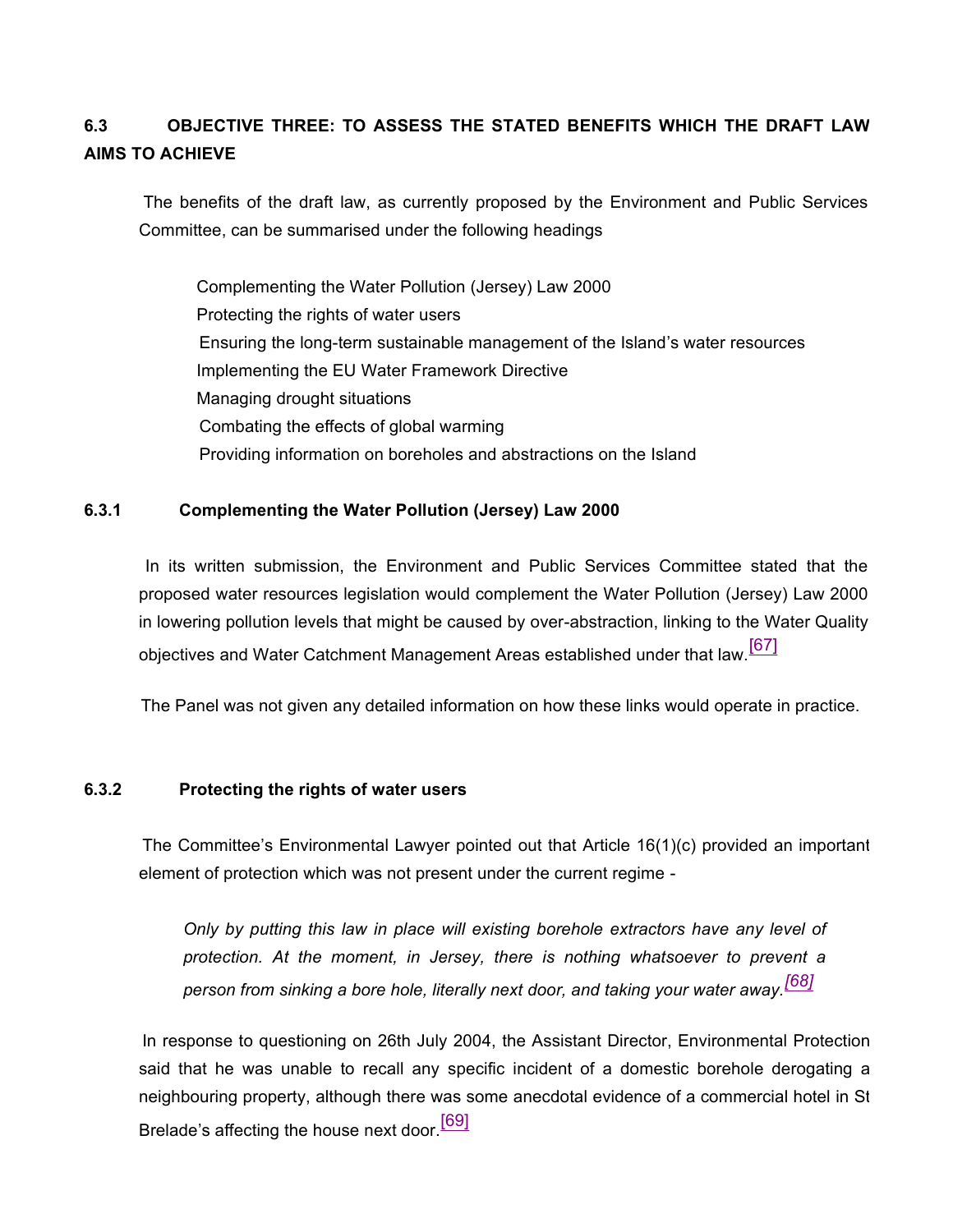Further witnesses confirmed that there were few known cases of borehole derogating water from a neighbouring supply. Mr. G. Le Lay of the Jersey Farmers Union said that he knew of no occasions where a commercial glasshouse unit had affected other properties, though he mentioned one case of a large house with a deep borehole affecting a neighbour $\frac{[70]}{[70]}$ . Mr. L. de la Haye, Well Driller, gave an example of drilling a cluster of 15 boreholes for a housing estate and maintained that there had been no problem with supply.<sup>[71]</sup>

 In its written evidence, Concern mentioned two case studies where over-extraction of water was to the detriment of other users, namely a Coca-Cola bottling plant in India and the Chateau Royal apartments in Jersey. In the first case, it was claimed that the 16 hectare plant was drawing water away from local rice paddy fields; in the second, a borehole had been sunk for garden irrigation purposes in an area (Grouville) known to have a shallow aquifer. Concern could not, however, confirm whether the garden irrigation had had any impact on the neighbouring golf course and local grower supplies. Nevertheless, Concern strongly believed that some form of control and reasonable limitation on extraction through licensing should be applicable.<sup>[72]</sup>

In the public hearing, Mr. C. Leach told the Panel -

*'We've had experience in Jersey before of competitive drilling as water levels declined in times of drought - which emphasises the need for the protection of a public interest that water is given a degree of protection.'*

'*We have anarchy in Jersey in the sense that you can sink a [bore]hole whenever you want, wherever you want, extract as much as you want, without any constraint. So, for instance if a particular landowner wanted to get into the water supply business, there's nothing to stop him. …… Or, if someone decides on a laundry, or a car wash facility, suddenly an extra big demand on a shallow aquifer. Who knows what will happen?*

*There is the anticipation of the Law, should something happen that affects the public. And the public includes local farmers who've got farms dependent on the water table for their business. If you have several large apartment blocks and other uses, whether domestic or commercial, and suddenly they are without their supplies for their agriculture, then you have a crisis on your hands without any law to help you resolve it.' [73]*

In response the Panel's question, however, Mr. Leach was unable to give any example of over-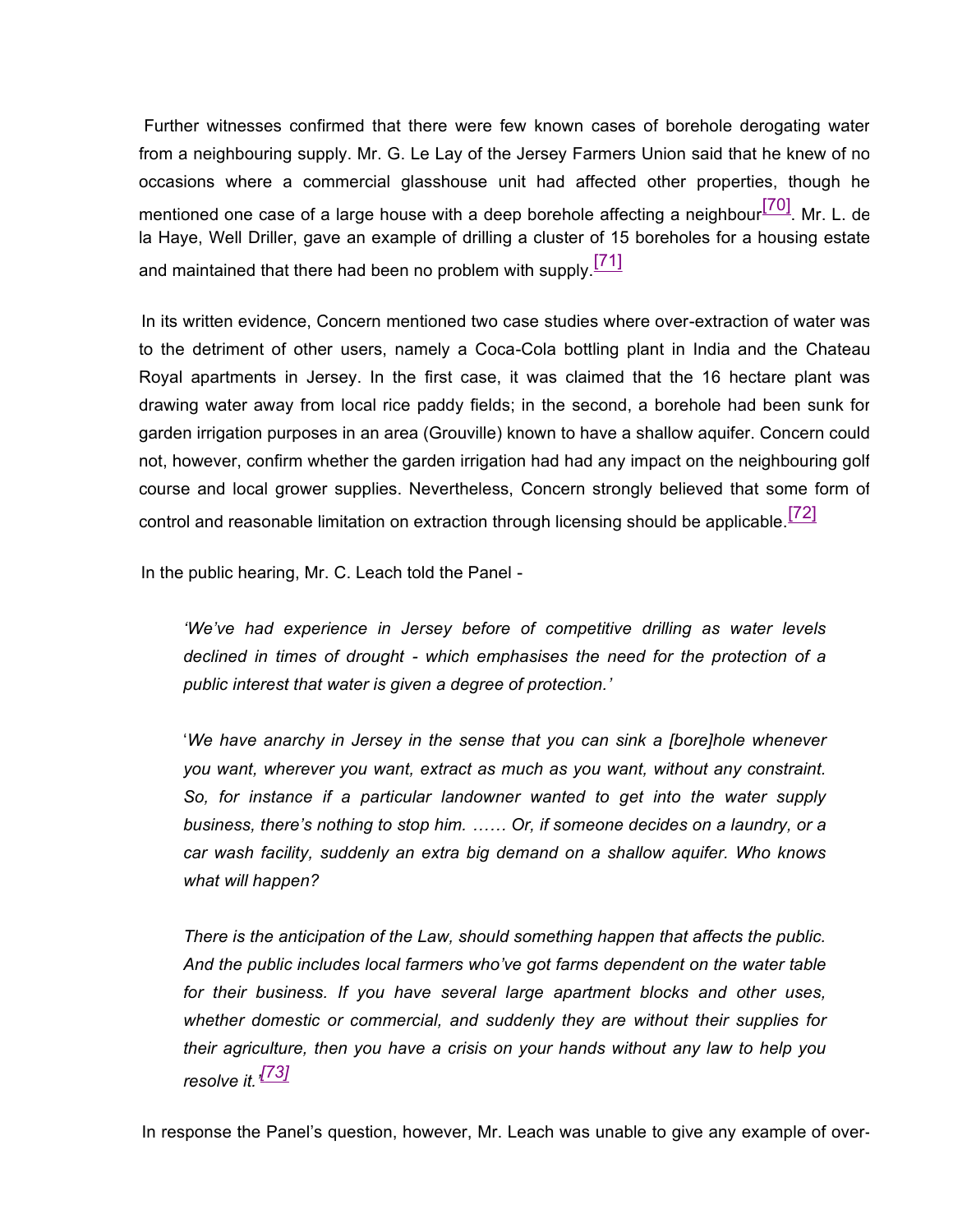abstraction currently occurring in the Island.<sup>[74]</sup>

 The Panel considers that the examples given of new large commercial uses impacting on existing local uses are not realistic in the local context where any new development would be strictly controlled by the Planning authority. Potential derogation of neighbouring water resources would be the subject of an environmental impact assessment prior to granting a permit.

**Key Findings**

**No firm evidence has been given of existing boreholes derogating neighbouring properties in the Island was it clear how the regulator would decide whether a proposed new borehole might have a detrimental impact on a neighbour's use of the water resources.**

### **6.3.3 Ensuring the long-term sustainable management of the Island's water resources**

The Director of Environment explained that

'*sustainable development is simply to do with the long term maintenance of a common resource…… so that we're managing the resource in a way that it can continue to be used by future generations' [75]*

The Director gave the following example of unsustainable development -

*'On some of our coastal aquifers, or adjacent to the coast, if you were to pump down the water to such a degree that salt water was drawn in from the sea, that would corrupt the aquifer such that it wasn't available for future use.' [76]*

 BGS studies had highlighted two areas of concern, behind St Ouen's Bay and the southern part of the Royal Bay of Grouville, where thin Holocene sands formed shallow superficial aquifers. [77] Dr. Peach told the Panel -

*The issue of saline intrusion is one of vulnerability. …… If you over-exploit the sands at St. Ouen's or one of the coastal lands - and at the moment there is no way of stopping over-exploitation - you will ruin it.[78]*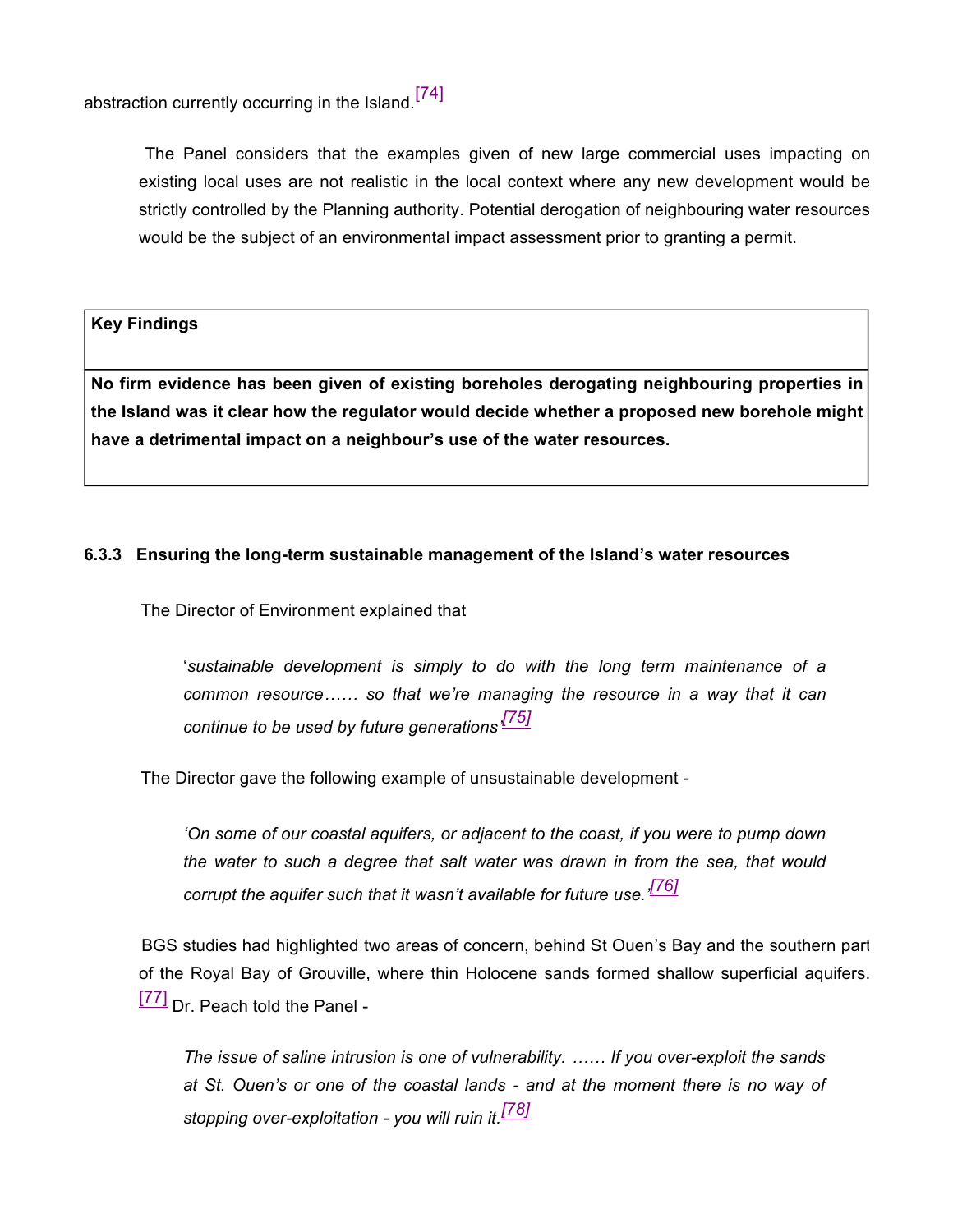The Panel was informed that regular monitoring of these areas was essential to ensure that vulnerable areas remained stable. This was occurring, for example at Coronation Park<sup>[79]</sup>. Dr. Peach maintained that the problem was one of limited knowledge of the amounts of abstraction taking place in these areas<sup>[80]</sup>. The Panel noted, however, that there were conflicting statements in the BGS studies concerning saline intrusion. For example, the BGS study in 1998 had reported that there was no cause for concern in the St. Ouen's Bay sands.

 The Director of Environment reminded the Panel that the proposed Law dealt with the totality of water resources in Jersey, which included flow in streams, the possible impoundment of those flows, the proper distribution of water resources and the protection of flora and fauna.  $[81]$  He said that there were different viewpoints regarding abstraction and impoundment. For example, a potato farmer might wish to dam a stream to get all the water he required for his fields. This might harm flora and fauna downstream of the impoundment. Another example was the need to control agricultural abstraction from fields feeding the water companies reservoirs, in times of drought<sup>[82]</sup>

 The Committee's submission gave no detailed information on specific planning for the development of water management strategies for the Island.

#### **Key Finding**

**The Panel has not been given convincing evidence of the occurrence of saline intrusion in coastal areas.**

#### **6.3.4 Implementing the EU Water Framework Directive**

The Committee stated that the proposed law would

*'allow a long-term integrated and sustainable approach to the management of Jersey's water resources in line with the EU Water Framework Directive, one of the most important pieces of European environmental legislation'*. [83]

 The Environment and Public Services Committee provided the Panel with information on the approach to water resource management legislation followed by many other jurisdictions, both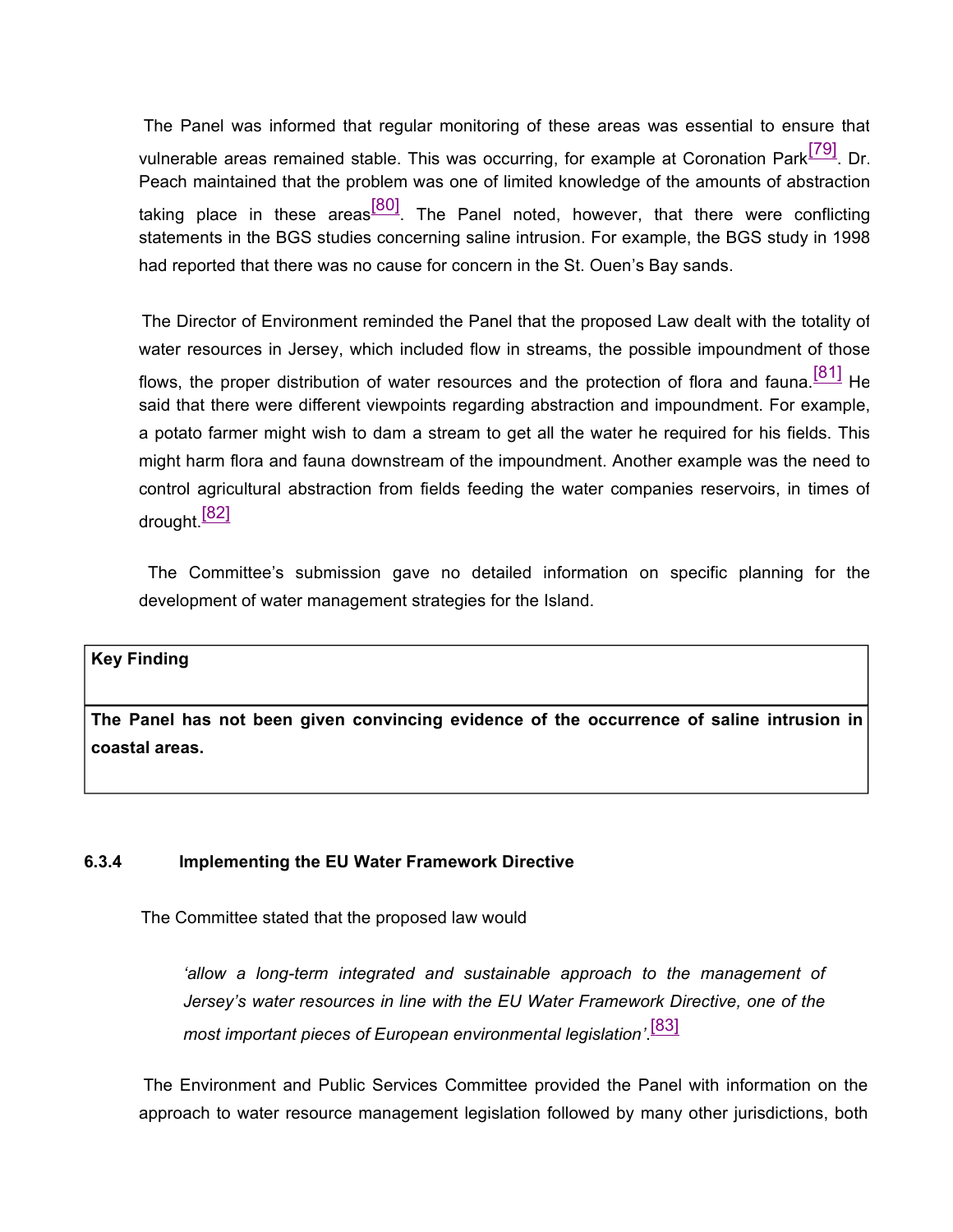in Europe and worldwide $\frac{[84]}{[84]}$ . It was informed that there were at around 120 countries worldwide with some form of water resource management legislation already in place. The Panel was advised that all EU member states were required to have comprehensive water resource management legislation enacted by 22nd December 2003, in order to comply with the requirements of the EU Water Framework Directive 2000.

 Dr. Peach explained that the Water Framework Directive was forcing the whole of Europe to look at the integration of the quantitative status, the chemical status of waters, and ecological status of rivers and streams. Over-abstraction, he said, affected the base-flow to streams and would, therefore, impact on both the public supply and the ecology of streams:

*It [i.e. over-abstraction] affects the ecology of the streams - and 20 years ago we weren't really concerned so much ecology, but times change, and we are now. The States observe European law advancement and implementation. It's not part of Europe but it likes to try and keep up with those things. The Water Framework Directive is forcing the whole of Europe to go down this route. And the ecological status of rivers is largely controlled in the summer and early spring months here, by a base-flow from groundwater.[85]*

 The President told the Panel that he was surprised and embarrassed that the proposed legislation had taken so long before being introduced to the States. He stated -

*'Jersey has a proud record of implementing environmental best practice and environmental legislation, to secure the world we live in. I think it is a requirement for the States of Jersey to accept putting in place such a statutory framework.'* [86]

 The Committee's submission gave no details about the aims and objectives of the EU Water Framework Directive. Nor was there any description of how it had been implemented in any of the jurisdictions listed by the Committee, nor an analysis of its impact on agriculture and major users.

 The Panel noted a research paper, prepared by the Members' Research Service for the National Assembly for Wales which was intended to provide an introduction to the Directive and its implications. $\frac{[87]}{[87]}$  This document makes it clear that the Directive -

- recognises, and makes allowances for, the differences between member States in respect of the water environment,
- recognises that the implementation of the Directive impacts on a range of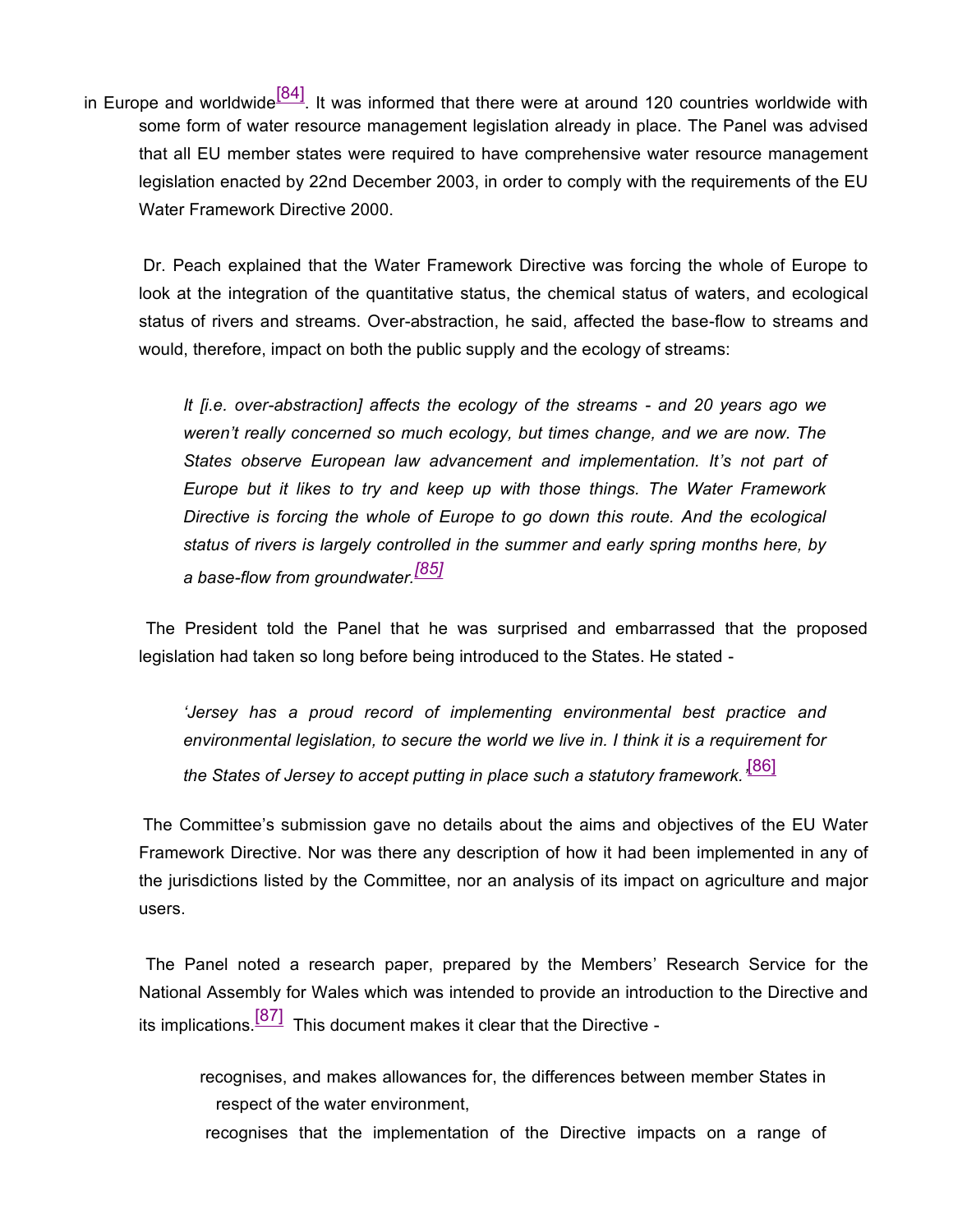industries and people;

 provides for the designation of certain areas to be subject to special protection; and

 requires consultation as part of the implementation plan both in establishing the Directive and throughout the ongoing implementation process.

 The central goal of the Directive is for all areas to achieve 'good status' in terms of chemical and ecological characteristics, water quantity and how the management of the water resources affects the surrounding environment by 2015. In terms of quantity status for groundwater, which has been the subject of much of the discussion of the Panel's enquiry, the Directive requires that abstractions -

 should not exceed the ability of groundwater reserves to be replenished naturally; do not compromise the needs of the environment that depend on the groundwater.

 The website of the Directorate General of the Environment of the European Commission, in its introduction to the Directive, the issue of groundwater is put into the context of the needs of the ecology -

*There is only a certain amount of recharge into a groundwater each year, and of this recharge, some is needed to support connected ecosystems (whether they be surface water bodies, or terrestrial systems such as wetlands). For good management, only that portion of the overall recharge not needed by the ecology can be abstracted – this is the sustainable resource, and the Directive limits abstraction to that quantity.[88]*

 The Committee's submission gave no information about any study that has been made of the needs of the local ecology in determining rates of abstraction from streams or groundwater.

 The House of Commons Environment, Food and Rural Affairs Select Committee undertook an enquiry in 2002/2003 into the plans for the implementation of the Directive in England and Wales (which was subsequently implemented by the United Kingdom Government on 22nd December 2003). The Select Committee made a number of conclusions and recommendations, including

 a lack of knowledge about the ecological status of all waters; a lack of resources to properly meet the needs of the Directive; and a lack of publicity about the implications of the Directive.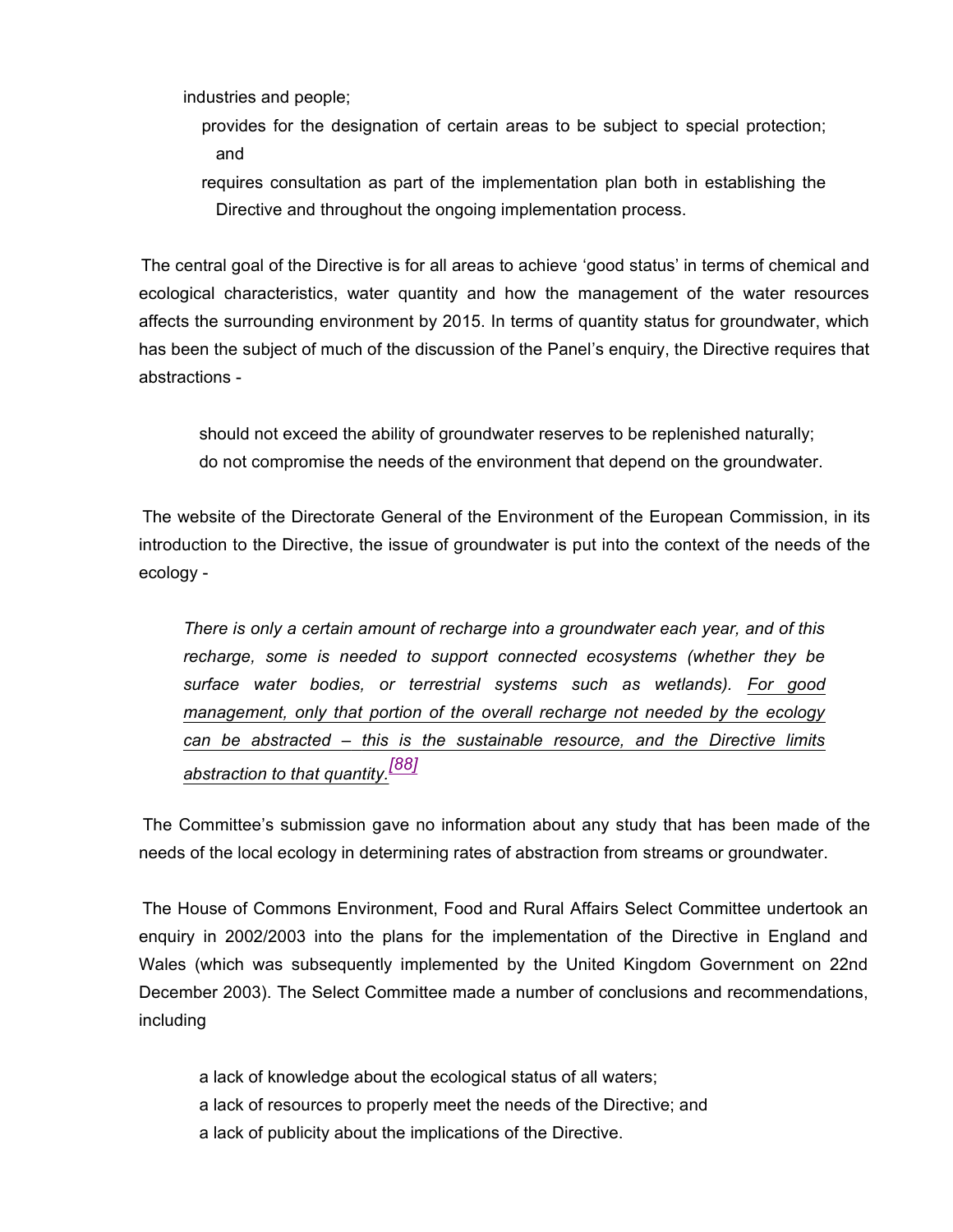The Select Committee stated in its introduction -

*The Water Framework Directive offers the potential of enormous environmental and social benefits, but at the same time it will dramatically affect the ways in which farming, industries and others conduct their activities. Therefore the first - and perhaps over-riding - conclusion of our inquiry is that the Directive needs much greater public promotion. We hope that all parties affected by the Directive, as well as the media, will now recognise the significance of the Directive, and begin to give it the attention and discussion it deserves, and that the Government gives a much clearer lead about its implications, techniques and costs of implementation.[89]*

 The Panel believes that these conclusions apply equally to Jersey. Furthermore, it believes that support for 'environmental best practice' in terms of water resources needs to be translated into a plan based on an assessment of the actual ecological needs of specific water catchment areas. Further public promotion needs to be carried out, on the basis of clear information about balancing the needs of the ecology and the abstractors. This must be done before contemplating the introduction of legislation to establish an Island-wide system of licensing and registration.

### **Recommendations**

**Further work needs to be done in order to clarify the implications of the EU Water Framework Directive and assess the resource implications for the Island in order to promote public awareness of the issues.**

**An assessment should be carried out of the actual ecological needs of specific catchment areas balanced with the needs of abstractors.**

### **6.3.5 Managing drought situations**

In its proposition in 1992 the Public Services Committee referred to

*the advantages to be derived from having the means to manage without recourse to the severe and arbitrary restrictions which are required when circumstances justify*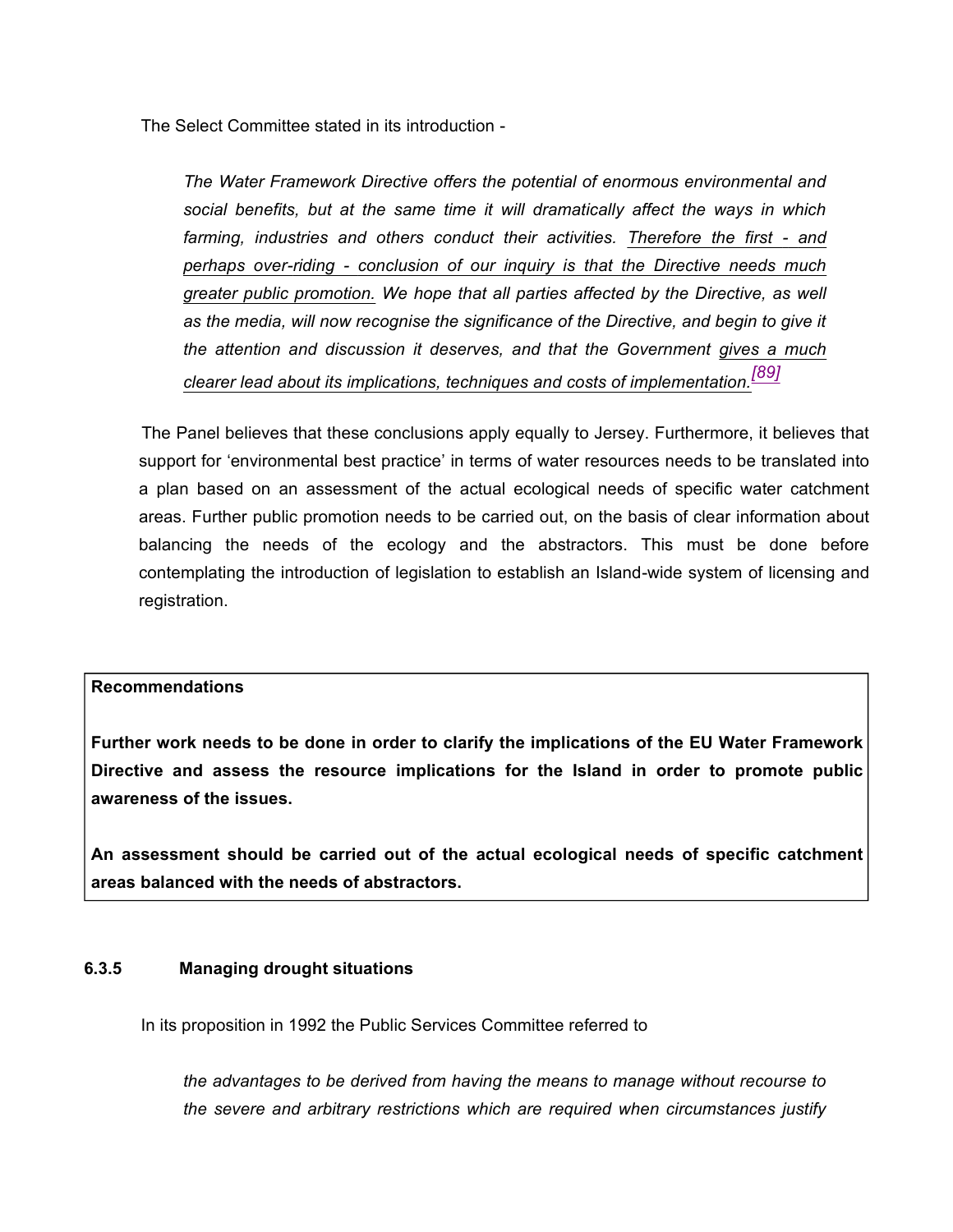*invoking the Emergency Powers and Planning (Jersey) Law 1990.*

 The Committee told the Panel that it was impossible to predict, with any certainty, the anticipated frequency of drought situations on the Island. However, it suggested that, according to the BGS Overview Report more than 50% of the eight year period between 1989 and 1996 were 'droughts'. This report refers to a number of '*notorious dry years 1975/76, and the periods 1989 tom 1992 and 1995/96'*. It stated -

*These dry years are significant as it is these years of water stress that the Island needs to be able to cope with in terms of surface water storage capacity and conjunctive abstraction of groundwater*. [90]

 Part Four of the draft Law sets out special provisions which may be brought into force in the event of a serious deficiency of supplies of water in any part of Jersey. These may apply -

 generally throughout Jersey to any specified part of Jersey, to any specified activity or class of activities; or to any specified class of persons.<sup>[91]</sup>

## **Key Finding**

**The Panel accepts that special provisions for drought situations are sensible. These measures will enable the Committee to apply appropriate controls to certain areas which might experience deficiency for whatever reason. However, the Panel has been given no compelling reason why special drought provisions must necessarily be linked to the proposed system of licensing and registration.**

## **6.3.6 Combating the effects of global warming**

 The Panel was told that the British-Irish Council had commissioned a study looking at the effects of climate change on a small island scale  $[92]$ . Relevant factors included changes to the pattern of rainfall, with less rain in the summer period affecting the availability of water for crop irrigation, and the prospect of rising sea-level threatening low-lying coastal aquifers.<sup>[93]</sup>

The Panel noted the following assessment from its expert adviser -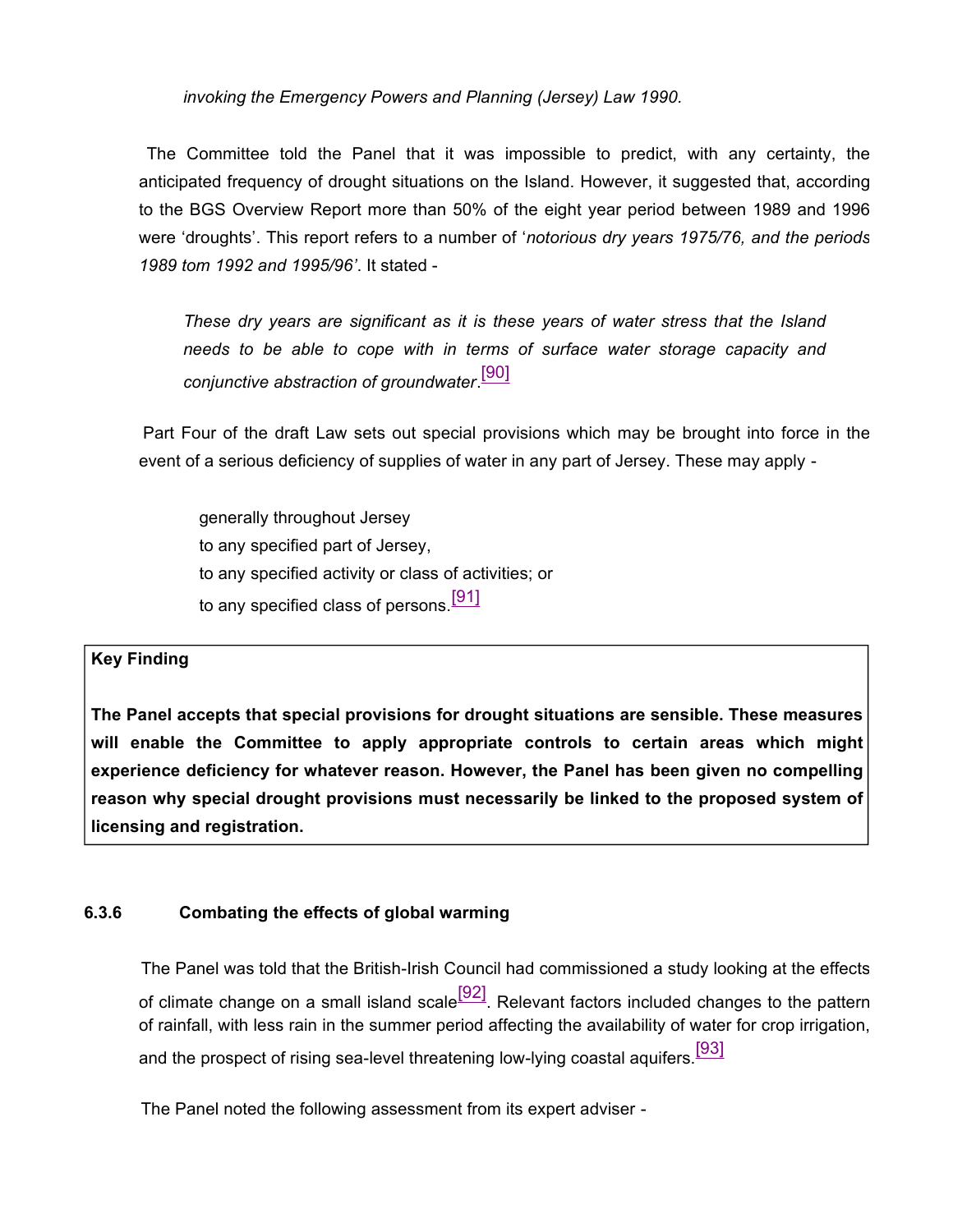*The overall interpretation is that the most likely water resources impact for the Channel islands will be a close to 10% increase in winter rainfall and a 10-15% reduction in summer rainfall by the 2020s. However, as temperatures increase actual evaporation also increases and over 'effective' rainfall is reduced. The impact of this potential change on the groundwater recharge in Jersey has not been analysed. A potential reduction of up to 10% has been determined for other parts of the United Kingdom.[94]*

The Panel recognises that there is no room for complacency in the light of persistent warnings about global warming. However, it notes that the scenarios presented in the British-Irish Council report are subject to a degree of uncertainty. In the Panel's view, decision making in response to such predictions should be based on a good knowledge of potential resource options. It has been clear in the course of the current enquiry that there is considerable room for improving current knowledge about potential water resources. This should be the first step in response to the warnings about the effects of climate change on the rainfall, followed by measurement of rainfall changes over a period of time and an assessment of the potential implications on storage capacity in the Island. These steps would give greater public confidence that an appropriate framework was being developed to deal with any future problems. The Panel does not accept that the introduction of the proposed licensing and registration scheme is the correct solution at this stage.

### **Recommendation**

**The Panel recommends that further analysis should be undertaken to assess the potential long-term impact of climate change in order to develop an appropriate framework for safeguarding the Island's water resources.**

### **6.3.7 Providing information on boreholes and abstractions on the Island**

The Panel noted that the original brief given to BGS in 1989 required them to

*establish a hydrogeological database for the island to determine location and quantification of available groundwater resources together with yield and response to abstraction, rainfall and drought, including risks of marine invasion. This groundwater source database will be based on a survey of existing wells and boreholes at a*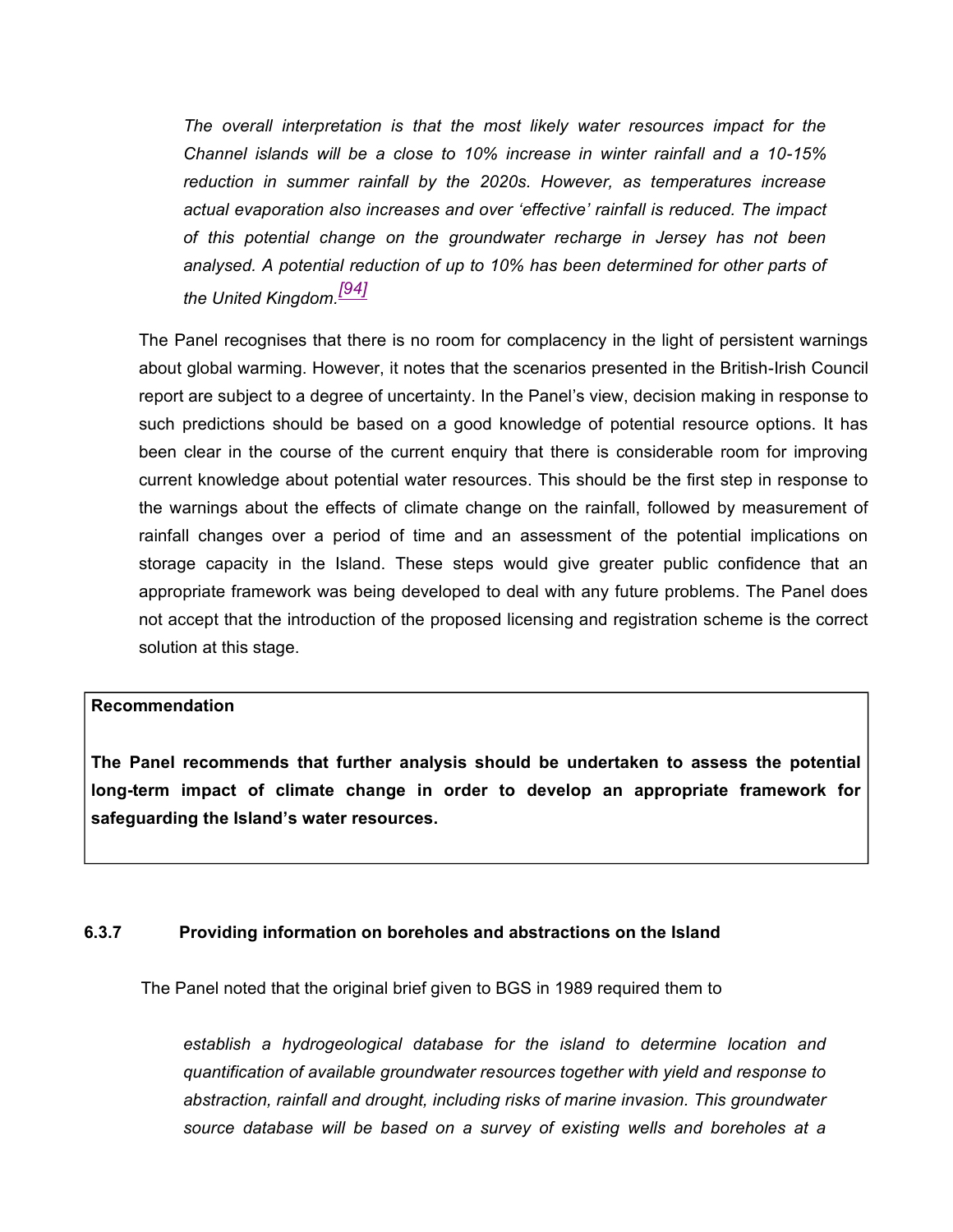### *density of one per km grid squares.*

 In 1990 BGS carried out an extensive field survey, including a survey of 109 groundwater sources. Since July 1993, BGS have monitored groundwater levels on a monthly basis at 30 or 40 boreholes and wells. In addition, abstraction volumes have been monitored by BGS at selected sources (initially 76 in 1989). However, this was discontinued in 1999 due to the deterioration of the monitoring network.<sup>[95]</sup>

 Despite this long-term monitoring programme, BGS maintained that further, more comprehensive information was required.

'*The analysis of the water cycle for Jersey remains incomplete without measurement of source abstraction volumes*'. [96]

 The Panel was advised that Article 34 of the draft Law would enable the Committee to obtain relevant information -

*The Draft Law will allow the refinement of resource estimates by facilitating the gathering of additional data concerning abstraction volumes. In addition to the gathering of such data BGS would advocate the enhancement of the current understanding of Jersey's water resources by the monitoring of groundwater levels and the establishment of a comprehensive borehole/ well database. This would allow for the production of an improved model and consequently the better prediction of possible resource deficits in the future.[97]*

 Dr Peach told the Panel that the States currently did not have any mechanism to enable it to collect the required comprehensive data on abstraction rates from all the Island's boreholes and wells -

*In order to plan for any eventuality in the future you need to have a variety of things in place. Knowledge of where your water's coming from and how much approximately you have …, so you can cope with eventualities like drought, like extreme events, with changes in public desire, changes in demography, changes in population. At the moment the States isn't equipped to be able to do that in terms of its regulation of the shallow water resources it depends on. So you need knowledge of resource. You also need knowledge of the use. We don't even know at the moment the detail of where these 4,000 or 5,000 or 6,000 bore holes are that people rely on for agriculture and industry and private supply of its supply. [98]*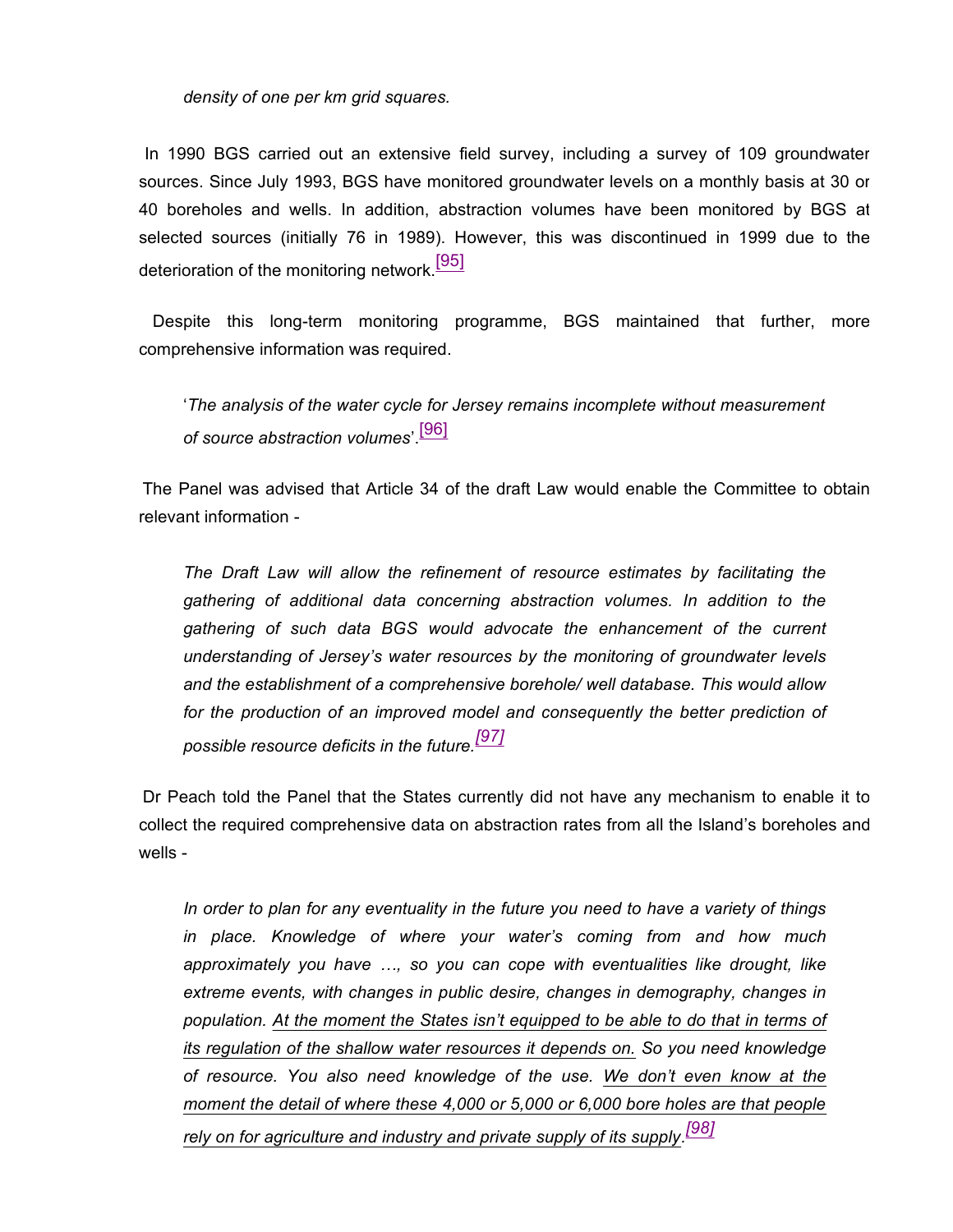### **6.3.8 Value of abstraction data**

 CES, in its review of water resources in the Island, supported the importance of obtaining good information on groundwater resources and abstraction rates on the basis of a network of monitoring boreholes. CES made the following recommendations -

- *(1) Because of the finite nature of water resources on the Island, it is considered important that sufficient baseline information on groundwater levels is available to facilitate long-term planning in respect of water resources. It is recommended that a network of monitoring boreholes is commissioned on each of the main aquifers of the Island to allow trends in groundwater levels to be identified. To reduce costs, wherever possible existing disused or geotechnical boreholes should be used.*
- *(2) The long-term management of water resources on the Island will be enhanced if reliable information on the volume of private water abstraction is obtained. It is recommended that additional information on water usage is collected from the larger private, industrial, leisure and agricultural abstractions to facilitate a more rigorous water balance calculation.[99]*

In the Panel's view, the CES recommendation was already included in the original brief given to BGS in 1989 when it was asked to establish a hydrogeological database for the Island. In order to develop a groundwater source database, BGS had access, though voluntary agreements, to an Island-wide network '*of existing boreholes and wells at a density of one per km grid square' [100]*. The Panel has not received a satisfactory explanation as to why this initial network has proved to be inadequate nor why monitoring of this network has now ceased.

 The argument for a comprehensive system of gathering data about boreholes was supported by the Groundwater Review Group who believed that flow and level recording was necessary to build up a complete resource picture. In addition, it was suggested by this Group that well drillers should be required to provide a drilling log for all new wells and boreholes, the cost to be added to the drilling costs). Dr Renouf told the Panel -

*This will improve our knowledge immensely of the relationship of the Island rocks' capacity to hold and yield water*. [101]

 Dr Renouf suggested that ongoing monitoring with scientific instruments inserted into boreholes should not be considered intrusive -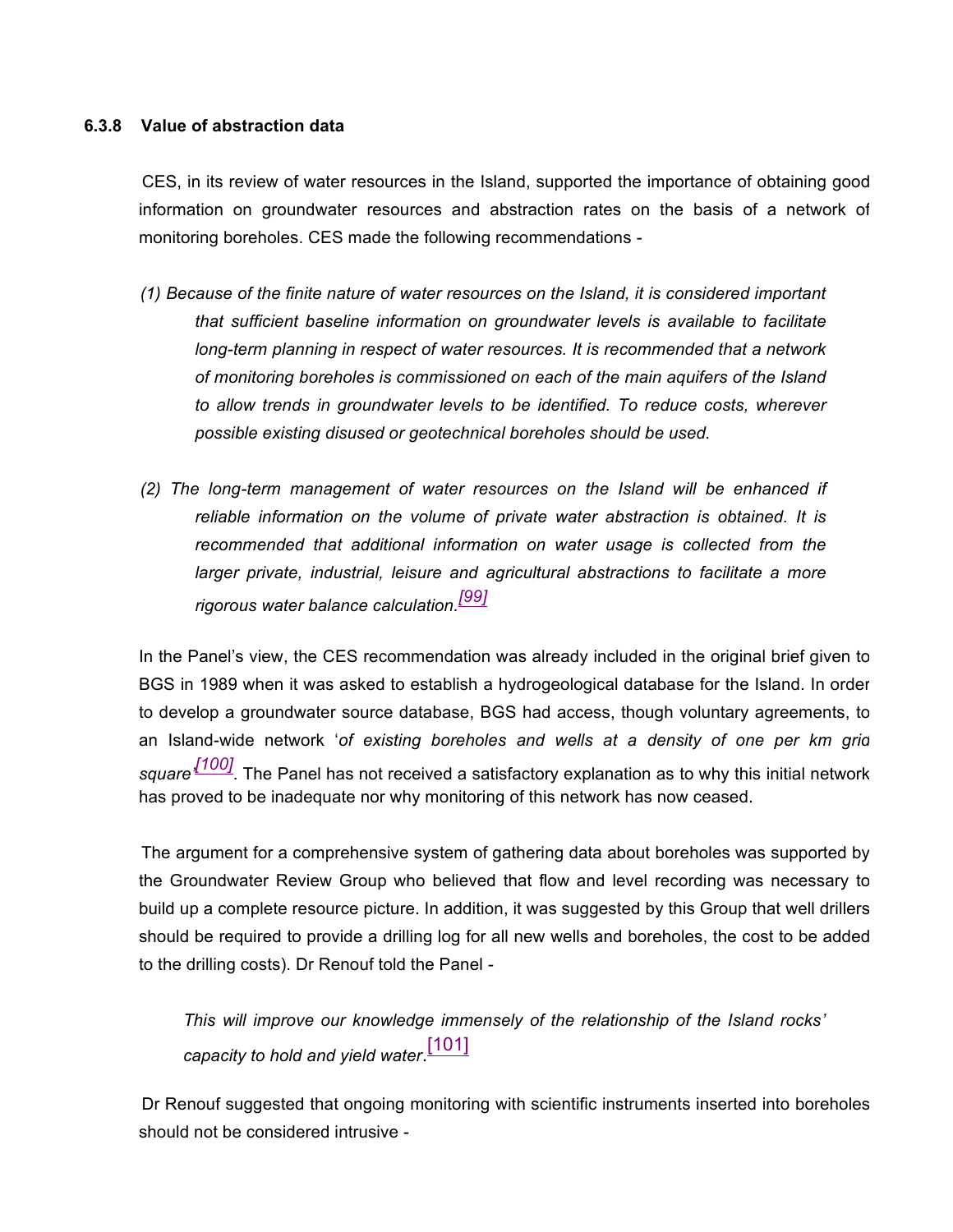*The monitoring thereafter, using scientific equipment, that is going to interfere with the operation of the borehole to some extent. It won't actually compromise it, but it will mean that there will be an intrusion on to a person's property and information will be taken from their borehole. … .I think once the instrumentation is down it won't interfere with the borehole at all.[102]*

 The Panel acknowledges the long-term value of such scientific investigation in improving the understanding of the Island's resources but understands that the proposed law will not provide for this type of research. Article 34 of the draft Law requires anyone who has documents or records relevant to the purposes of the Law to allow the Committee or its authorized officers to inspect and copy them. However, what it does not do is to require persons to keep records, or to allow scientific instruments to record information about the borehole, unless this was stated as a specific licence condition.

 The Panel was advised by Deputy Baudains, that the value of the raw information on abstraction volumes that would be obtained through the proposed comprehensive licensing and registration system would be of limited value. He explained that the information gained represented only one part of the resource balance equation  $\frac{[103]}{[103]}$ . He told the Panel that data about the volume of water abstracted from a borehole was simply a record of what was *actually* drawn off by users to meet their needs - this did not give true indication of the *potential* yield of a borehole. Similarly the borehole's pump capacity was determined by the needs of the user. The potential yield could only be measured by pumping the bore right down in order to calculate the 'draw-down cone'. In normal circumstances a borehole user would not attempt this as the process could cause damage to the pump.

 In addition, Deputy Baudains pointed out that information on abstraction volumes from boreholes gathered through the proposed licensing system would be limited to those boreholes extracting significant quantities of water (more than three cm<sup>3</sup>). Private domestic boreholes would only be required to register so information from the vast majority of boreholes on the island would be excluded. In effect, it was estimated by the Environment Department that only 400 boreholes (less than 10% of the Island's boreholes) would require licensing. It appeared, therefore, that much of the current abstraction from the Island's groundwater resources would not be recorded.

### **6.3.9 Obtaining information through voluntary co-operation or compulsion**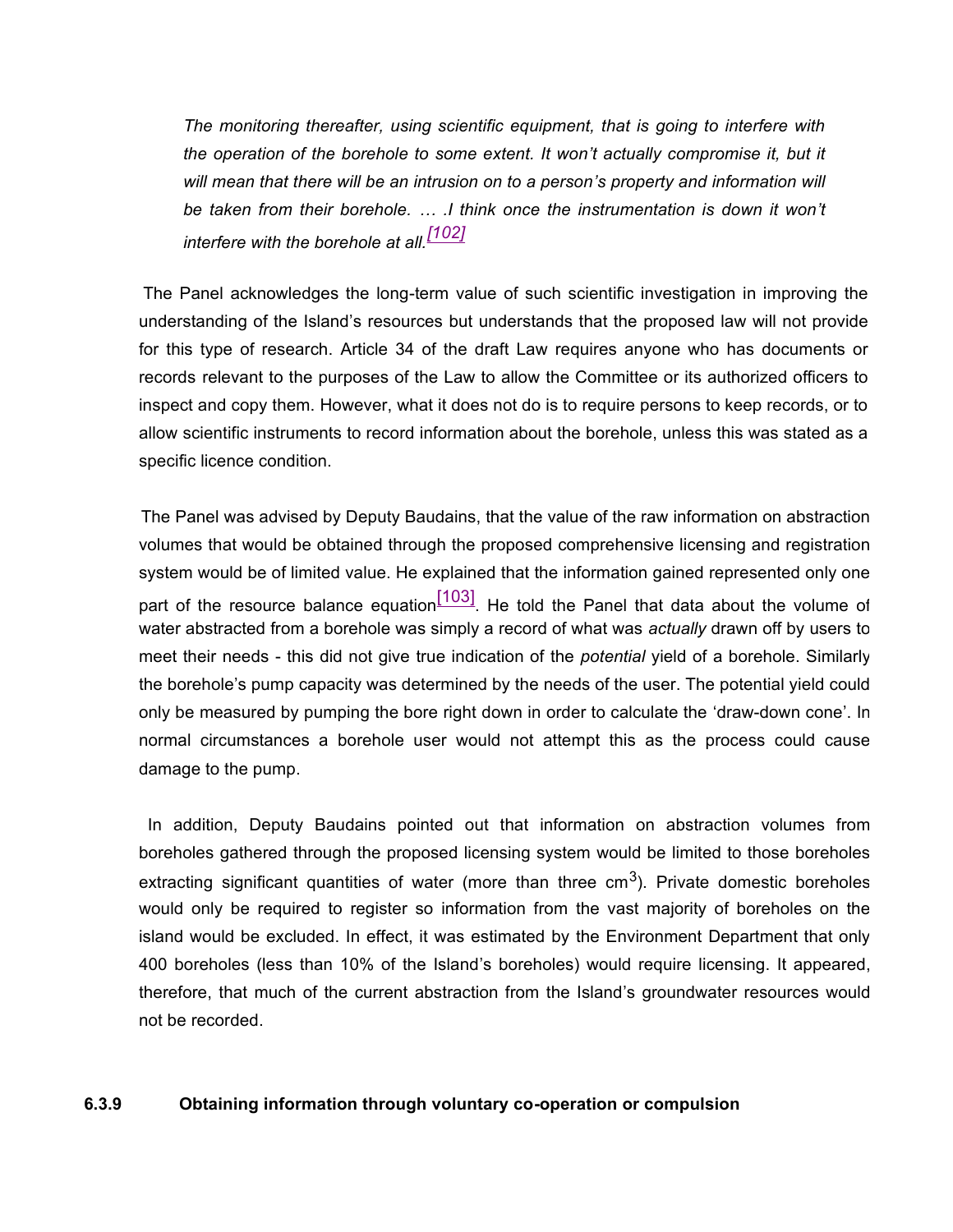The Groundwater Review Group told the Panel that, in their view, legislation was required due to the historical lack of co-operation from borehole owners who had prevented access to gaining legitimate information $\left[\frac{104}{104}\right]$  In oral evidence, Dr. Renouf told the Panel -

*It would seem to me that it is not sufficient to rely on the voluntary system in this case. Had we had legislation in place in 1989 which compelled a number of things, but essentially which compelled information to be acquired when boreholes were put down and what the geology was and a continuation thereafter of monitoring, if we had had that in 1989, this discussion now would not be needed, because many of the issues were are discussing this morning would not be taking place, because we would have the scientific data which would have answered them.[105]*

 Dr. Renouf, however, said that while there were legislative controls in place, the authorities in Brittany also maintained an ongoing dialogue with interested parties in order to acquire the information they sought -

*The water company there issue regular bulletins every three months which state what they are doing, and it is very clear from all of this that the whole thrust is towards working with the landowners, with people to achieve exactly the ends that we are after. [106]*

 A number of witnesses, including the Water Diviners and Well Drillers, the Jersey Farmers Union and the Jersey Landowners Association, told the Panel that they would be quite willing to co-operate with the Environment Department in allowing access to boreholes for gathering information, if it did not resort to legal compulsion. It was apparent that their historical reluctance to co-operate was due to a number of factors, including -

- a sense that local knowledge of the Island's geology and the actual flow from boreholes was being ignored by BGS;
- a resistance to perceived 'interference' in the rights of landowners by the authorities. This reluctance to co-operate was only strengthened by the 'threat' of legislation;
- preserving client confidentiality (Mr. de la Haye, however, told the Panel that he was quite prepared to release information provided borehole owners agreed that their names could be divulged).  $[107]$

The Panel noted the view of its Technical Adviser on this issue -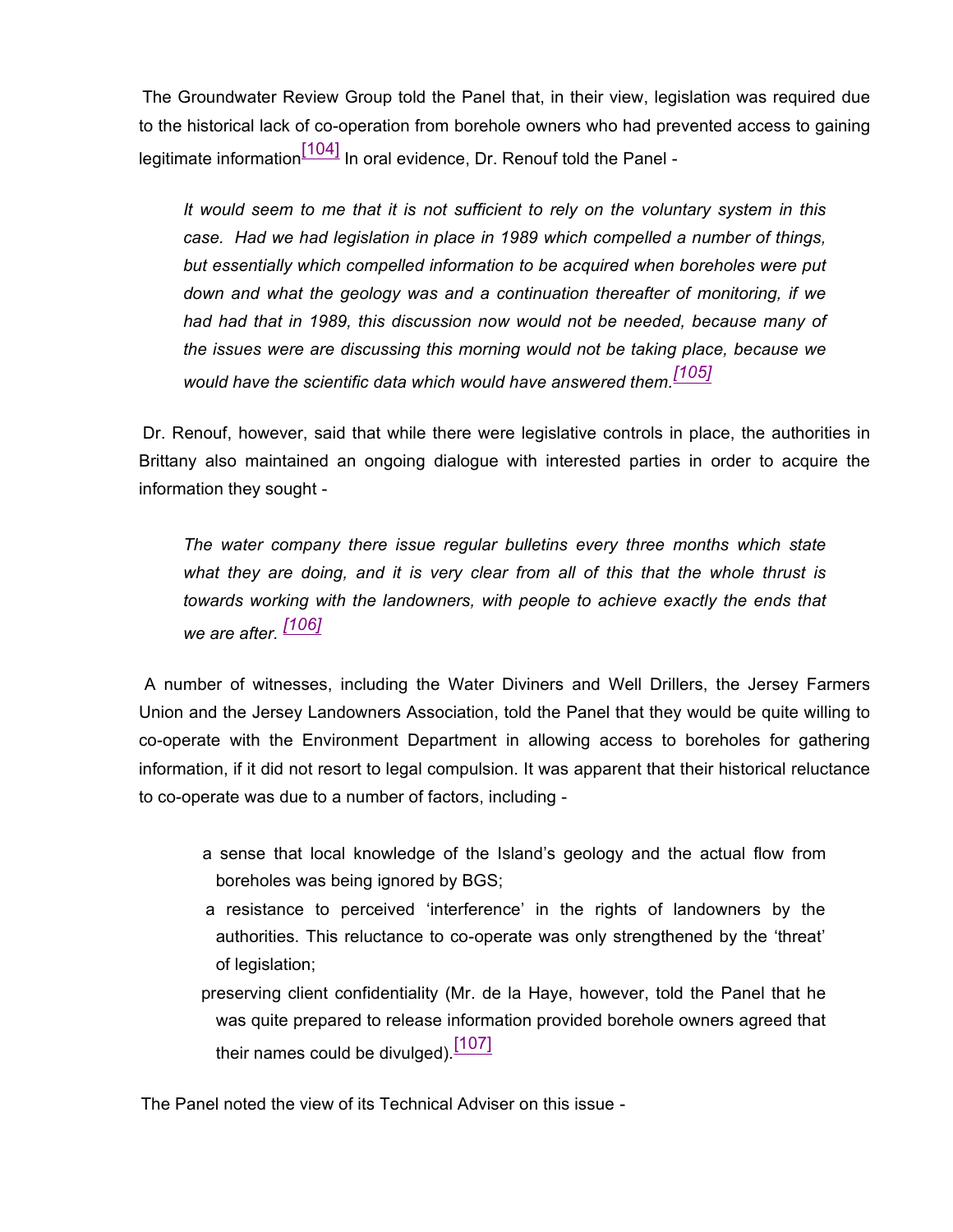*The collection of information by legal coercion is no longer considered good practice. Stakeholder involvement and consultation is now generally accepted as the most effective procedure to gain information and improve understanding.[108]*

 This is in line with the United Kingdom Environment Agency Catchment Abstraction Management Strategy (CAMS) which places great emphasis on gaining stakeholder involvement and understanding -

*CAMS allow 'in-river' needs and the needs of abstractors to be balanced in a more open way. …… Public consultation is an integral part of the CAMS process. There is a pre-consultation period involving key stakeholders during the early stages of CAMS development. This ensures that all issues and water needs are identified and raises awareness of the formal consultation exercise.[109]*

 The evidence received by the Panel in the course of the enquiry suggests that key stakeholders in Jersey have not been consulted properly. The proposed licensing and registration scheme is perceived as an imposition from a bureaucratic authority rather than as a solution to any recognised problem in the water supply.

 The Panel believes that it should be possible to obtain information on the location boreholes through census returns, rather than by a compulsory registration and licensing scheme. The 1996 census, for example, showed a figure of 5196 boreholes and wells. Another way of locating domestic abstractors would be to consult a map showing households not connected to the mains.

The Panel is pleased to note that, following the scrutiny hearings, a co-operative scheme has been discussed with water diviners and well drillers (See Section 7.5). The Panel will monitor this development as it progresses.

## **Key Findings**

**The Environment and Public Services Committee has not fully explored voluntary means of obtaining the information desired on abstraction levels and the location of boreholes. Only if such means prove ineffective should legislation be contemplated to oblige information to be divulged through a system of licensing and registration.**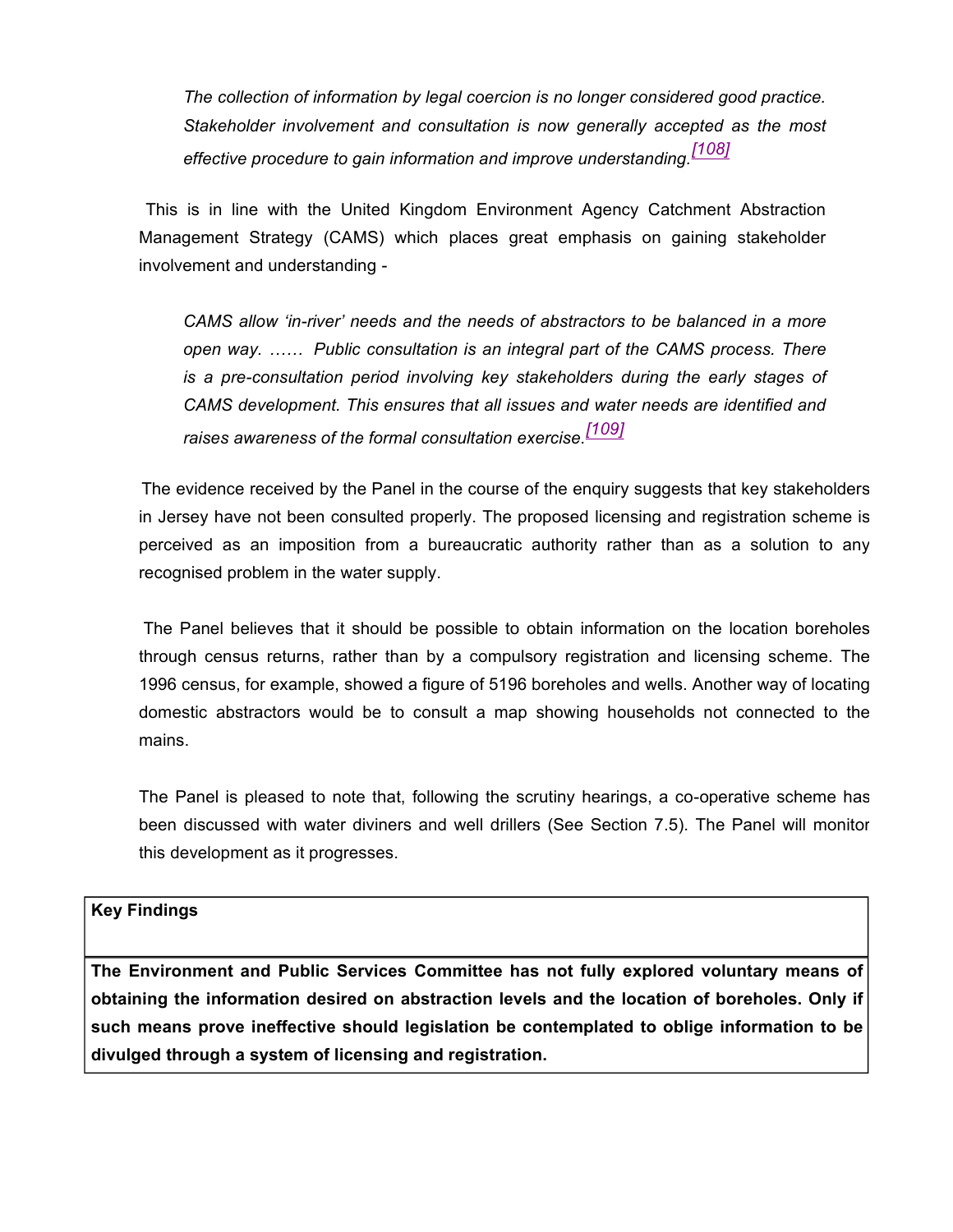# **6.4 OBJECTIVE FOUR: TO ASSESS THE IMPACT OF THE DRAFT LAW ON BUSINESSES IN THE ISLAND, PARTICULARLY TOURISM AND AGRICULTURE**

The impact of the proposed law can be summarised under the following headings:

Infringement of property rights Licensing requirement for abstraction over 3 cubic metres per day Costs of licence fee, metering and administration

## **6.4.1 Infringement of property rights**

 A number of contributors to the Panel questioned the right of the States to interfere with a landowner's customary rights to ownership of water on his/her property or beneath it. They quoted the maxim '*qui a le sol a le dessus et le dessous'* [Whoever owns the ground owns that which is below and above it]. The Jersey Farmers Union, for example, stated -

*We believe the proposal will infringe the Human Rights of our members. In particular, we have been advised that it is a potential infringement of Article 8 of the Convention for the Protection of Human Rights and Fundamental Freedoms. Clearly as a position of natural justice, it is inappropriate for the government to usurp privately owned resources without compensation.[110]*

 This issue was covered in correspondence from the Law Officers' Department and in a confidential hearing with the Solicitor General. The Panel was advised that

- Under the Human Rights Convention, the right to 'property' can be amended by statute if it could be demonstrated that this amendment is in the general public interest;
- There was no Law in Jersey (customary or otherwise) relating to ownership of underground water. The draft Law would set out, to a large extent, the position regarding subterranean waters.
- As regards a spring, customary law authorised the landowner to do what he liked with the water;
- As regards water flowing in a defined channel, use of that water was restricted to the 'field' through which the channel flowed;
- Whether underground water flowing through fissures could become a 'defined channel' had not been tested by the courts.  $[111]$

The view of BGS and the Public Services Department was expressed as follows -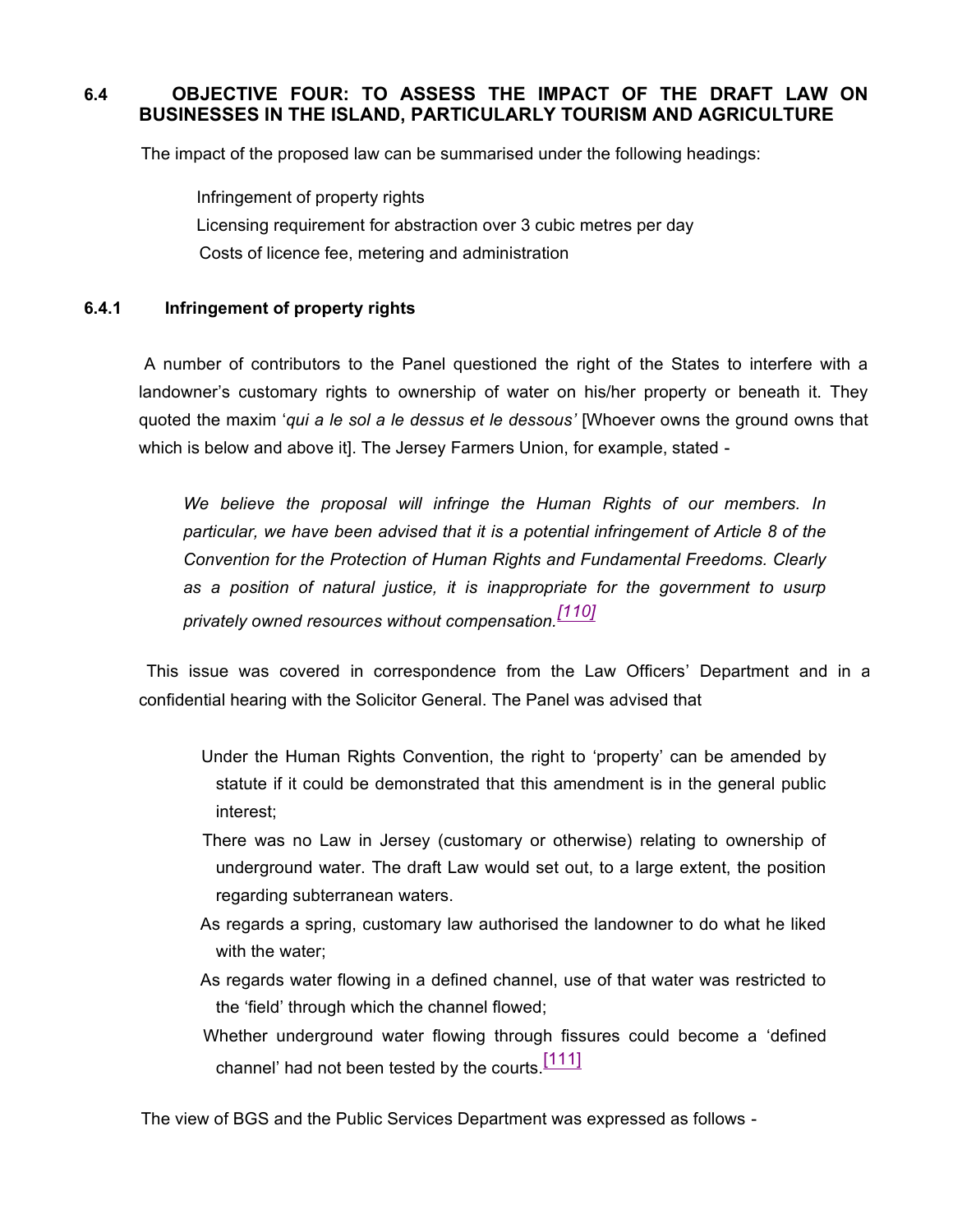*The underlying principles to Jersey resource management at present relate to Norman Law whereby whatever flows through or under a person's land belongs to him or her. This archaic understanding of environmental resources must be replaced with some ruling to promote sharing of the resource and community responsibility for water resources.[112]*

### **Key Finding**

**The Law Officers' advice to the Panel was that the draft Law, if passed by the States, would supersede customary rights to water on the basis that it was in the general public interest to manage the Island's water resources.**

### **6.4.2 Licensing requirement for abstraction over 3 cubic metres per day**

 The Draft Law requires anyone abstracting water from a 'source of supply' to apply for a licence from the Environment and Public Services Committee unless -

 the water comes from a self-contained source of supply, such as a sealed pond, which makes no contribution to the overall resource of the Island; or the abstraction relates to certain activities which are 'exempt' from full licensing requirements. In the main, this is intended to apply to abstraction of small quantities of water (in particular of domestic use) where there will not be a significant effect on the resources of the Island.<sup>[113]</sup>

Under the draft Law, abstractions not exceeding  $3m<sup>3</sup>$  per day per unit would be exempt. However, all abstractions, including domestic boreholes, would be obliged to register. The Panel was advised that this limit was set to provide a balance between the requirement for a government to regulate use of a scarce resource and the need to minimise bureaucracy. The Director of Environment said -

> *Actually, what we've set out to do is to have effectively a de minimis condition. We've tried to find a level at which we have appropriate powers of intervention and appropriate knowledge of water resources that basically recognises the fact that water on Jersey is a scarce resource. The amount of water that falls as rain shared*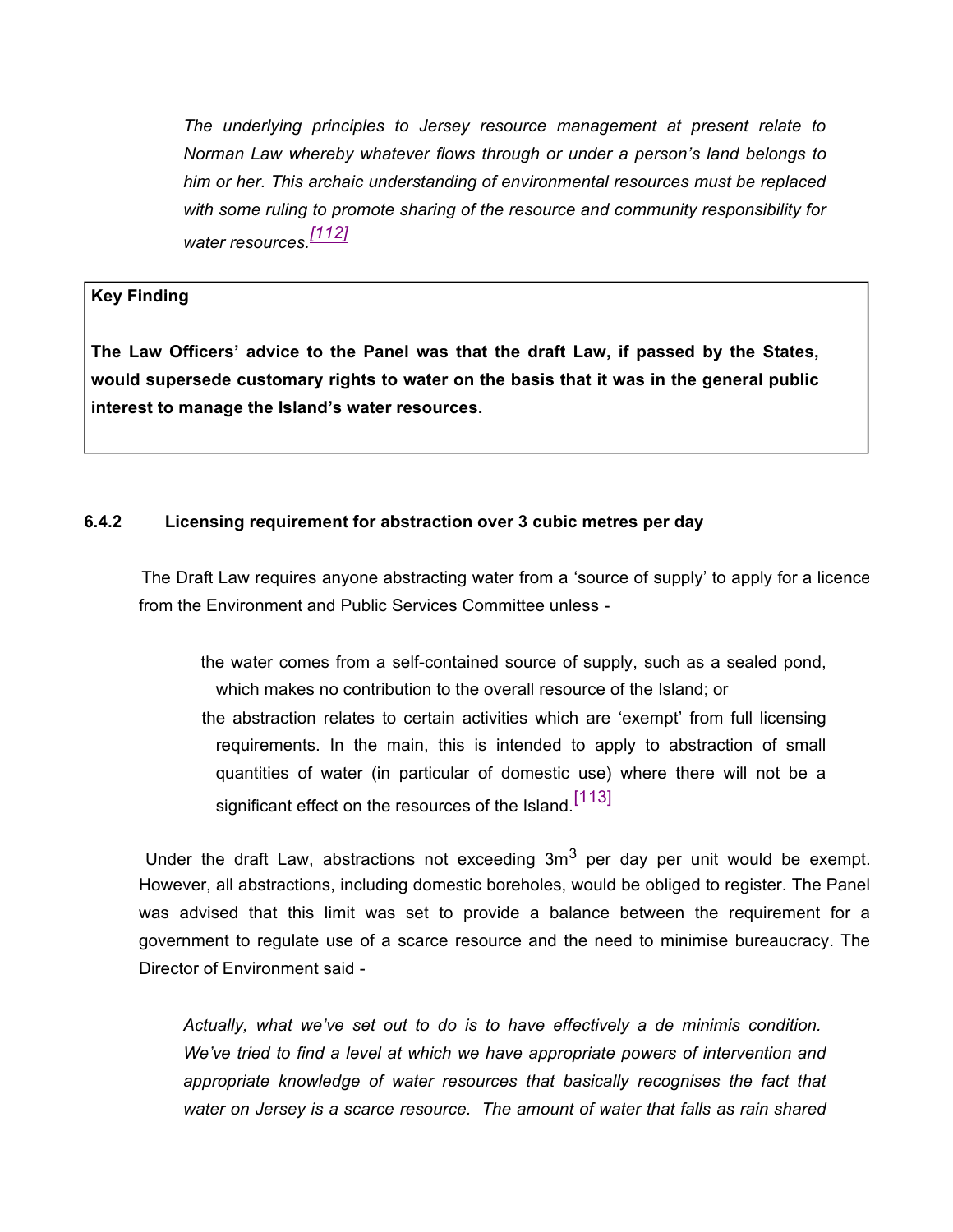*out amongst the population is very limited. And it's our belief that two cubic metres a day, subsequently up to three, is an appropriate balance between the need to have some regulatory control and the administrative inconvenience to people of having controls at lower levels than that.[114]*

 On this basis, 90% of abstractors would be excluded from the requirement for a licence. The cost of the licensing and monitoring system would then be borne by an estimated 400 licence holders. The Director of the Environment said -

*Where we're coming from is we need a process that allows for the proper management and regulation and redistribution of resource. So where we started off from is capturing within the envelope of control those 10% of users who, by the definition we've just kicked around, will probably be commercial users, who are caught within the envelope of what we're able to regulate in future. If that proves to be either too little or too much the capacity is there to vary but we do need a starting position where we've got something to play with. [115]*

 The Panel was informed that the abstraction limit in the United Kingdom, under the Water Resources Act 1991 (Sect 27) was 20m<sup>3</sup> per day rather than 3m<sup>3</sup>. Other European countries had lower thresholds<sup>[116]</sup>. The Panel asked the Environment and Public Services Committee to explain why such a low limit was considered suitable for Jersey.<sup>[117]</sup> The Committee replied that raising the limit to 10m<sup>3</sup> (half of the United Kingdom) would exempt 250 additional abstractors from licensing leaving only an estimated 150 requiring a licence. In the view of the Committee, this would represent a significant proportion of the Island's water resources which would be unlicensed.<sup>[118]</sup>

 The Panel has seen no analysis of the type of borehole owners who would be excluded if the exemption limit was raised to 10m<sup>3</sup> or 20m<sup>3</sup> per day nor any assessment of the value of the information which might be lost if boreholes abstracting up to those limits were exempt from licence conditions. It was informed however that the  $3m<sup>3</sup>$  was likely to bring into the licensing system small guesthouses or hotels taking around 15 guests.<sup>[119]</sup>

### **6.4.3 Licence exemption for abstractions from water sources below 25 metres**

 The Panel asked its Adviser to comment on a suggestion that water from deep groundwater in fissured rock should be exempt from the proposed licensing system. Dr Sutton told the Panel that, in his view, this would be a sensible approach on the basis that fissure flow in low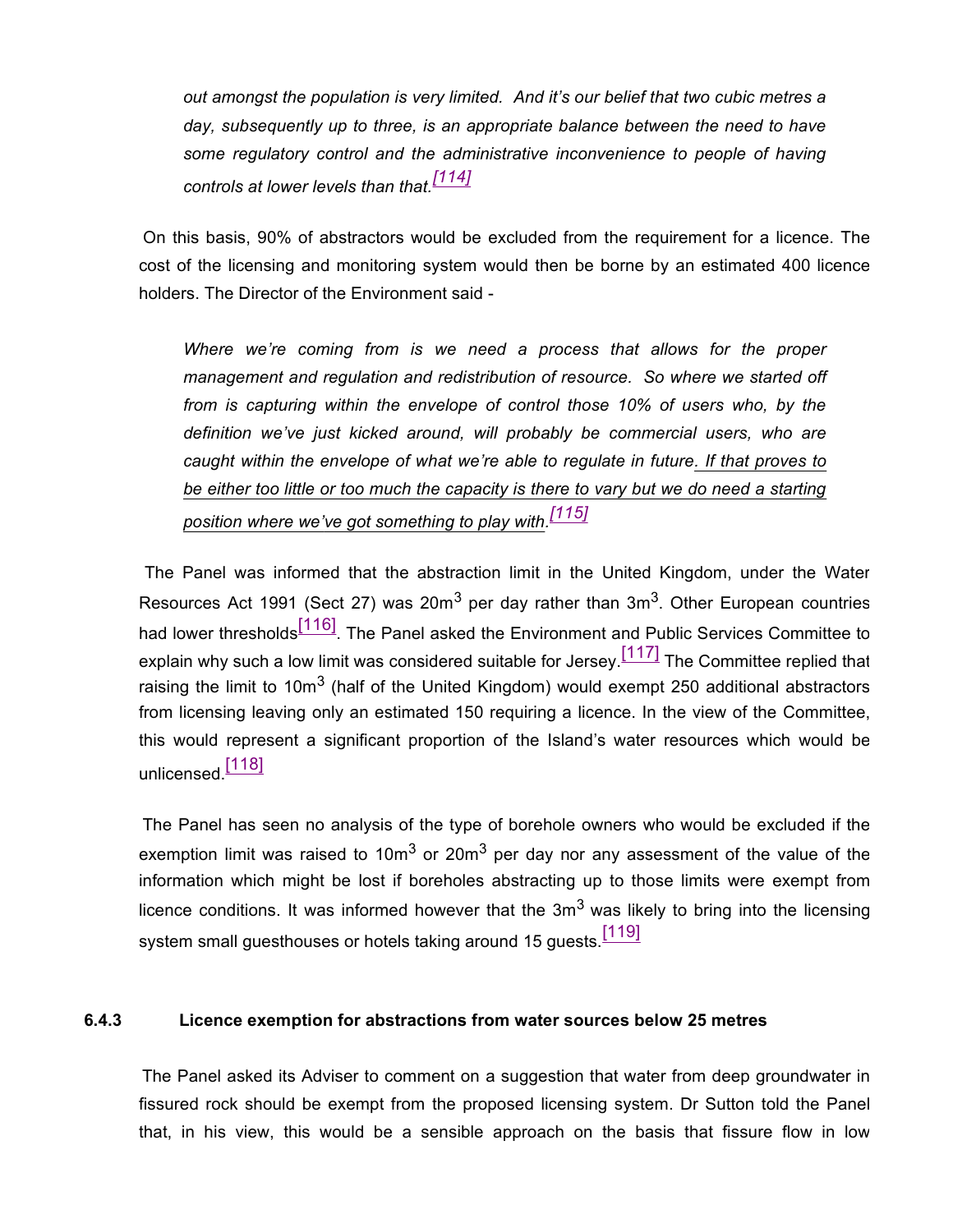permeability rocks was effectively unpredictable. He suggested that present understanding did not permit rational analysis of the impact on other abstractors or surface flow majority of groundwater flow to boreholes.<sup>[120]</sup>

 The Panel asked the Environment and Public Services Committee for its view on such an exemption, given its stance that there were no significant exploitable water resources below the first 25 metres of the water table.  $\frac{[121]}{[121]}$  The Committee responded that it recognised that groundwater flow might exist below 25 metres and maintained that the draft Law should apply to all groundwater beneath the Island, irrespective of depth. It did not, however, give any justification for rejecting the suggestion for licence exemption for groundwater pumped from deep sources.

It does not accept that a good case has been made for the introduction of a licensing system. However, should the States decide to adopt the draft Water Resources (Jersey) Law 200 despite the Panel's reservations, the Panel would recommend that the exemption threshold should be amended -

- the exemption threshold for the generality of the Island should be raised to at least 10  $\mathrm{m}^3$  if not 20 $\mathrm{m}^3$  per day. This would remove the majority of small scale businesses and farms from the licensing requirement;
- a lower licensing threshold could be set for certain vulnerable areas, for example, St. Ouen's and Grouville, where signs of stress (saline intrusion) have been reported;
- the bulk of groundwater present in deep fissured rocks (e.g. below 25 metres) should be declared as licence exempt.

### **6.4.4 Costs of licence fee, metering and administration**

 The Environment and Public Services Committee informed the Panel that the estimated overall costs of implementing the draft Law, including staffing and overheads, would amount to £120,000 per annum. This would include the engagement of a dedicated hydrogeologist to administer the Law and analyse the information gathered.

 It was planned to recover this cost on the 'user pays' principle. The Jersey New Waterworks Company, as the biggest abstractor on the Island, was expected to bear the major costs (approximately £100,000 per annum). If it was assumed that this would be recovered from the Company's customers, this would add approximately £3 per annum to an average household's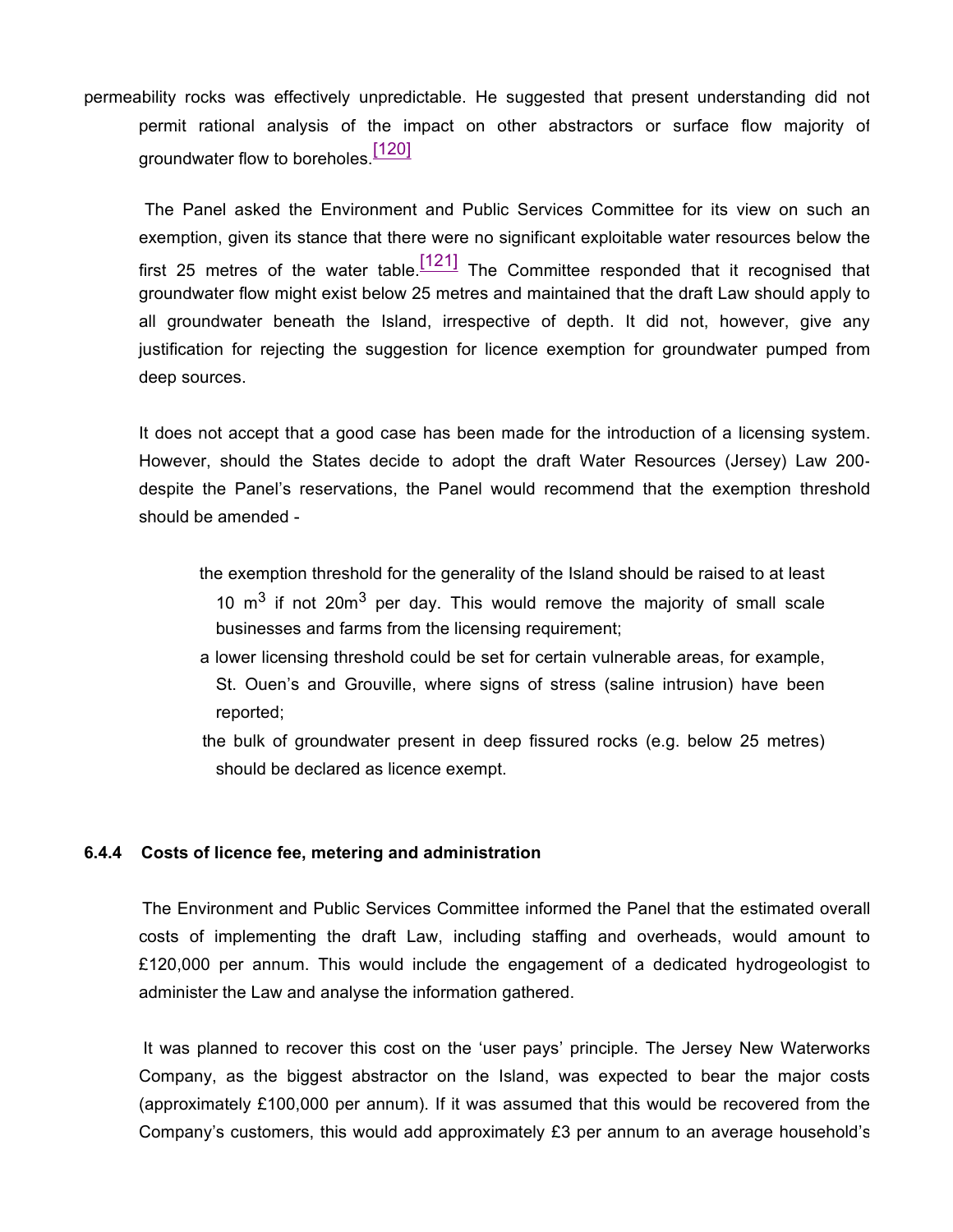water bill. The remaining £20,000 would be recovered from the other licence holders, mainly commercial abstractors. Shared between the estimated 400 licence holders this would equate to approximately £50 per annum per licence holder.<sup>[122]</sup>

 Opposition to the draft Law, on the grounds of its impact through the cost of the licensing fee, metering and the additional administrative burden was voiced mainly through the Jersey Farmers Union, the Royal Jersey Agricultural & Horticultural Society, the Jersey Hospitality Association and the Jersey Landowners Association $\frac{123}{123}$ . The principal objections can be summarised as follows -

- The need for monitoring and control of water resources was not justified by reference in the Island Plan. Some policy statement justifying the need was required;
- The draft law would impose considerable additional costs on two key Island industries, Agriculture and Tourism, where margins were already minimal. Costs of meter installation alone were estimated at £800-£1000 per borehole in addition to costs of borehole and pump maintenance;
- A number of irrigators use their boreholes on an irregular basis, yet it appeared they would have to pay an annual licence fee, whether they used water or not;
- There was no clarity in the means by which restriction of water abstraction would be applied.
- Practical enforcement of the proposals of the Draft Act would be difficult and expensive.
- The farming industry could see no practicable benefit to agriculture from the proposed law, they see it as expensive to enforce and asked if cost benefit analysis had been carried out.
- There was a substantial risk that the expense of licensing would drive people to abandon their private supply sources and move to public water supply thus imposing greater stress on public resources.
- The water resource situation varied across the island and the imposition of uniform island wide regulation would be unjust.
- They would prefer a much less draconian approach to resource management with substantially higher licence thresholds.

 The Panel agrees with the view that the draft Law would impose additional costs and an unnecessary administrative burden on a range of relatively small scale abstractors. As the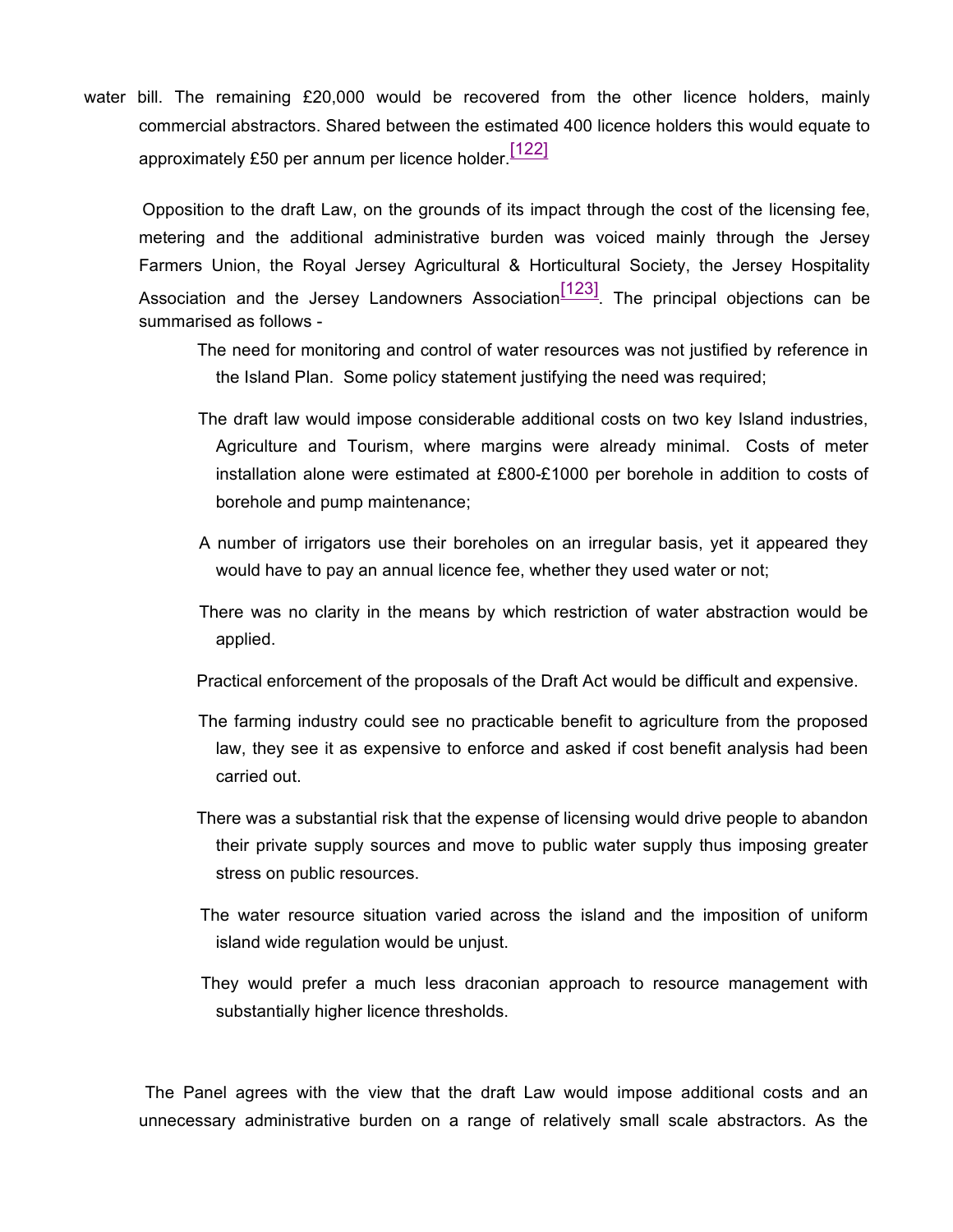President admitted, setting the exemption limit at  $3m<sup>3</sup>$  effectively brings into the licensing system small commercial guesthouse and hotels taking in about 15 people per day.

 The Panel, however, is not convinced that the administrative costs quoted above are fully necessary. The requirement to engage a hydrogeologist for the island on a full-time basis is questionable. In the Panel's view, expert advice could be obtained on a contract basis at a fraction of the estimated £120,000 costs of the Environment and Public Services Committee employing its own hydrogeologist.

 The Panel recommends that the contract for future work should be subject to a competitive tendering process.

 If the Environment and Public Services Committee retains confidence, as it has stated, in BGS, then they might be retained for these services. However, the Panel believes that, if this were to be the case, assurances should be sought from BGS that they would be willing

to modify their resistance to the study of deep groundwater resources to work with the Groundwater Review Group and the Well Drillers and Water Diviners in achieving a good understanding of the Island's water resources.

### **Recommendations**

**An analysis should be carried out to show the types of business that would be affected by the proposed licensing system and to quantify the administrative and financial impact it would have on small businesses dependent on borehole water sources.**

**A hydrogeologist should be engaged on a part-time contract basis only, to work with Jersey geologists, Jersey Water and the Water Diviners and Well Drillers to assist in quantifying the deeper geology and groundwater resources and to develop a suitable programme of resource measurement. This contract should be based on competitive tendering.**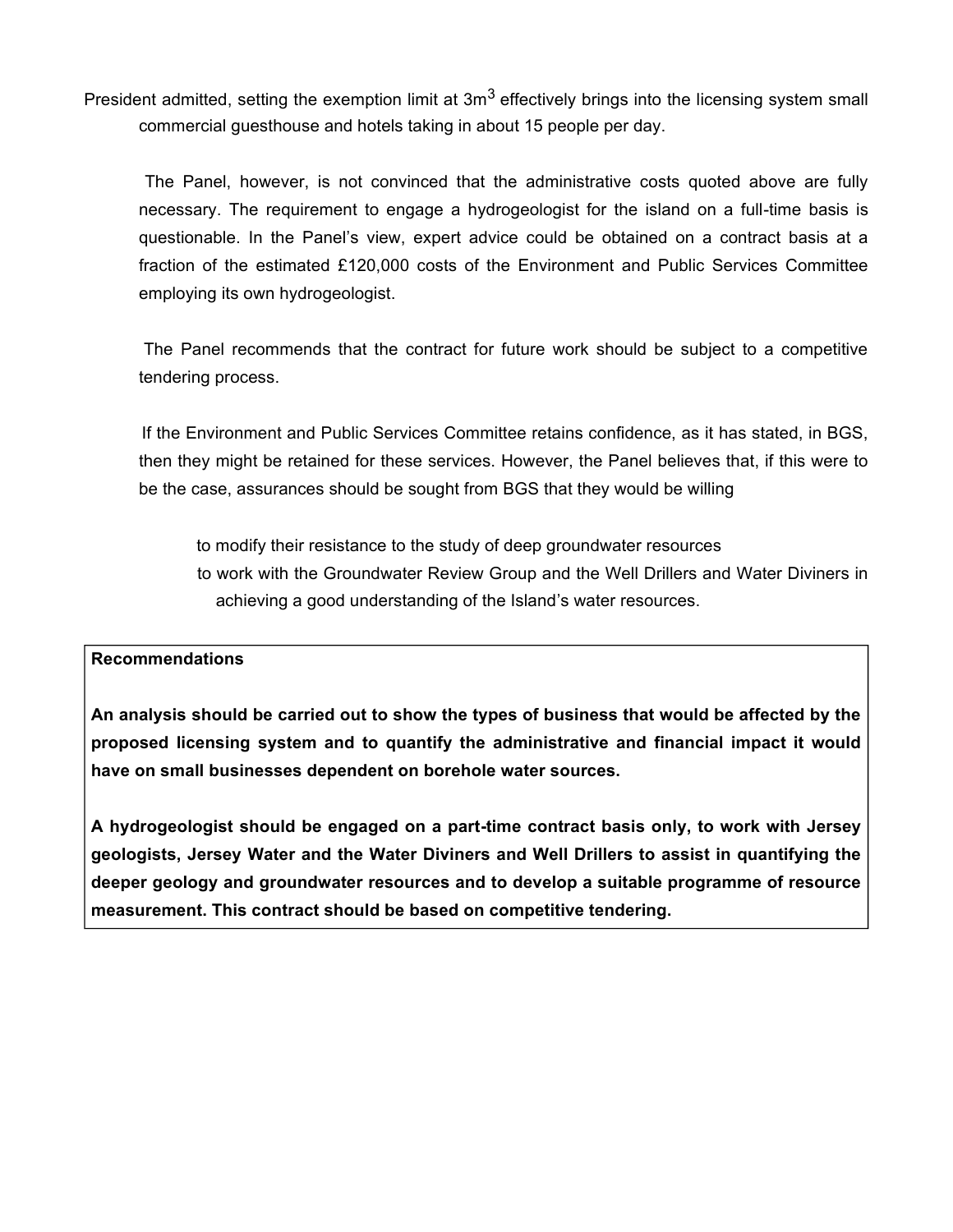# **6.5 OBJECTIVE FIVE: TO CONSIDER WHETHER THOSE BENEFITS MIGHT BE MET THROUGH AN ALTERNATIVE, MORE COST-EFFECTIVE APPROACH TO REGULATION**

 The Panel is conscious that the States have recently adopted a proposition of the Policy and Resources Committee which requested all States Committees to carry out a review of current and proposed legislation, with a view to reducing the burden of legislation (P.134/2004, adopted unanimously on 15th September 2004). The Report accompanying the proposition states -

*The 'States Strategic Plan 2005 to 2010' (P.81/2004), which was adopted by the States on 29th June 2004, highlights reasons why Jersey needs to move towards a lighter touch government and how this should be achieved. The Plan points out that a "thorough review and overhaul of regulation placing the emphasis on government guidance and facilitation in place of restrictive regulation and red tape will encourage individual and business responsibility and self-management" (page 6). It also lists one of its overarching policies to be "a thorough review and overhaul of government regulation and bureaucracy" (page 9). Further emphasis to this policy is given in Section 1 of the Plan, where it is stated that the "the States will reduce unnecessary regulation and bureaucracy in the Island" (Aim 1.3).*

 In the Panel's view, there appears to be little justification for the proposed Water Resources (Jersey) Law 200-, in as far as it introduces a complex and potentially punitive licensing a registration system as a means of initiating a programme of measurement of resource use. The Panels suggests in its detailed recommendations that alternative means of gathering the required information should be pursued before the introduction of a compulsory and comprehensive licensing and registration system is contemplated.

The Panel noted that the Economic Development Committee, in its comment on the draft Law, whilst supporting the draft Law in principle, also expressed '*concern regarding the probable degree of Regulation to be applied to the Law and the resultant resource implications'* and asked the Director of Environment to identify where resources and regulation might be minimised.

 The Panel accepts that a framework should be developed by the Environment and Public Services Committee to ensure essential public resources are protectable against the unexpected and are conserved for future generations. However, this should be based on a firm understanding of

the complexity of the Island's geology,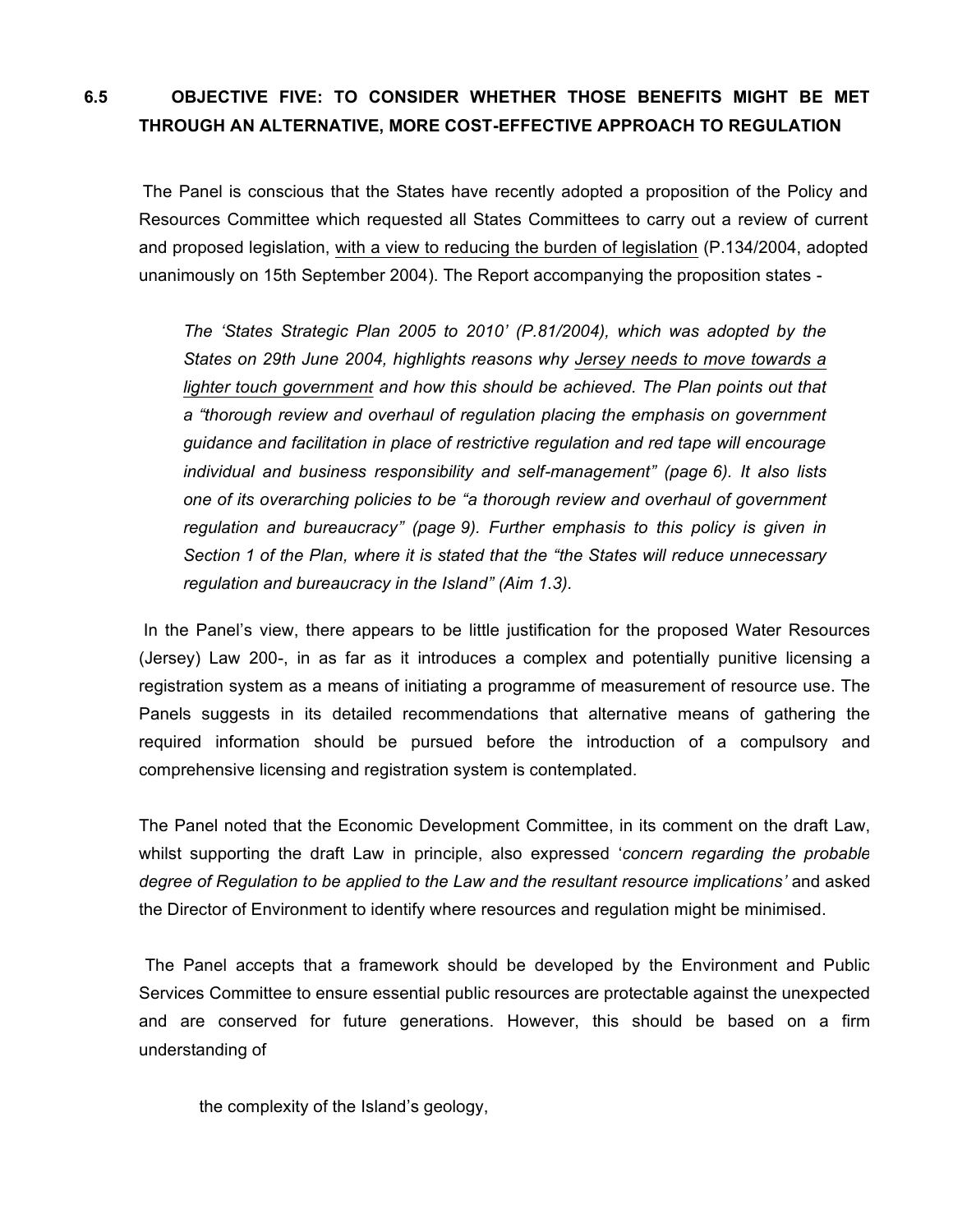the extent of the Island's resources, (including the potential deep groundwater resource), the relationship between groundwater and surface water the ecological status of the Island's streams and wetlands the changing patterns of rainfall due to climate change.

 The Panel does not believe that a good understanding of the above issues has yet been achieved. In its view, legislation to establish a framework for water resource management would not be acceptable until further investigation studies have been carried out on the lines suggested in this report.

 The Panel believes that general public awareness on these issues needs to be raised. A future deficit of water resources would affect everyone in the Island and the significance of the Island's position should be fully understood and explained to the public.

 The Panel is convinced that the proposed compulsory licensing system would be counter productive.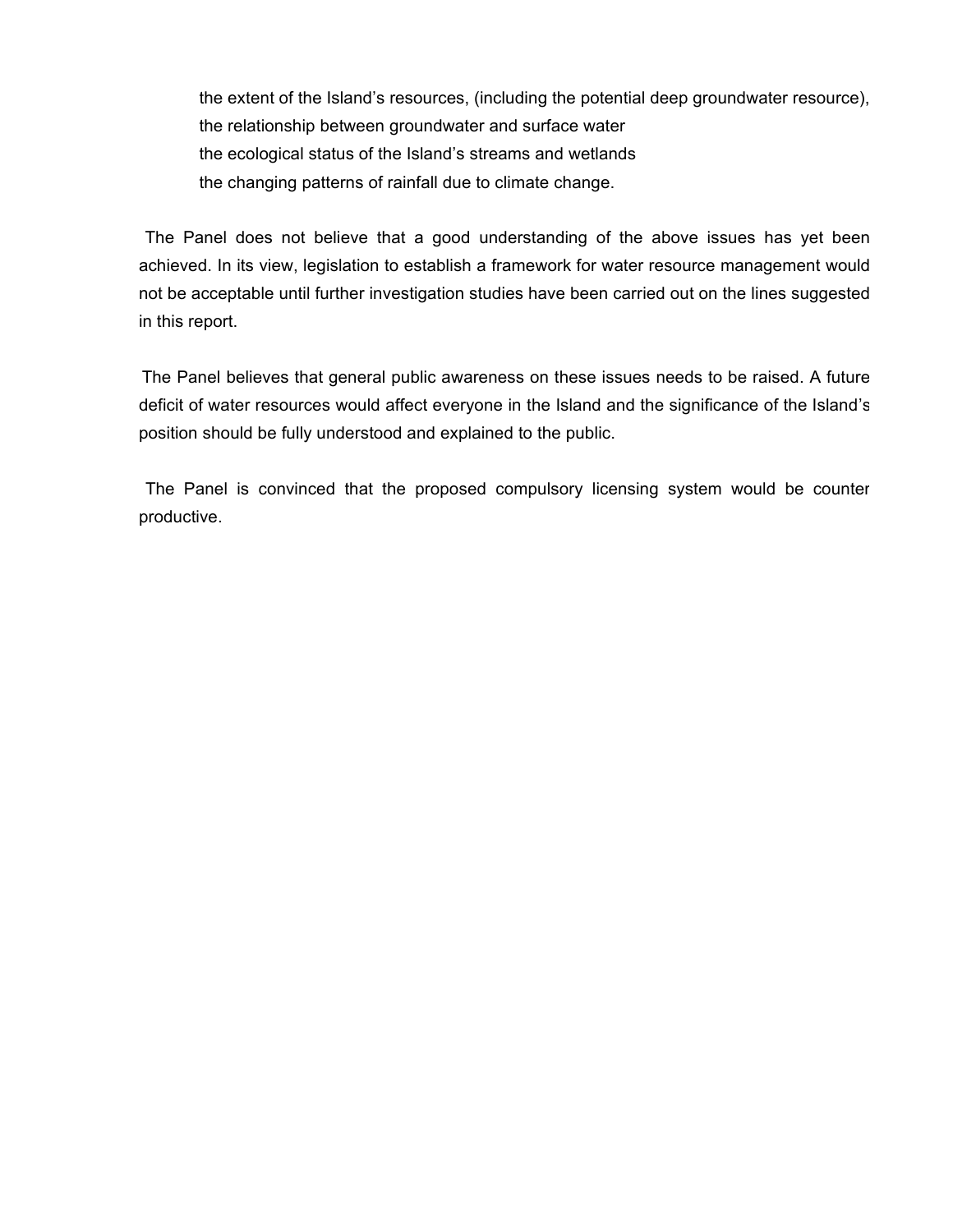# **7. ISSUES ARISING IN THE COURSE OF THE REVIEW**

# **7.1 CONFLICTS OF INTEREST**

Questions relating to conflicts of interest arose during the Panel's undertaking of the review in the relation to the engagement of the Panel's expert adviser and the role of Deputy Baudains.

The Panel decided to engage an adviser to assist in understanding the technical issues involved in the review and to undertake an assessment of the evidence it received. Dr. Sutton, Associate Director of Entec UK Limited was chosen for this purpose. He fulfilled the following role for the Panel -

 He provided the Panel with a Technical Assessment, dated 30th June 2004, of the evidence presented to the Panel together with a number of other comments on documents subsequently submitted by the Environment and Public Services Committee This document was made publicly available on its website following the public hearings in July.

 He attended the three public hearings and provided summaries of the evidence given during these sessions.

 He was invited by the Panel to act as a witness in the hearing on 26th July 2004 in order that he could publicly answer questions posed by the Panel on the evidence given by the Environment and Public Services and other witnesses to date. The Panel chose this course of action in order that the views of Dr. Sutton would be clearly in the public domain and thus open to scrutiny.

 Following the public hearings in July, the Panel asked Dr. Sutton to clarify a number of technical queries by e-mail.

 He also provided comments on a number of subsequent documents submitted by the Environment and Public Services Committee.

 Finally, the Panel requested Dr. Sutton to supply an outline proposal for a test programme to investigate 'deep groundwater' resources of the Island.

The President of the Environment and Public Services Committee criticised the appointment of Dr Sutton as the Panel's expert adviser. He stated '*in our view [Dr. Sutton] could not conceivably be regarded as independent*'. This criticism is based on Dr Sutton's 1993 review of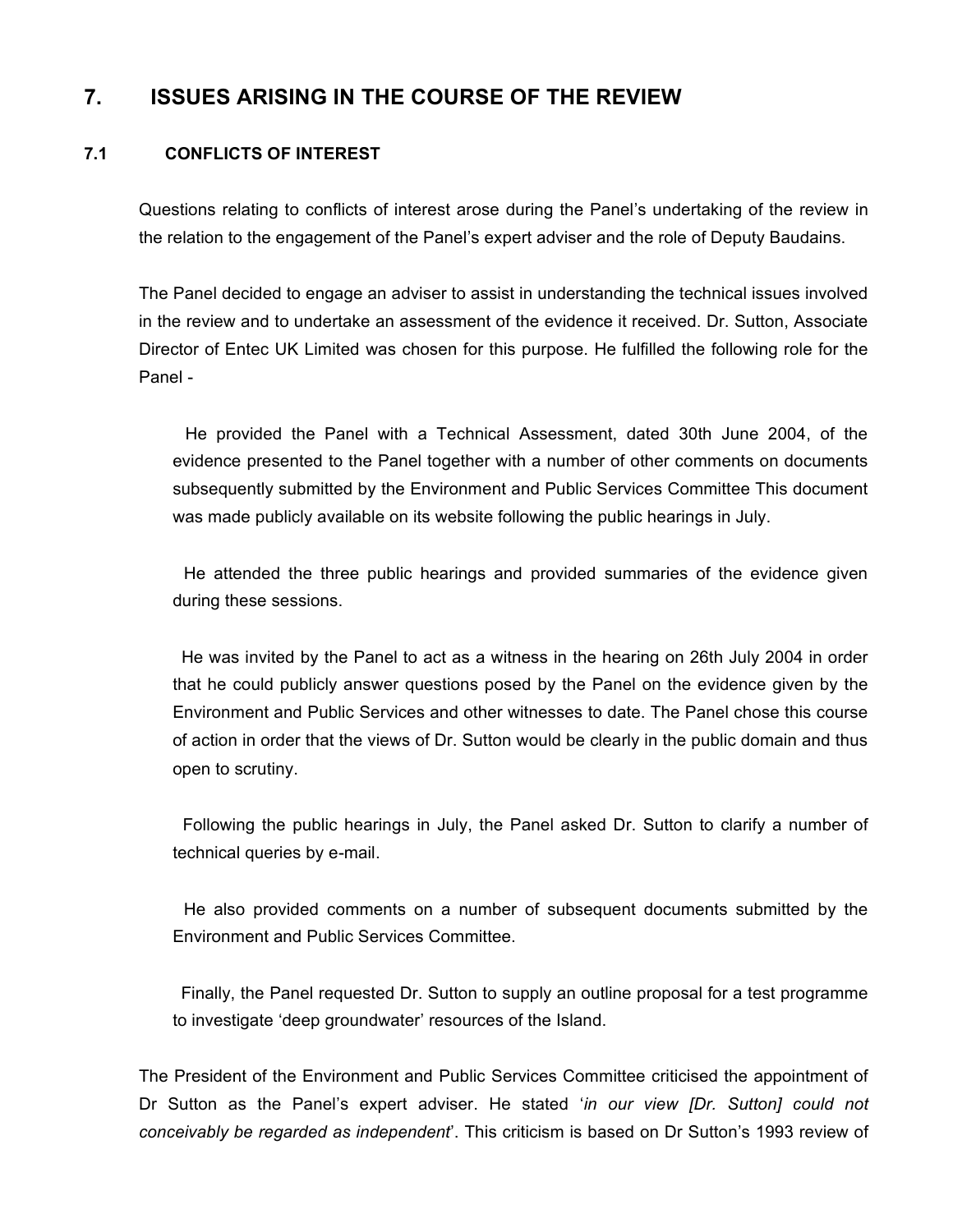the BGS early published technical studies. The President said that '*Dr. Sutton had previously acted as an Adviser to the Water diviners and drillers'* and that '*he had acted in that capacity for many years*'. He suggested that this amounted to a '*conflict of interest' issue which should have prevented a professional person form also acting as Advisor to the Panel'*. The President also questioned whether '*all the Panel members (other than, of course, Deputy Baudains) [were] aware - at the time of his engagement - of Dr. Sutton's previous extensive involvement on behalf of the Water Diviners/drillers'*. [124]

The Panel would like to make it quite clear that the President's criticisms are erroneous. At all times the appointment of Dr. Sutton has been completely open and transparent. The facts are as follows -

 The Panel was fully aware of Dr. Sutton's previous acquaintance with the issues regarding Jersey's water resources and of his work for Deputy Baudains in 1993. This amounted only to a brief assessment in 1993 of the early BGS technical studies

 When the Panel approached Dr. S. Sutton, who is an Associate Director of Entec UK Limited, Dr. Sutton told the Panel -

*At this stage it may be worth noting that the comments I gave to Deputy Baudains are now more than 10 years old. There may be new data available which could support (or not) the BGS conclusions of that time. Any advice we [i.e. Entec UK Ltd.] would provide would be based on assessment of the current evidence on its merits and would not be bound by previous opinions.'*

 In response to a suggestion from Mr. C. Leach of Concern, the Panel also approached Dr. P. Herrington, Department of Economic, University of Leicester, who had been brought over to the Island by Concern at the time of the Queen's Valley Reservoir debate.

 The Panel noted that Dr. Herrington was an economist and that he had been heavily involved in work for DEFRA and the Scottish Executive on the European Union Water Framework Directive. However, he told the Panel that he had no specialist knowledge of geology and hydrogeology and so could not advise on the veracity or credibility of relevant scientific claims.

 The Panel decided that Dr. Sutton, whose CV showed extensive worldwide experience in groundwater resource development, was better suited to undertake the tasks it required under its terms of reference.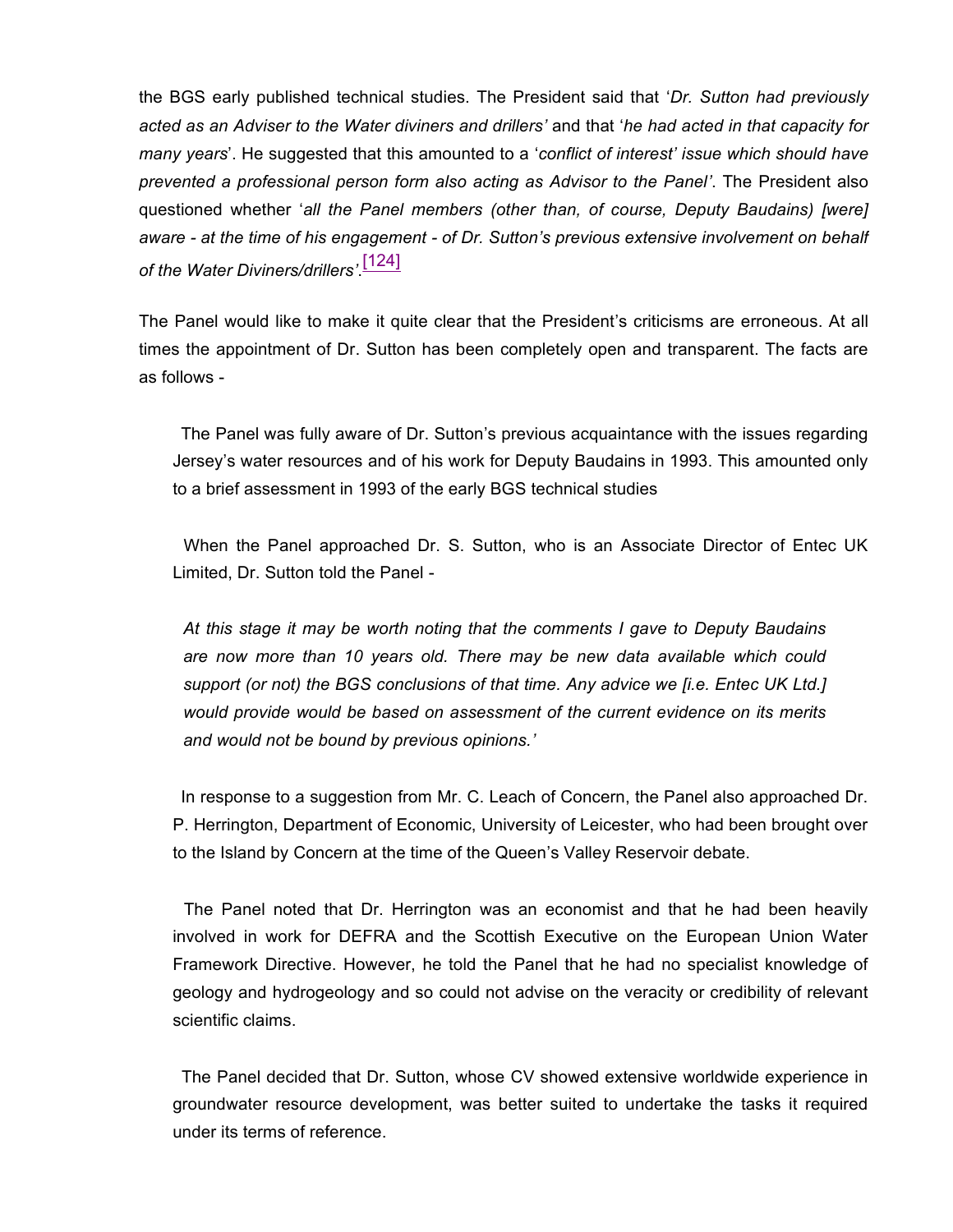The Panel then made a formal request for approval of this decision to the Privileges and Procedures Committee in a report, dated 24th May 2004.

In response to the criticisms of the Environment and Public Services Committee, Dr Sutton again clarified his position -

*I believe that 10 hours input eleven years ago, reviewing a published, public domain, technical document for Deputy Baudains is neither 'extensive' nor working 'directly' in Jersey, nor working for WDEA. Since 1993, I have had no involvement with any aspects of water resources in Jersey until April 2004. …. I believe (and hope) that I have been consistent in saying that there is a body of physical evidence presented to the Scrutiny Panel which is not compatible with the resource assessment presented by E&PSC. Consequently, should the Scrutiny Panel believe that this impacts on the draft Water Resources Law, some scientific investigation of this evidence should be initiated.[125]*

The Committee acknowledged that Dr. Sutton Technical Assessment was fair and reasonable. [126] However, the President criticised one particular section of Dr. Sutton assessment. Referring to a report carried out by CES, Environmental Management Consultants [127], he said that Dr. Sutton had -

'*failed to state that the Consultants had in fact supported many of the findings of BGS; with respect, hardly a 'neutral approach by Dr. Sutton*. *This is particularly disconcerting bearing in mind that the EMC report was specifically commissioned by Deputy Baudains on behalf of the WDEA[128] .'*

It should, however, be noted that the findings of BGS which were supported by the EMC report were in relation specifically to the issue of groundwater flow from France. The President does not acknowledge that the principal section of the CES report concerned the Water Balance and the BGS assertion that there was stress on the groundwater levels of the Island. In this respect, the CES report states -

*As a result of the significant uncertainties in the controlling factors, it is considered that there is little firm evidence to support this [BGS] conclusion*. [129]

In the Panel's view, a fair reading of the EMC report reveals that Dr. Sutton accurately summarises the essential conclusion of the document.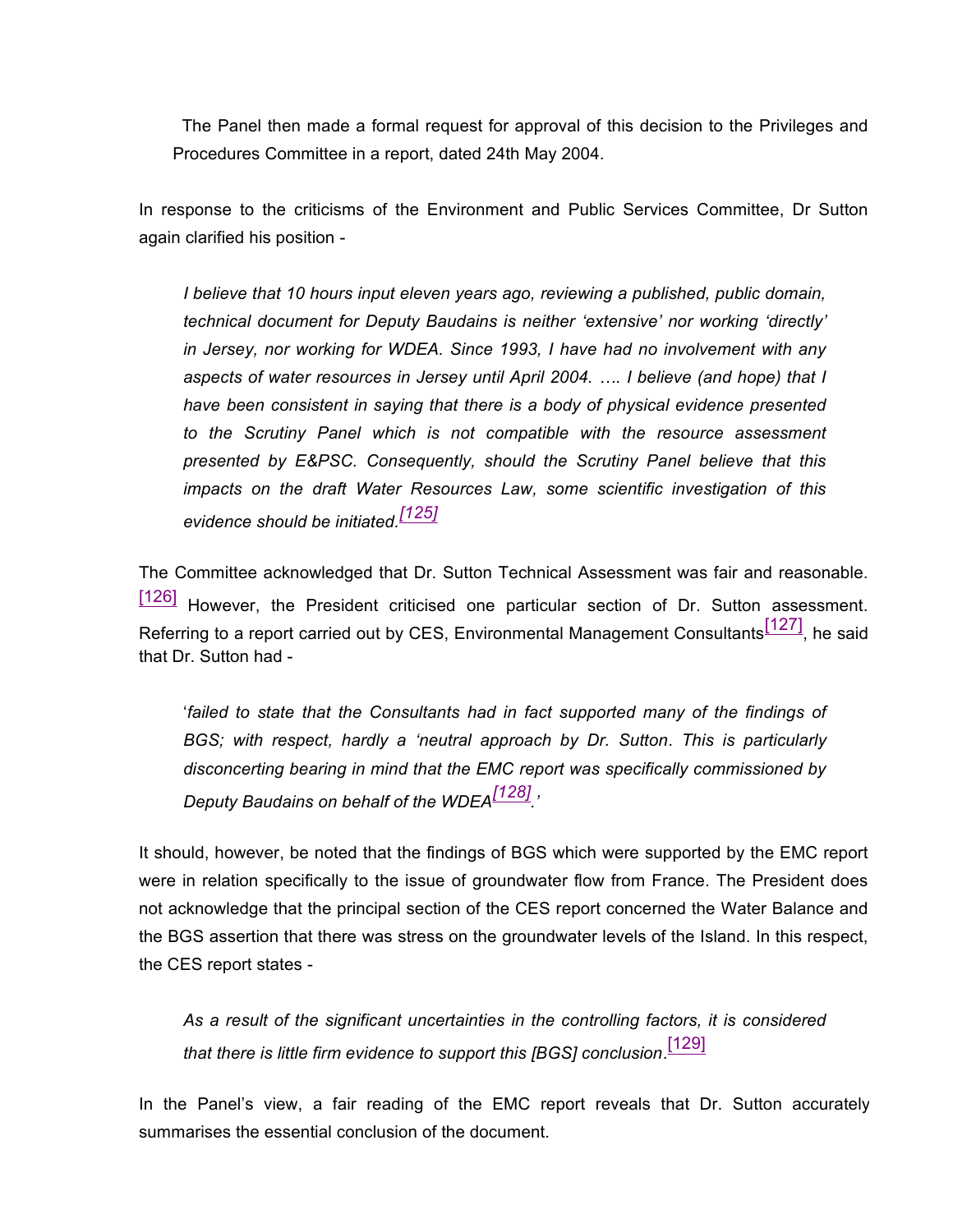Following the criticisms made by the President of the Environment and Public Services Committee a Senior Technical Director at EntecUK formally reviewed Dr. Sutton's original technical report to the Panel. This review provided confidence that the criticisms had no basis in fact.

### **Comment:**

**The Panel is satisfied that Dr. Sutton has provided a thoroughly professional and impartial service in advising the Panel on technical issues. It has been completely open about Dr. Sutton's role in the scrutiny process and made his technical assessment, summaries of the hearings and proposals for a testing programme for investigating deep groundwater resources publicly available on its website.**

In relation to Deputy G. Baudains, the Panel acknowledges that he has been a long-term critic of the scientific investigative work carried out by the BGS on behalf of the Public Services (later the Environment and Public Services) Committee, together with the regulatory and licensing scheme proposed in the draft legislation. In May 2000, Deputy Baudains, then a member of the Public Services Committee, made a presentation that Committee on the WDEA position regarding water resources in Jersey, calling for an independent assessment of the BGS groundwater reports. He stated that his opposition to the proposed legislation arose solely from his concern that the conclusions of the BGS studies did not match the situation in the field, as experienced by well drillers. He therefore perceived a risk that legislation might be constructed on a base of information that was either incorrect or incomplete.

Deputy Baudains made it clear to the Panel at the beginning of the scrutiny process that his views had not altered in the interim. The Panel considered that Deputy Baudains previous publicly stated position did not constitute a conflict of interest to bar him from involvement in the Scrutiny review. It found his knowledge and expertise invaluable throughout the course of the review. The Panel is confident that all the available evidence has been considered in a fair and balanced way throughout the process.

The Panel also noted that, in addition to Deputy Baudains two other members of the Panel, Deputy R. Duhamel and Deputy P. Rondel had previously been members of the Public Services Committee during the period when the proposed law had been considered by the Public Services Committee.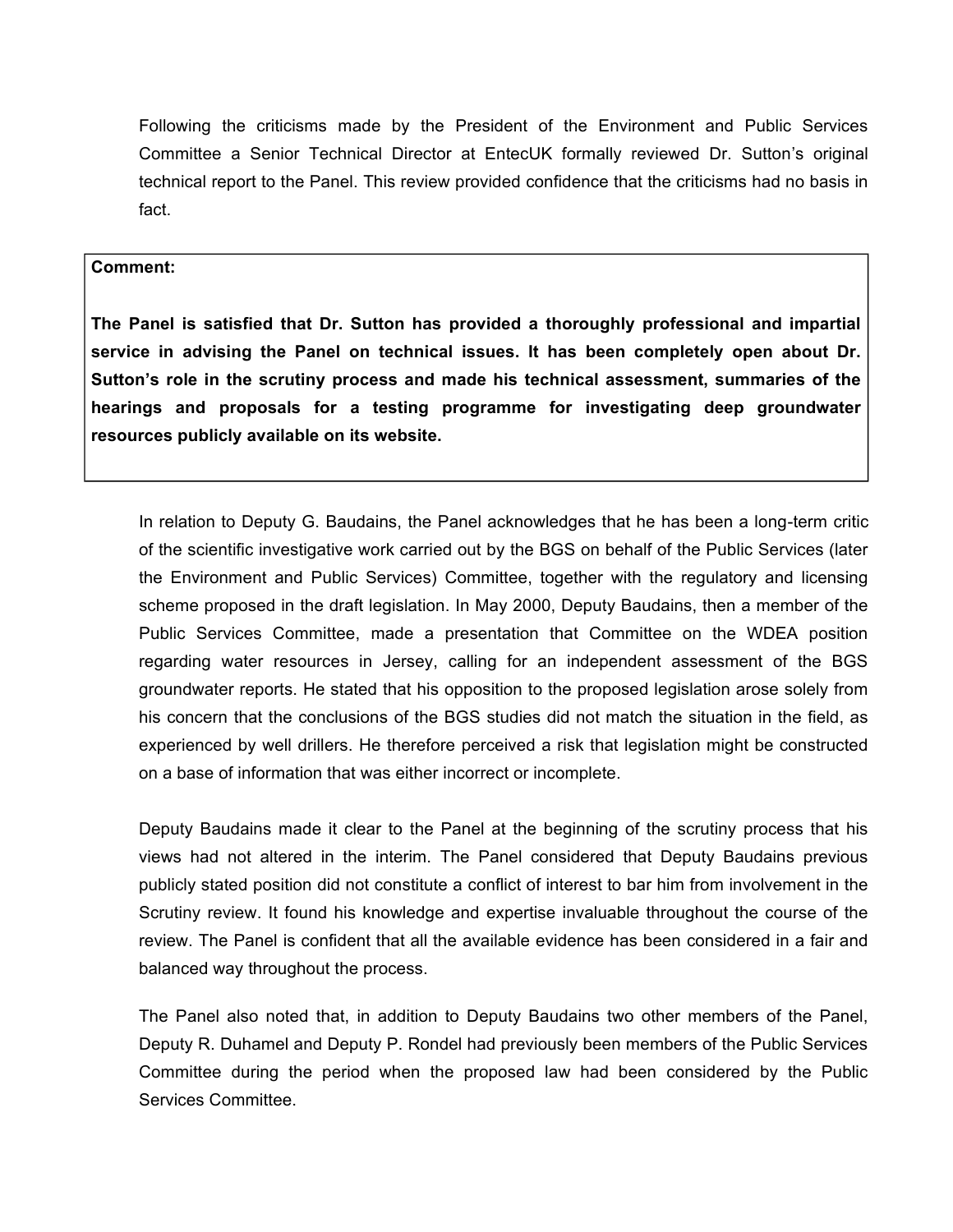### **7.2 Water Scarcity Table**

 At the end of the second public hearing in July, the President of the Environment and Public Services Committee submitted a document purporting to demonstrate that Jersey is in a position of absolute 'water scarcity'. This document contained a table showing the Annual Renewable Fresh Water per Person, with an indication that Jersey ranked 11th in terms of water scarcity in a list of 149 countries. The President told the Panel -

*This figure isn't necessarily new information in terms of the quantity of water available. It does, however, perhaps for the first time, in a fairly stark and simple way - in an internationally acceptable way - show how Jersey's water situation does compare to other places …… In offering you this statistic as a comparable figure, we hope that that does actually summarise and clarify the fact that we do believe that there is an absolutely overwhelming case for water management legislation in Jersey.[130]*

 The Panel's adviser subsequently pointed out in a critique of this table that the document came from a website operated by a group called Population Action International which was lobbying for population control on the basis that resources were running out  $\frac{[131]}{]}$ . In a critique of this document, dated 29th July 2004, he disputed the water use figures on which the Jersey ranking was based -

*The table is based on the assumption that the present level of water use in Jersey is four times greater than the calculated rate of water use. … The number quoted by Environment and Public Services [i.e. the figure of 444 cubic metres for renewable annual fresh water availability for Jersey] makes no allowance for the relatively uniform distribution of Jersey's population and rainfall, both positive contributions to availability. However, more importantly there is no allowance given to the pattern of water usage in Jersey. …. The overall effect of this in the context of the data categories defined by Population Action International is to move Jersey from a position of 'absolute scarcity' to one of 'occasional or local water problems'.*

 The Environment and Public Services Committee subsequently commissioned its own 'independent' advice from Mr. D. Evans, Water Resources Consultant $\frac{[132]}{[132]}$ . He pointed out a number of factors exacerbating Jersey's water resource position, which he said was '*already potentially serious*'. However, in a further comment Dr. Sutton pointed out that neither the Committee nor Mr. Evans had discussed or rebutted the figures for water use he had used in arriving at his less alarming conclusion.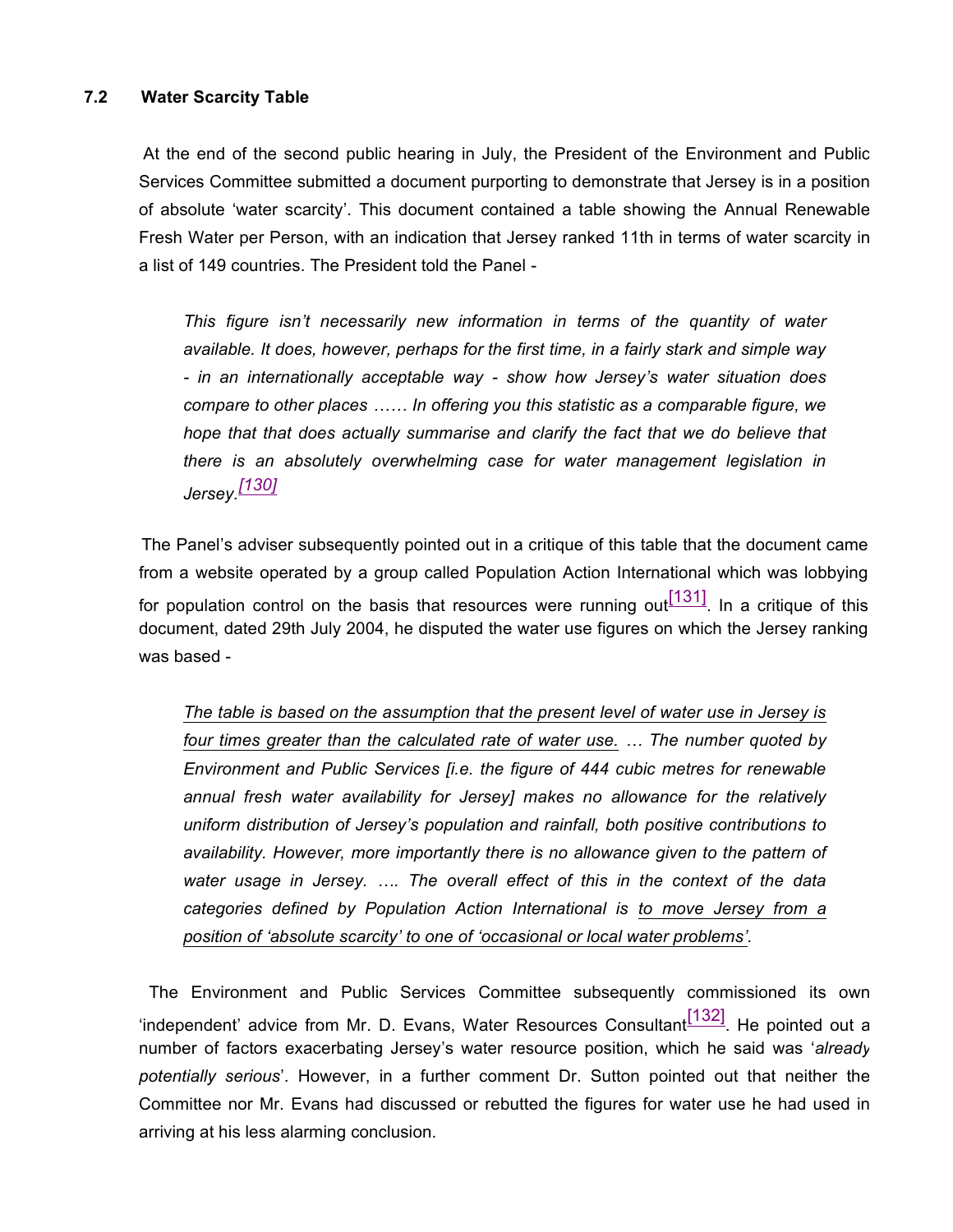**The Panel does not believe that it was appropriate to submit such a document at a late stage in a public hearing, without adequate explanation of the context and assumptions on which the table was based. The Panel considers that this was an ill-conceived headline figure and was not helpful towards a reasoned consideration of the Island's water resources.**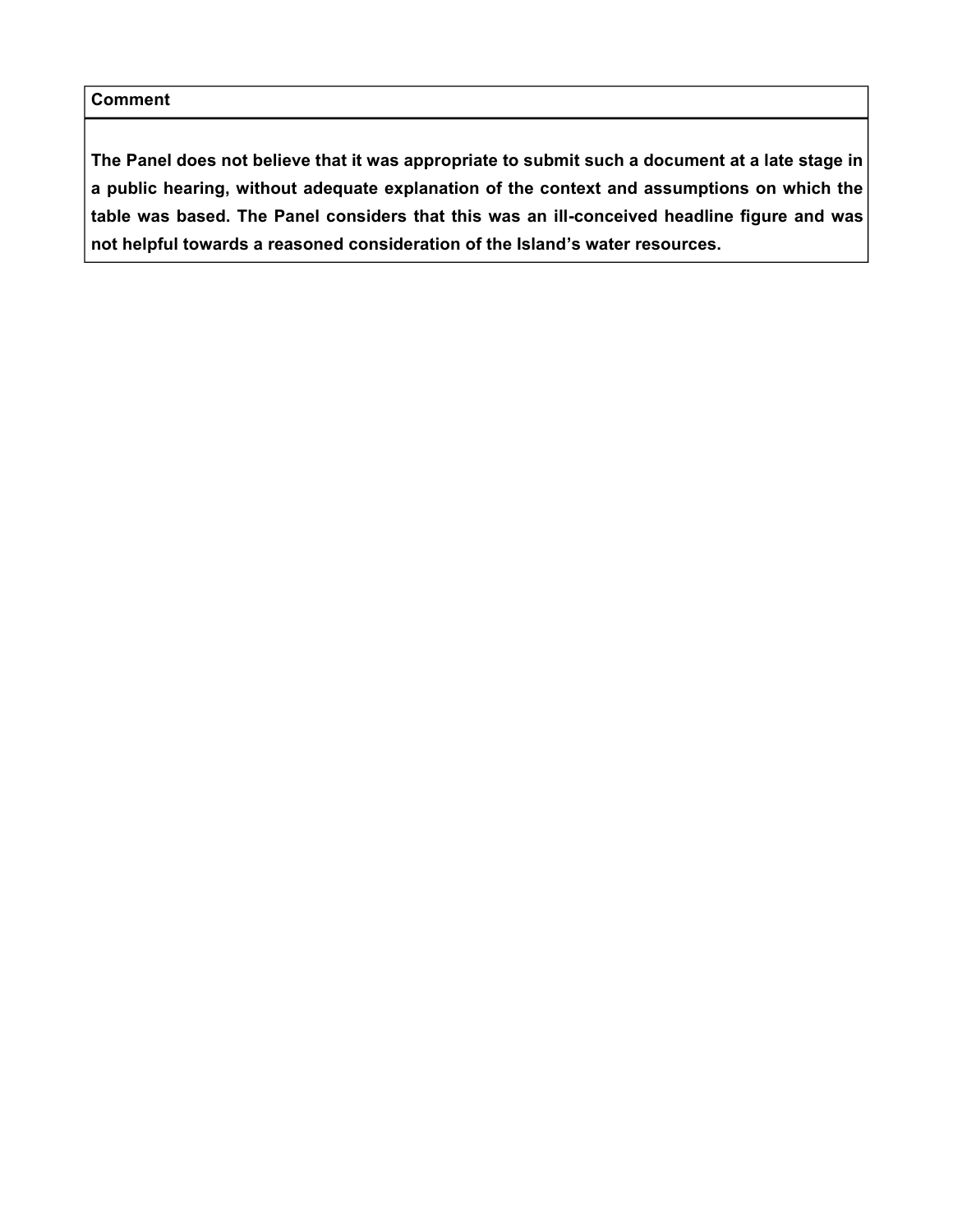### **7.3 Request for Dr N. Robins, BGS, to attend as a witness**

 Following the two public hearings in July, the Panel came to the view that it was vital to its enquiry to hear evidence from Dr. N. Robins who had led the BGS investigations of the Island's water resources since the inception in 1989. The Panel heard a number of criticisms of BGS methodology and the conclusions reached in their technical reports. The Panel found that Dr. Peach, who had not previously been part of the research team in Jersey, was unclear on specific aspects of the BGS studies of Jersey. The Panel accordingly felt that it was essential to discuss the issues directly with the author of the BGS report before coming to its conclusions in this review.

 The Environment and Public Services Committee, however, indicated that it did not propose to ask Dr. Robins to give additional evidence on its behalf, as it had been working with Dr. Peach for the previous few months in preparation for the scrutiny inquiry.

 The Panel instructed the Scrutiny officer therefore to write to Dr. Peach directly to extend this invitation to Dr. Robins. In view of the fact that the Panel was making a specific request for a witness, it offered as a matter of exception to pay any reasonable expenses for Dr. Robins to attend.

 Dr. Peach, in his response on 17th September 2004, stated that he believed he was able to deal fully with any queries that the Panel might have in relation to the BGS reports. Nevertheless, he offered to arrange for Dr. Robins to attend, '*along with myself and as my advisor, a hearing of the Panel …. We would expect the normal fees and expenses of both D.r Robins and myself to be fully would be reimbursed*. *We would require to make a further presentation to the Panel, briefly outlining the important and relevant science regarding the water resources of Jersey'*.

 The Panel found such conditions unacceptable. It replied that it did not require a further presentation but only to question Dr. Robins as a witness. Consequently, the offer from Dr. Peach for himself and Dr. Robins to attend a hearing of the Panel was withdrawn (See **Appendix Seven** for copies of this correspondence).

# **Comment**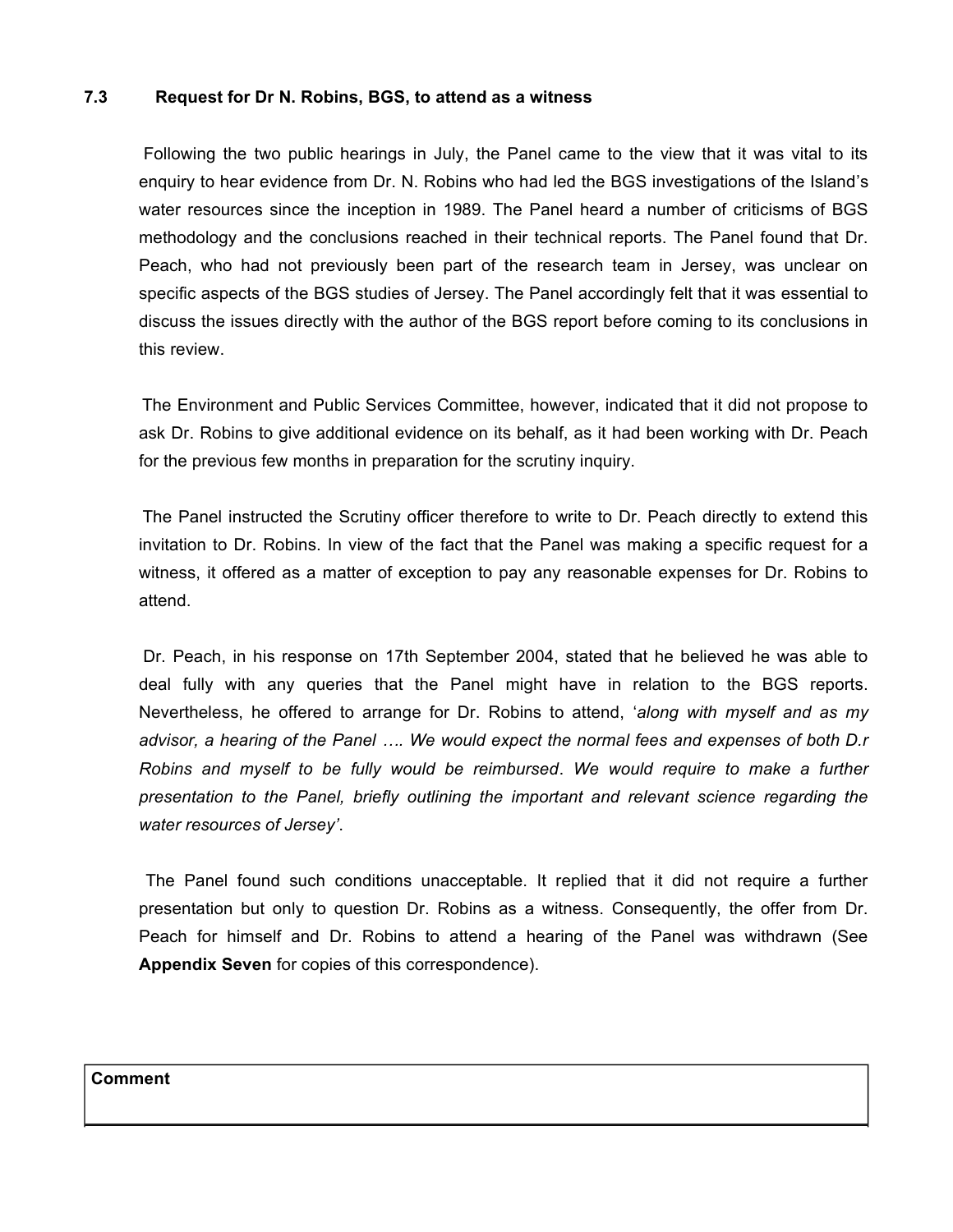**The Panel was disappointed that Dr. Robins was not part of the instructing Team in the first instance. It believes that the Committee should have insisted that BGS be represented at the public hearing by the leader of the BGS monitoring team in the Island.**

### **7.4 Value for money of BGS contract**

 In its letter of 10th August 2004, the Panel requested information on the total cost to date of the work carried out by BGS since the commencement of its contract with the former Public Services Committee.

 The Panel was surprised that this information was refused initially on the grounds that this request was outside its terms of reference. Subsequently, the Panel discovered that the figures were already, in part, in the public domain, following questions in the States by Senator J. Rothwell on 12th October 1993 and by Deputy G. Baudains on 9th September 2003<sup>[133]</sup>

 The information was subsequently supplied by the President, Environment and Public Services Committee. He informed the Panel that the total cost of fees paid to BGS amounted to £257,457 for the period from 1989 to 2003. After initial costs of £171,161 up to 1993 in developing the hydrogeological survey, payment to BGS over the last ten years had been at a rate of around £8,600 per annum. In the view of the Environment and Public Services Committee, this represented *very good value for money, being a quarter of the cost of the States employing a dedicated professional'*. [134]

 The Panel noted that the Vice President of the Public Services Committee, in his statement to the States on 12th October 1993, had indicated that the time span for the BGS work was '*not expected to be less than two years'*. The Panel asked why it had been necessary to continue the BGS contract for eleven more years. It was informed that the Environment and Public Services Committee had found

*an ongoing need for their advice on matters of hydrogeology, groundwater chemistry and groundwater pollution. This would of course diminish should we recruit as proposed, our own hydrogeologist to assist in administrating the Water Resources Law. There is ongoing work to do in further quantifying the deeper geology and groundwater resources so that we can better determine licence conditions under the proposed law. I anticipate that this will require the continued involvement of BGS*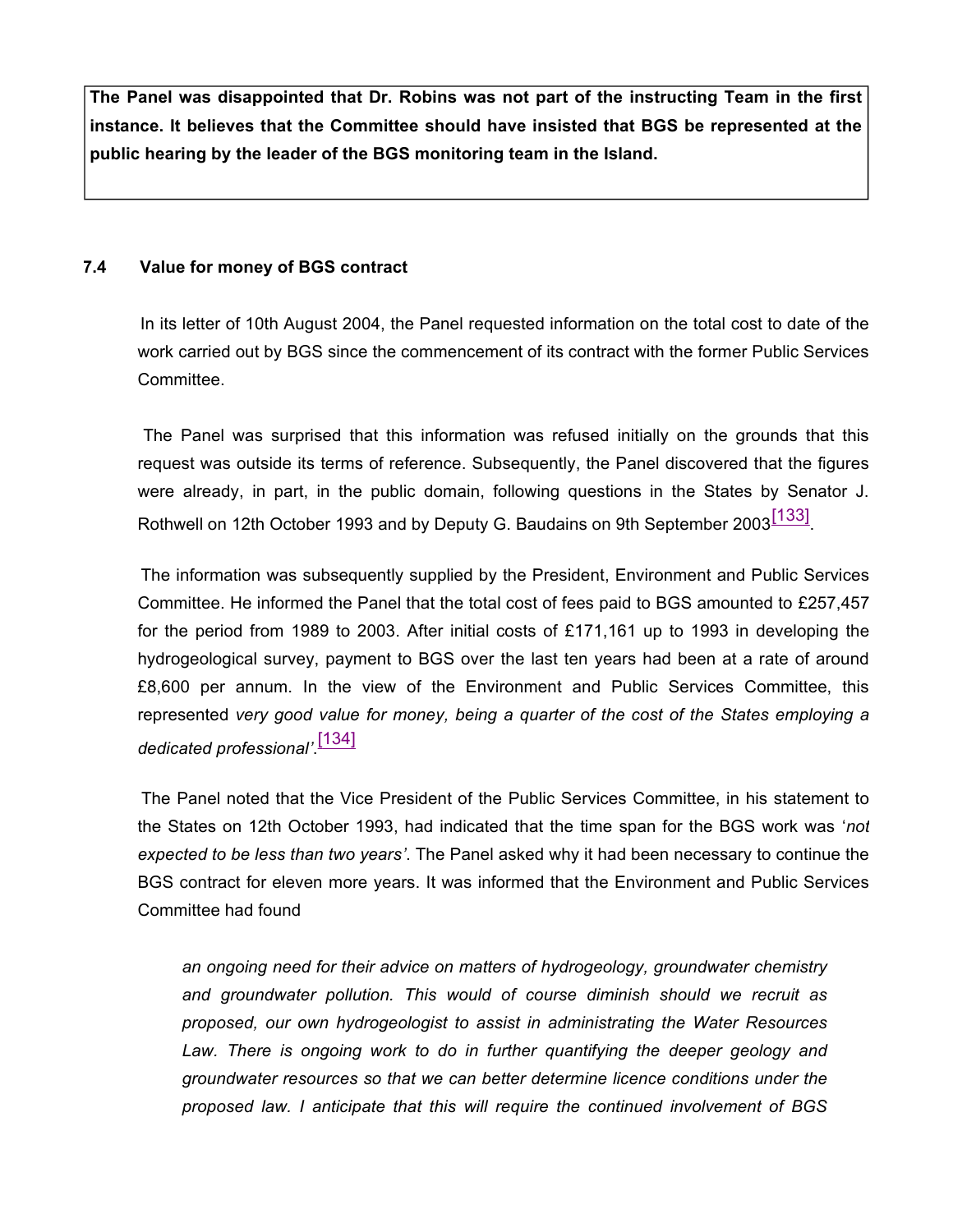*along with the Jersey geologists, Jersey Water and the well drillers and water diviners. As the provisions of the Law to register boreholes and share information take effect our knowledge base will again improve – this is an ongoing and continuous process.[135]*

### **Comment**

**The Panel questions whether the Island has received good value for money from BGS. Despite the expenditure of £257,457 in payments to this organisation since 1989, a good understanding of the deeper geology and groundwater resources of the Island has not been achieved.**

### **7.5 Well Drillers and Diviners**

 In the course of its hearing with Messrs G. Langlois and L. de la Haye on 26th July 20004, the Panel heard that BGS and the Public Services Department appeared to have consistently discounted the knowledge and experience of local well drillers and water diviners.

 The Environment and Public Services Committee made clear in its Final Submission that it did not accept the assertion that the Well Drillers and Water Diviners had been ignored over the years. It pointed out that BGS, in its 2000 Overview Report, had referred to the 1999 WDEA report and had stated '*there has been little tangible evidence presented by the water diviners over the years to support the claim for deep seated groundwater sourced off the Island'.* [136]

 The Panel noted that, notwithstanding the previous doubts about the '*unsubstantiated assertions*' of the WDEA, the Environment and Public Services Committee had proposed a programme to investigate the existence of any additional substantive exploitable supplies at depth $\frac{[137]}{[137]}$ . Subsequent to the public hearing a meeting was arranged on 31st August 2004 with Messrs Langlois and De la Haye in order to

 open a dialogue for an exchange of views with the Drillers and Diviners (D&D); gain an understanding of the 'model' of water resources on the island as understood by the D&D;

establish the evidence base for the views held by the D&D; and

determine experimental investigations that would add to our knowledge about the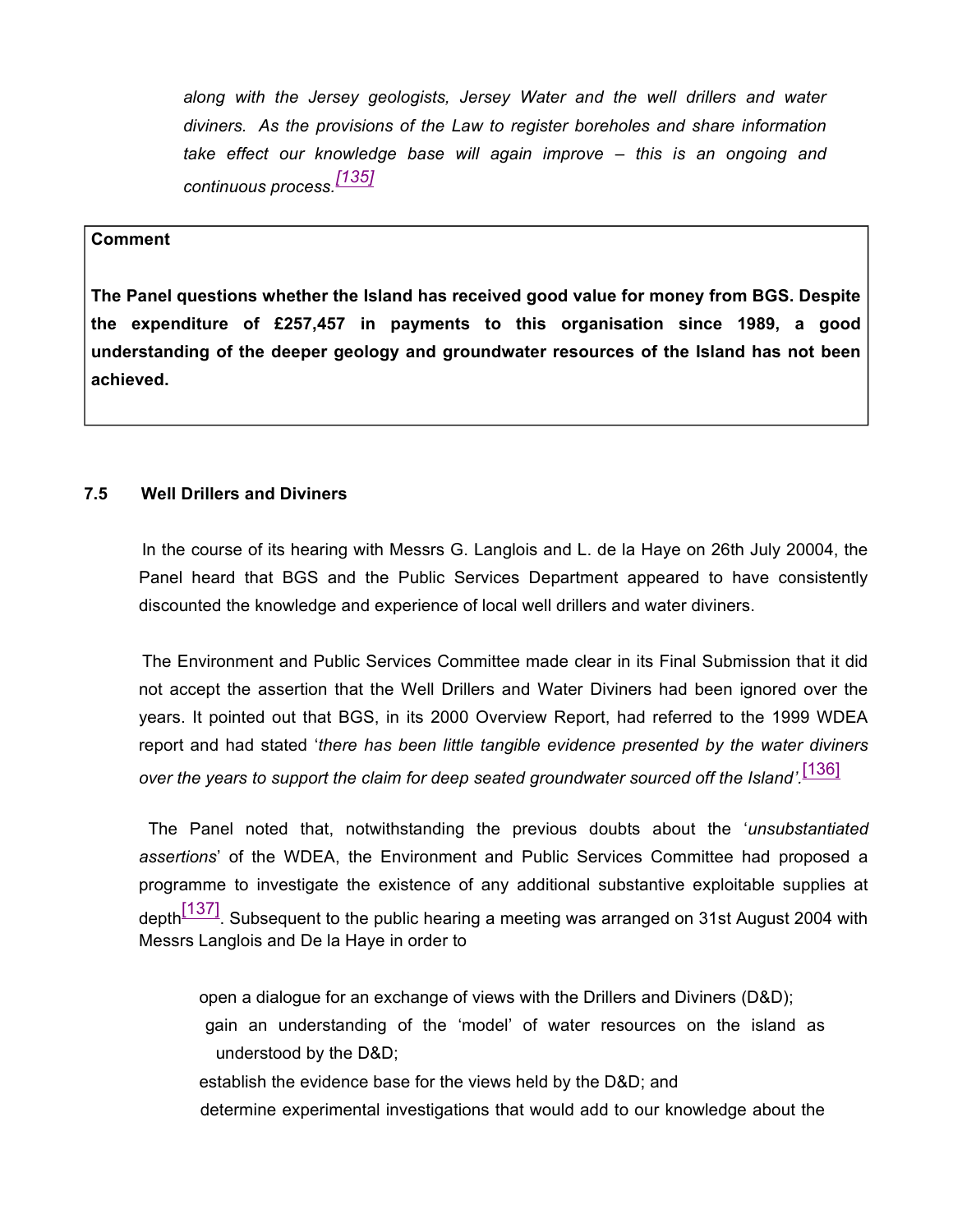nature and extent of deep groundwater on the Island. (extract from Minutes of meeting - see **Appendix Nine**)

 As a result of this meeting, it was agreed that the Environment and Public Services Committee would consider options including detailed measurements and test pumping of existing deep boreholes; drilling new boreholes into the deep aquifer and drilling a deep borehole on the Ecréhous.

### **Comment**

**The Panel was pleased to note the positive initiative on the part of the Environment Department in seeking, in advance of the conclusion to its enquiry, to investigate the claims of the Water Diviners and Engineers Association. The Panel will monitor this development as it progresses.**

### **7.6 Groundwater Review Group**

 In the course of considering the evidence presented to it, the Panel became aware of the role played a group of local geologists, headed by Dr. J. C. Sharp of Geo-Engineering. This Group, known as the Groundwater Review Group, was established in 1989 to advise the Public Services Committee on groundwater resources and had monitored the studies carried out by BGS until February 1994. One member of this Group, Dr. R. Nichols, attended the hearing held on 26th July 2004 as a member of the public.

 The Panel was surprised to note that the knowledge and expertise of this Group appeared to have been ignored by the Public Services Committee since February 1994. The Group had been given only a passing reference in the closing remarks of the President of the Environment and Public Services Committee at the hearing of 26th July 2004 and in its Final Submission, which simply referred to "*highly qualified Jersey based geologists supporting the conclusions reached by BGS*" [138] .

 In its letter of 10th August 2004, the Panel requested copies of the reports submitted by this Group to the Public Services Committee together with copies of any correspondence relating to this Group and records of meetings with other interested parties. The Environment Department was unable to find any such documents in its files. The Scrutiny Office, however, made contact with members of this Group and so obtained copies of two papers, which had been prepared for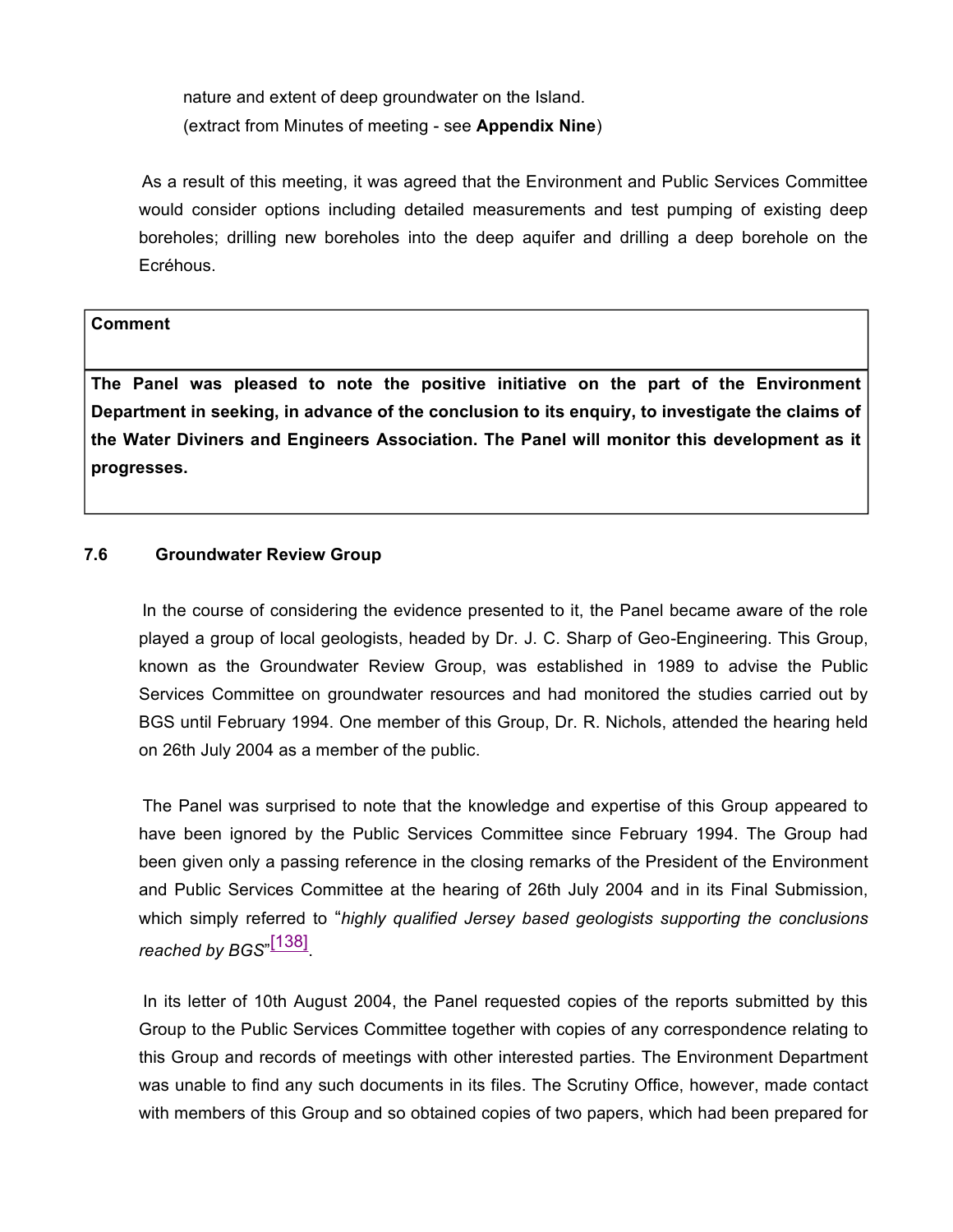the Public Services Committee in 1994. (See **Appendix Ten**)

 The Panel believes that an opportunity has been lost in not involving this Group further in monitoring the studies undertaken by BGS.

 The Panel noted that, subsequent to the hearing on 14th October 2004, the Environment Department, was seeking to arrange a meeting with representatives of the Review Group.

**Comment**

**The Panel is surprised that the Groundwater Review Group has been sidelined since 1994. In its view, the Groundwater Review Group could play an important role in developing a better understanding of the Island's groundwater resources.**

**The Panel believes that the proposed meeting with officers of the Environment Department is a further positive outcome of the scrutiny process. The Panel will monitor the outcome of this meeting with interest.**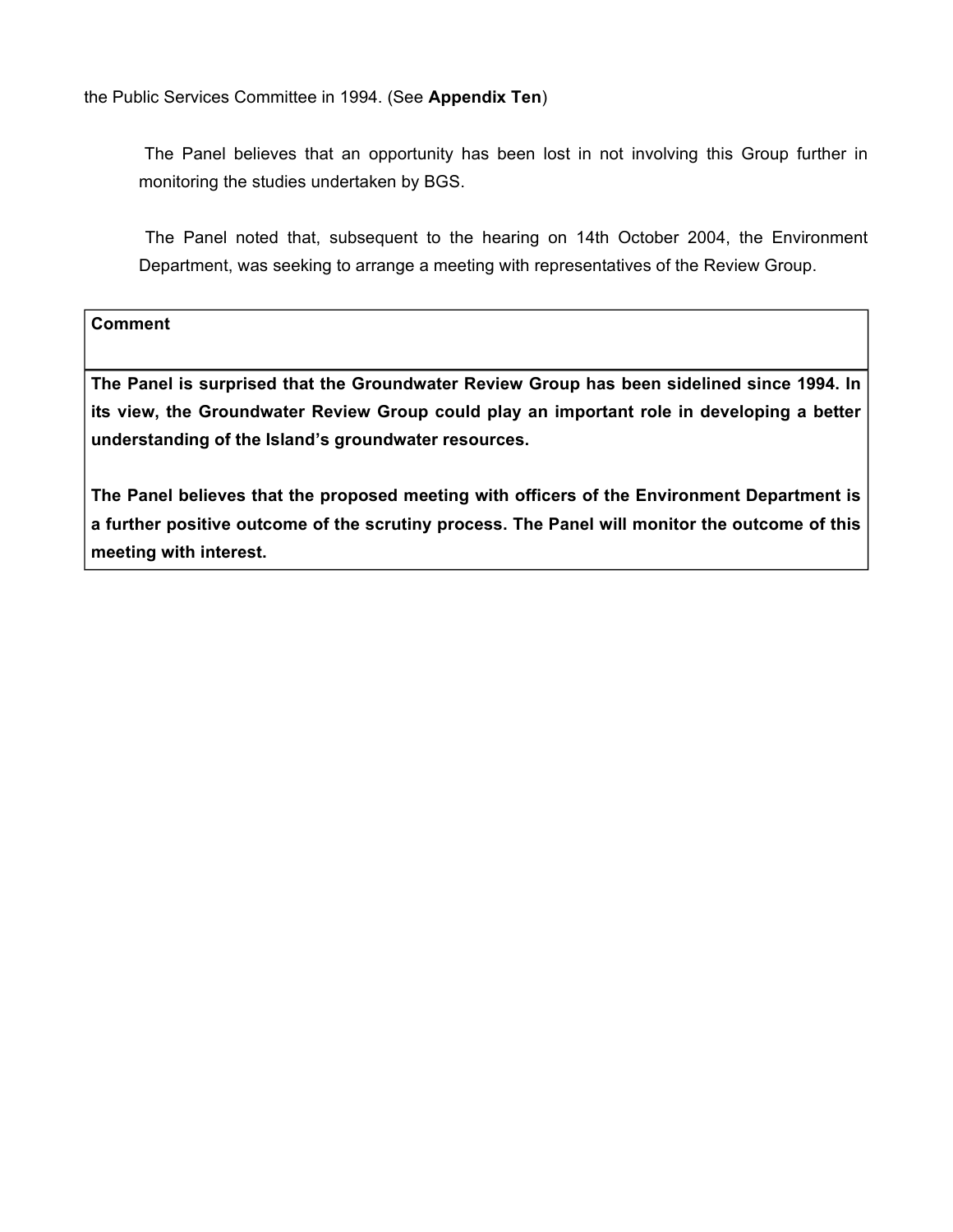# **8. CONCLUSION**

The Panel does not disagree with the conclusion reached by Major John Riley in his Report to the States in 1992 on the 'Safeguarding of the Water Resources of Jersey':

*In an Island such as Jersey, it is essential to have a good understanding of the water resources in order for them to be protected and managed for the long-term security of supply.*

It does disagree, however, with the assumption that comprehensive, reliable data on those resources can only be achieved through a compulsory licensing and registration scheme. The draft Water Resources (Jersey) Law 200- would introduce an unnecessary, expensive and bureaucratic burden on those who depend on borehole abstraction for their water supply.

In the Panel's view, the threat to the Island's water resources through over-extraction has been over-stated in the technical studies presented by the British Geological Survey since 1989. The Panel has not received convincing evidence of anything over the last decade to resemble the *'catastrophic consequence on the economy, ecology and environment'* predicted by Major Riley, if nothing were done to introduce protective measures.

The Panel extends it gratitude to all witnesses who gave evidence both in writing at public hearings.

The Panel presents the recommendations arising from its review for consideration and comment by the Environment and Public Services Committee.

It requests a response within a period of three months of presentation of this report to the States in accordance with the guidelines for Shadow Scrutiny, as set out in the Appendix to P.186/2003.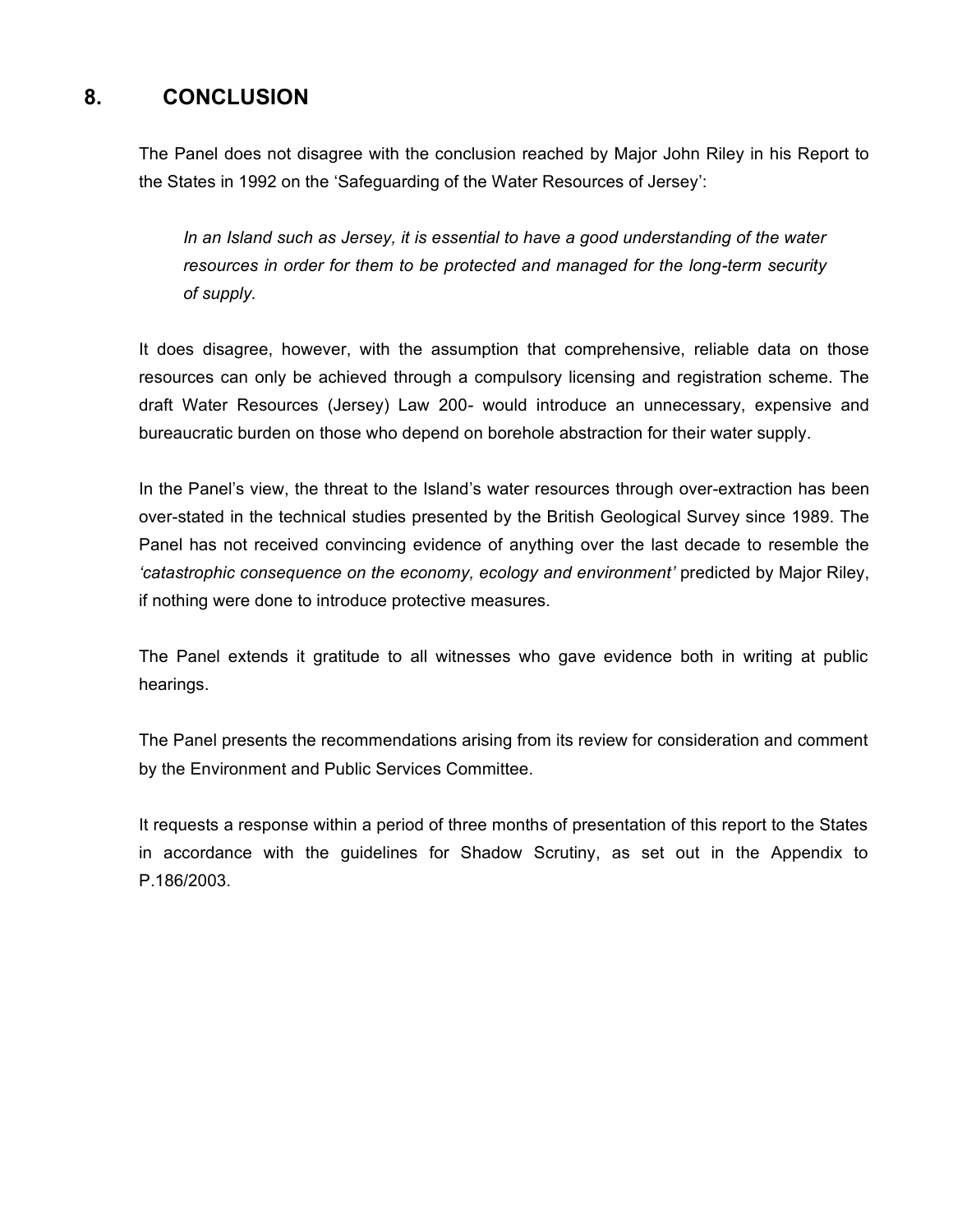# **9. APPENDICES**

Copies of the following documents are available on the Scrutiny Website at <www.statesassembly.gov.je> or by request from the Scrutiny Office.

1. Correspondence with EPSC

 Call for evidence, dated 15th April 2004 Panel letters of 28th July and 10th August 2004 EPSC letter of 7th October 2004 Panel response of 26th October 2004 EPSC letter of 24th November 2004

2. Written submissions

 Jersey Farmers Union Jersey Hospitality Association Concern De la Haye Well Drilling Limited The Jersey New Waterworks Company Limited Mr. and Mrs R.J. & M. Ison Mr. N. Renouf Mr. J.K. Dobbs Dr. R. Nichols, formerly a member of the Groundwater Review Group Mr. L. Carter, formerly a member of the Jersey Farmers Union Water Resources Committee. WDEA report, dated 8th July 1999 Assessment of BGS reports by Dr S. Sutton, May 1993 Water Resources Review of Jersey: CES, the Environmental Management Consultancy, January 2001

3. EPSC Submissions

First submission, dated 3rd June 2004

 Non-technical summary of the BGS reports on Jersey Groundwater between 1989 and 2003, dated 5th July 2004, prepared by Dr D. Peach, Groundwater Systems and Water Quality Programme Manager, BGS,

 Supplemental Evidence, dated 30th June 2004, prepared by Mr. T. Williams, Environmental Law Consultant Information relating to other jurisdictions,

 Powerpoint presentation on the draft Water Resources (Jersey) Law 200- from Mr. G. Jackson, Assistant Director - Environmental Protection,

 The Water Resources of Jersey: An Overview, prepared by BGS, dated October 2000 Table: Annual Renewable Fresh Water Per Person

 Final submission, dated 7th October 2004, including Note by Mr. D. Evans, Water Resources Consultant on Annual Renewable Fresh Water per person Table

4. Dr. Sutton, Entec: Technical Assessment of Evidence, dated 30th June 2004

Addendum to report, dated 12th July 2004

 Comment on Annual Renewable Fresh Water per person Table, dated 29th July 2004 Comment on 'Final Submission' on behalf of EPSC, dated 8th October 2004, including Note by Mr. D. Evans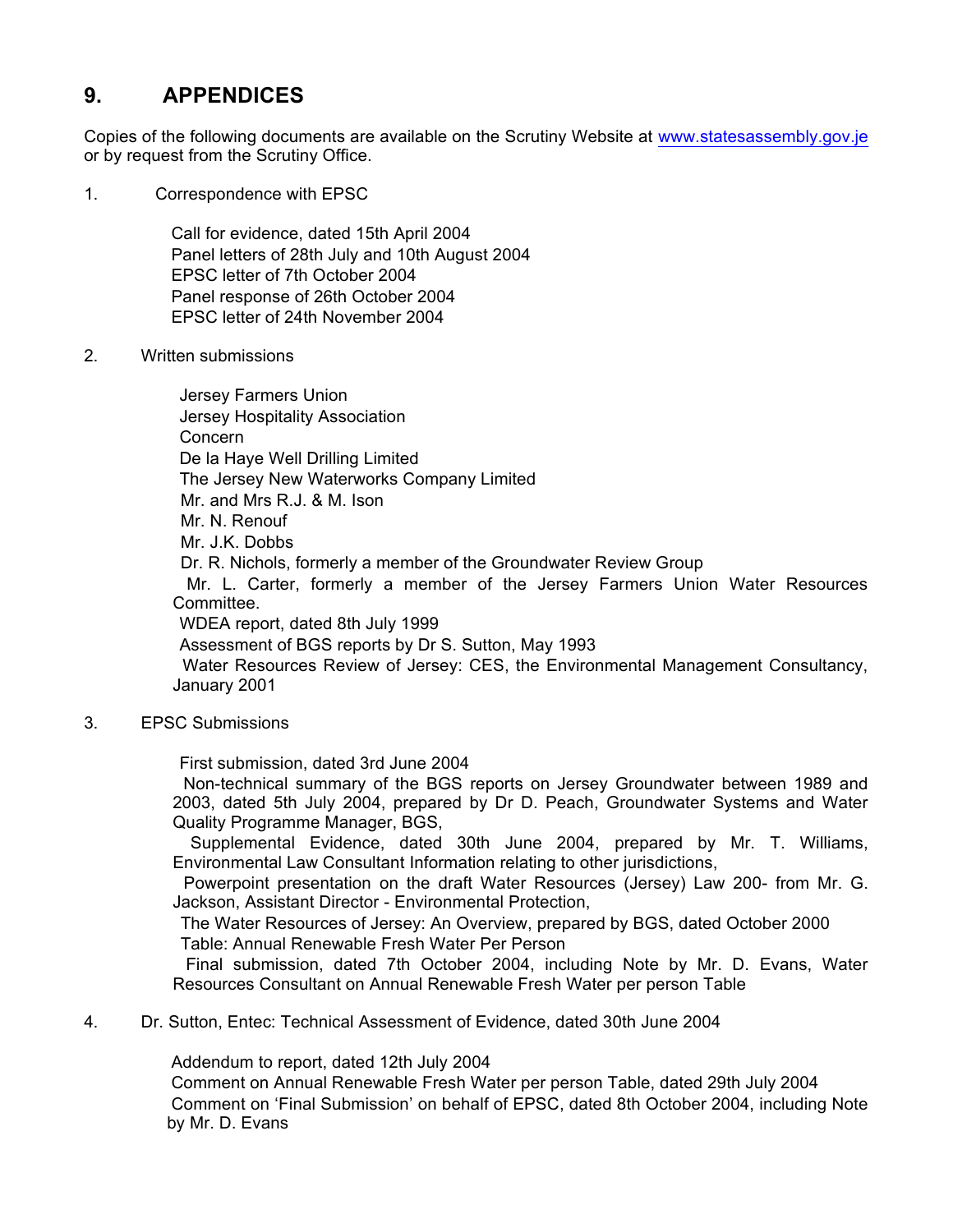Discussion document Possible Approach to investigation of 'Deep Groundwater' resource on the Island of Jersey, dated 8th October 2004 Comments on use of desalination plant and BGS Hydrogeological Map, dated 26th November 2004.

5. Public hearings, dated 19th & 26th July and 14th October 2004

 Verbatim transcripts Summaries provided by Dr Sutton

6. Jersey Customary Law

 Correspondence, dated 8th July 2003, from Mr. R. Whitehead, Principal Legal Adviser, Law Officers Department.

7. British Geological Survey

 Questions in the States dated 12th October 1993 and 9th September 2003 Correspondence with Dr. Peach

8. Public Services Committee papers

 Acts and JEP articles re cancelled meeting in 1993 Public Services Committee: Information Paper on Jersey's Water Resources, dated 14th January 1994 Comment on PSC Information Paper on Jersey Water Resources dated 2nd September 2004

9. Well Drillers and Diviners

 G. Langlois, various JEP articles and related papers Notes of visit to artesian wells and deep bores on 3rd August 2004 Minutes of meeting of 31st August 2004 Correspondence between Director of Environment and Deputy Baudains on an evidence for an experiment carried out to demonstrate a freshwater connexion between Jersey and France

10 Groundwater Review Group

 Position Paper, dated February 1994 Critique of reports: Assessment of BGS Survey reports, by Dr. Sutton and WDEA Marjolet: Les Périmètres de protection dans le contexte du socle armorican, October 2001

11. EU Water Framework Directive

 Research Paper 03/053, dated April 2003, Members' Research Service, National Assembly for Wales

<sup>[1]</sup> Water Resources in Jersey P.78/1992 of the Public Services Committee

<sup>&</sup>lt;sup>[2]</sup> Hydrogeological and Hydrochemical Survey of Jersey WD/91/15, Section 6.1 to 6.4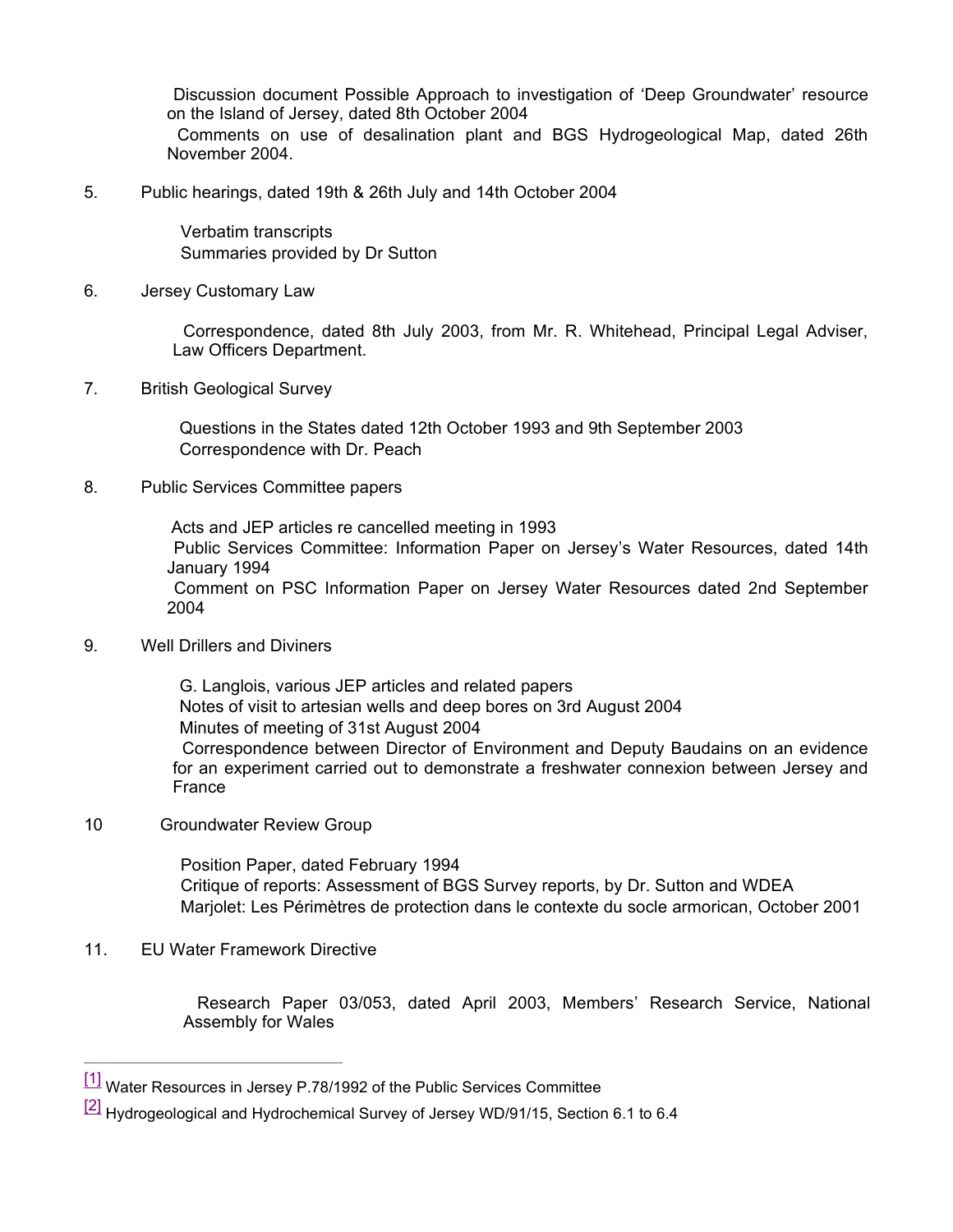- [3] Water Resources in Jersey P.78/1992 of the Public Services Committee
- <sup>[4]</sup> Report of the Working Party on the Safeguarding of the Water Resources of Jersey, 1992, Paragraphs 23 & 26
- [5] Report of the Working Party on the Safeguarding of the Water Resources of Jersey, 1992, Paragraphs 42-43
- <sup>[6]</sup> Groundwater Review Group: Position Paper, February 1994, sections 6 & 7
- $\frac{7}{1}$  Act 4, dated 13th September 1993, of the Public Services Committee
- <sup>[8]</sup> Sections C&D: EPSC Submission, dated 3rd June 2004
- $\frac{[9]}{[9]}$  Transcript of Public Hearing, dated 19th July 2004, sections 10, 58 and 61.
- [10] Section 3 Written Submission on behalf of the JNWC, 10th June 2004
- [11] Section 2, Transcript of public hearing of 19th July 2004
- [12] Letter dated 17th August 2004, from Managing Director, JNWC
- [13] Section 74 Transcript of public hearing of 14th October 2004
- [14] Letter dated 7th October 2004 from the President of EPSC
- [15] Letter dated 20th May 2004, from Chairman, Concern
- [16] Summary Notes: Scrutiny Hearing of Monday 19th July 2004
- [17] Section E: EPSC Submission, dated 3rd June 2004
- [18] Section E: Final Submission on behalf of EPSC, dated 7th October 2004
- [19] Jersey Groundwater: Assessment of BGS Reports, May 1993
- [20] Groundwater Review Group: Comment No 1
- [21] Section 6: Groundwater Review Group Position Paper, dated February 1994
- [22] Section 7: Groundwater Review Group Position Paper, dated February 1994
- [23] Act No.2, dated 13th September 1993, of the Public Services Committee
- [24] Article entitled 'Senator dismayed as water resources meeting is cancelled', dated ....., Jersey Evening Post
- [25] Public Services Committee Information Paper on Jersey's Water resources, dated 14th January 1994
- [26] Comment on PSC Information Paper on Jersey Water Resources, dated 2nd September 2004
- [27] Section 2(k) Transcript of Public hearing dated 14th October 2004
- [28] Act No.11, dated 1st August 1994, of the Public Services Committee
- [29] Act No.5, dated 28th November 1994, of the Public Services Committee
- [30] Act No.17, dated 6th March 1995, of the Public Services Committee
- [31] Act No 2, dated 20th March 1995, of the Public Services Committee
- [32] Act Nos. 17, dated 23rd January 1995 and 2, dated 20th March 1995, of the Public Services Committee
- [33] Summary Notes: Public Hearing of 26th July 2004
- [34] Groundwater Resources Degradation in Jersey: socio-economic impacts and their mitigation (WD/96/8)
- [35] Technical Assessment of Evidence, 30 June 2004, Entec United Kingdom Limited, section 2.1
- [36] Technical Assessment of Evidence presented, 30 June 2004, Entec United Kingdom Limited, section 2.3
- [37] Jersey Groundwater 2002 Groundwater Systems and Quality (CR/03/102H)
- [38] Technical Assessment of Evidence, 30 June 2004, Entec United Kingdom Limited, section 5.1
- [39] Public Services Committee Paper, dated 16th March 1999
- [40] Public Services Committee Paper, dated 16th March 1999
- [41] Act No.9, dated 22nd March 1999, of the Public Services Committee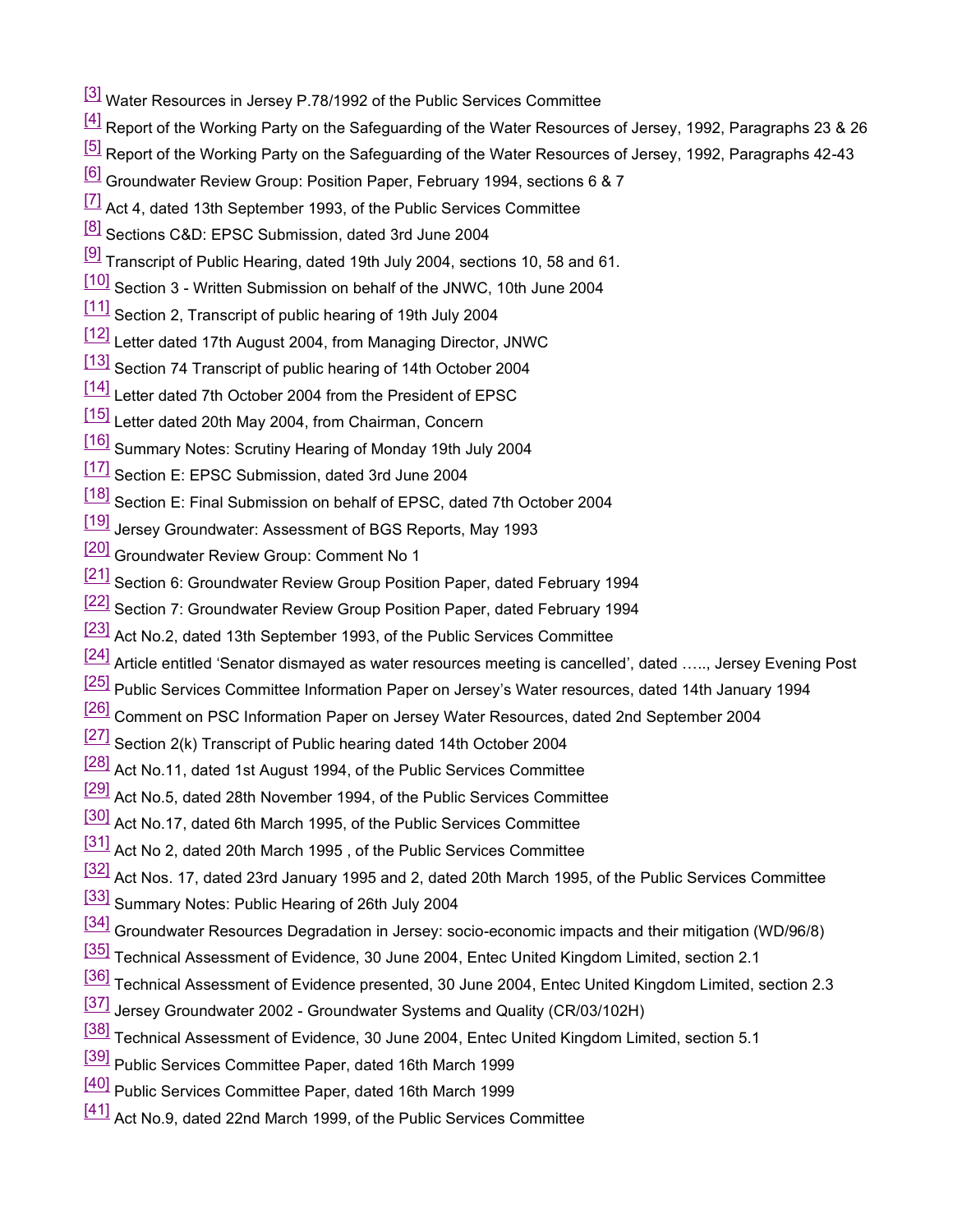- [42] Transcript of public hearing, dated 19th July 2004, section 28
- [43] Section 4: Conclusions: Water Resources Review of Jersey: Final Report, January 2001, CES
- [44] Section 4: Conclusions: Water Resources Review of Jersey: Final Report, January 2001, CES
- [45] Hydrogeological and Hydrochemical Survey of Jersey WD/91/15, Section 2.1
- [46] Hydrogeological and Hydrochemical Survey of Jersey WD/91/15,
- [47] Hydrogeological and Hydrochemical Survey of Jersey WD/91/15, Section 2.1
- [48] Section 4.1 BGS Technical Report year Four WD/94/53
- [49] Jersey Groundwater: Report and Findings, WDEA, 8th July 1999, Conclusion, page 16
- [50] Jersey Groundwater: Report and Findings, WDEA, 8th July 1999, Comment on Riley report, page 10
- [51] Groundwater Review Group: Comment No 26
- [52] Notes of visit dated 3rd August 2004
- [53] WDEA Water Reports July 1999, Note 4
- [54] Summary Notes: Scrutiny Hearing of 26th July 2004
- [55] Hydrogeological and Hydrochemical Survey of Jersey WD/91/15, Section 2.1
- [56] The Water Resources of Jersey: An Overview, October 2000, page 10
- [57] Section 3.4: Conclusions: Water Resources Review of Jersey: Final Report, January 2001, CES
- [58] Transcript of Public Hearing of 14th October 2004
- [59] Summary Notes: Scrutiny Hearing of 14th October 2004
- [60] The Boundaries of Protection in the context of the Armorican Block, G. Marjolet, Côtes d'Armor Regional Council, October 2001, translated by P.Vessey
- <sup>[61]</sup> Section 14 transcript of public hearing of 19th July 2004

[62] Discussion document Possible Approach to investigation of 'Deep Groundwater' resource on the Island of Jersey, dated 8th October 2004

- [63] Summary Notes: Scrutiny Hearing of 26th July 2004
- [64] Paragraph 11.3: EPSC Final Submission, dated 7th October 2004
- [65] Paragraph 42, report of the Working Party on Safeguarding the Water Resources of Jersey, March 1992
- [66] Act No 2, dated 20th March 1995 , of the Public Services Committee
- [67] Section C(e), EPSC Submission, dated 3rd June 2004
- [68] Section 64, transcript of public hearing of 19th July 2004, EPSC
- [69] Sections 11&12, transcript of public hearing of 26th July 2004, EPSC
- [70] Section 4, transcript of public hearing of 26th July 2004, JFU and RJA&HS
- [71] Section 30, transcript of public hearing of 26th July 2004, Messrs Langlois and de la Haye
- [72] Written submission, dated 20th May 2004, from Chairman of Concern
- [73] Sections 3 5, transcript of public hearing, dated 26th July 2004, Concern
- [74] Section 6, transcript of public hearing, dated 26th July 2004, Concern
- [75] Section 19, transcript of public hearing, dated 19th July 2004, EPSC
- [76] Section 19, transcript of public hearing, dated 19th July 2004, EPSC
- [77] Section 2.1.1 Hydrogeological and Hydrochemical Survey of Jersey WD/91/15,
- [78] Section 50 transcript of public hearing, dated 19th July 2004, EPSC
- <sup>[79]</sup> Section 40, transcript of public hearing, dated 19th July 2004, EPSC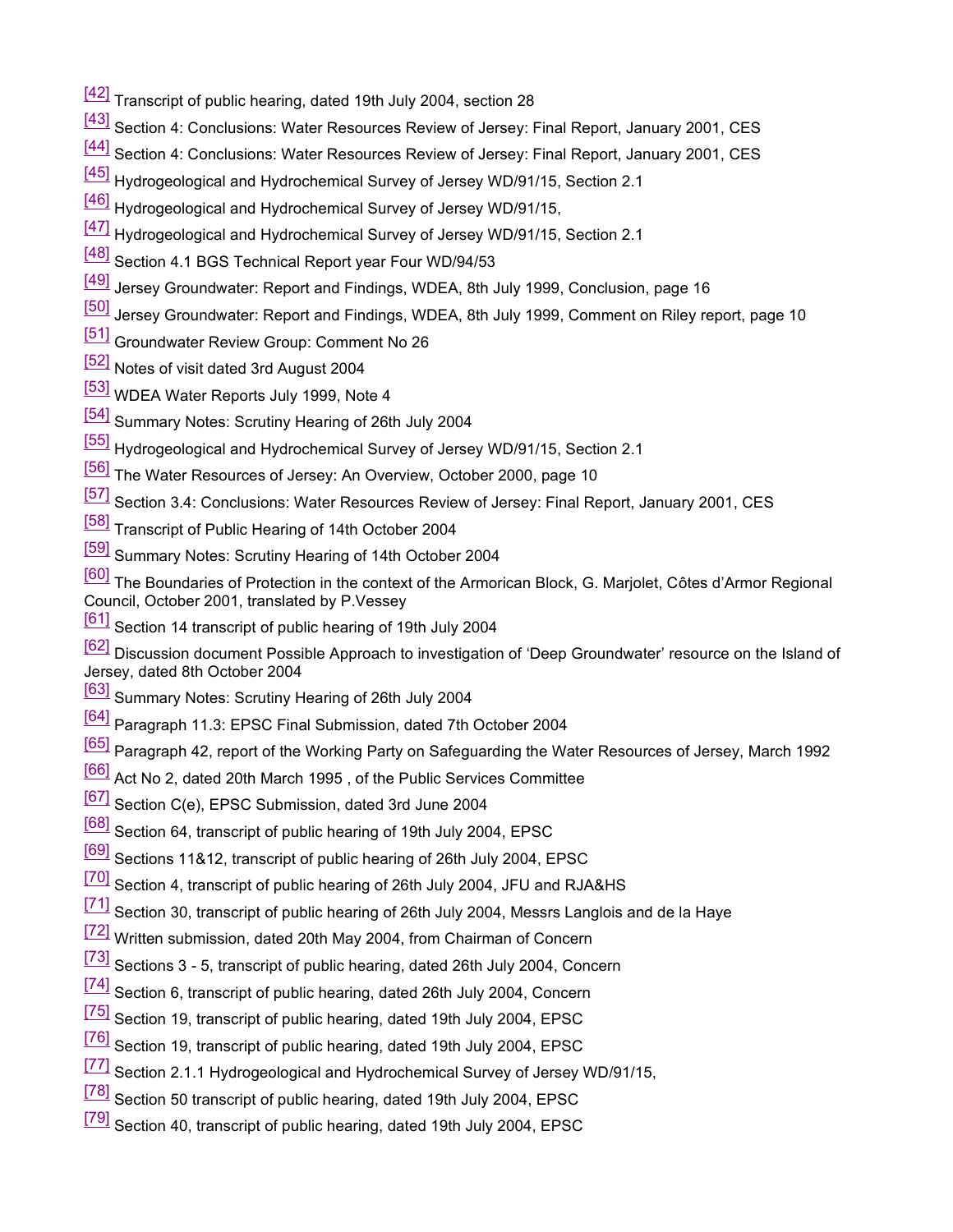- [80] Sections 37 39, transcript of public hearing, dated 19th July 2004, EPSC
- [81] Section 17 transcript of public hearing, dated 19th July 2004, EPSC
- [82] Section 41 transcript of public hearing, dated 19th July 2004, EPSC
- [83] Section C(j), EPSC Submission, dated 3rd June 2004
- <sup>[84]</sup> Environment and Public Services Committee: Supplemental Evidence, dated 30th June 2004
- [85] Section 51, transcript of public hearing, dated 19th July 2004, EPSC
- [86] Section 58, transcript of public hearing, dated 19th July 2004, EPSC
- [87] The EU Water Framework Directive (WFD), Research paper 03/053, April 2003, Members Research Service
- [88] <http://europa.eu.int/comm/environment/water/water-framework/overview.html>

[89] House of Commons Environment, Food and Rural Affairs Committee, (2003), The Water Framework Directive, Fourth report of session 2002-03.

- [90] Page 8, The Water Resources of Jersey: An Overview, October 2000
- [91] Article 26, Water Resources (Jersey) Law Draft No 12, dated 27th April 2004
- [92] Scenarios of climate change for islands within the BIC region, British-Irish Council, Hadley Centre, July 2003
- [93] Section 22 transcript of public hearing, dated 19th July 2004, EPSC
- [94] Section 4 Technical Assessment of Evidence, Entec, June 2004
- [95] Section 2.1 Technical Assessment of Evidence, Entec, June 2004
- [96] The BGS Report IR/01/26 (Report of the Year 2000)
- [97] Paragraph 11.3: EPSC Final Submission, dated 7th October 2004
- [98] Section 12, transcript of public hearing of 19th July 2004, EPSC
- [99] Section 5: recommendations: Water Resources Review of Jersey, Final Report, January 2001, CES,
- [100] terms of original verbatim brief for BGS, provided in 1989
- [101] Section 69, transcript of public hearing of 14th October 2004
- [102] Section 69, transcript of public hearing of 14th October 2004
- [103] Section 52 transcript of public hearing of 26th July 2004

[104] Notes 36 and 41, Groundwater Review Group comments on Water and Diviners Group Report on Water Supplies in Jersey July 1993

- [ $105$ ] Section 59, transcript of public hearing of 14th October 2004
- [106] Section 59, transcript of public hearing of 14th October 2004

 $[107]$  Section 13 Transcript of public hearing of 26th July 2004, Messrs Langlois and de la Haye; section 58, transcript of public hearing of 14th October 2004

- [108] Summary Notes of public hearing of 26th July 2004
- [109] Managing Water Abstraction, Environment Agency, July 2002
- [110] Letter, dated 27th April 2004, President Jersey Farmers' Union

[111] Letter, dated 8th July 2003, from Principal Legal Adviser, Law Officers' Department; and Summary Notes of scrutiny hearing of 19th July 2004

- [112] Page 26 The Water Resources of Jersey: An Overview, October 2000
- [113] Section B: EPSC Submission, dated 3rd June 2004
- [114] Section 29 transcript of public hearing of 26th July 2004
- [115] Section 33 transcript of public hearing of 26th July 2004
- [116] Paragraph 15.3 EPSC Final Submission, dated 7th October 2004